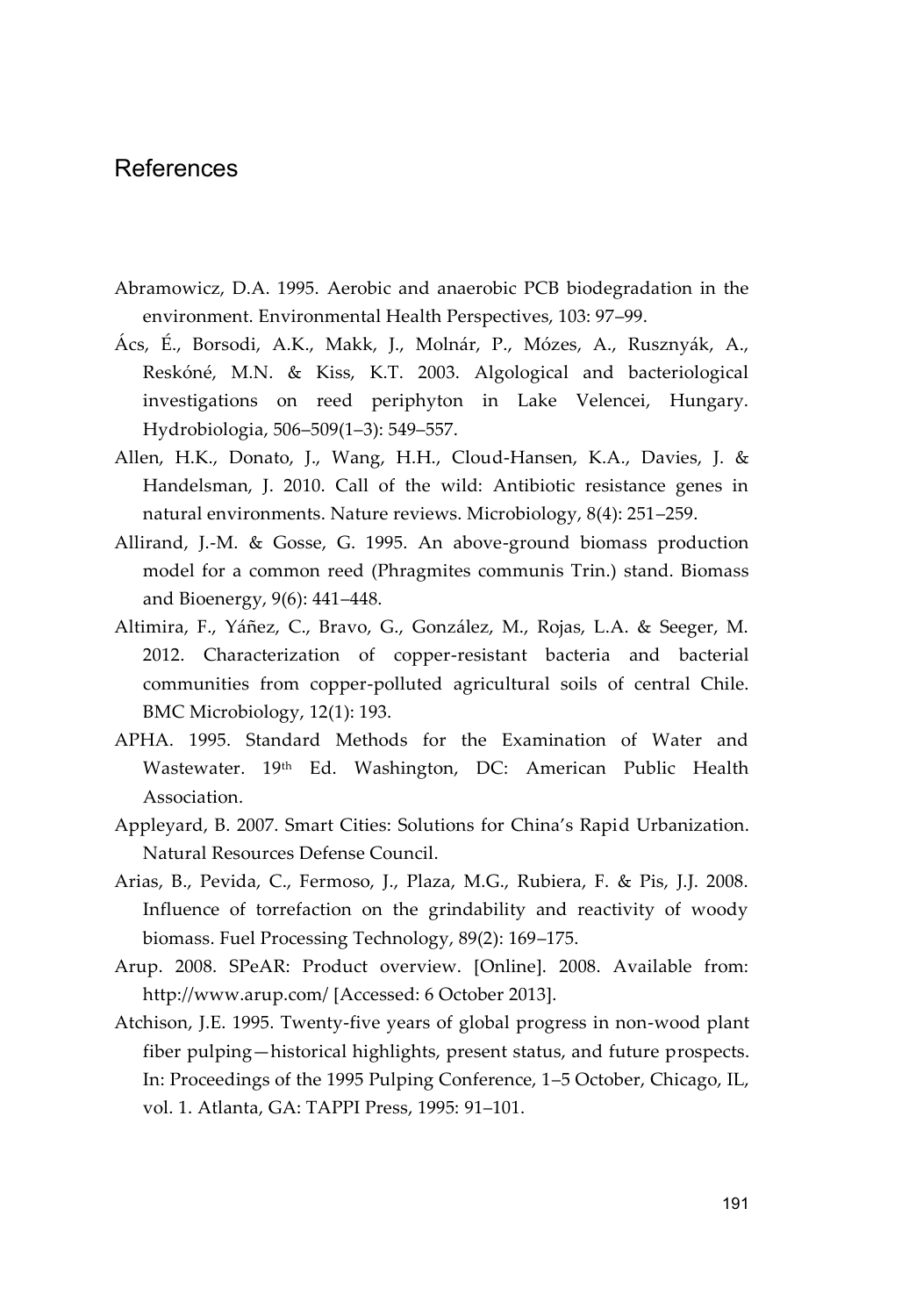- Bai, F., Li, W.P. & Li, Z.H. 2008. Analysis on the main causes resulting in vegetation degeneration in the Heihe River Basin. Arid Zone Research, 25: 219–224.
- Bais, H.P., Park, S.W., Weir, T.L., Callaway, R.M. & Vivanco, J.M. 2004. How plants communicate using the underground information superhighway. Trends in Plant Science, 9(1): 26–32.
- Balaji, D.S., Basavaraja, S., Bedre Mahesh, D., Prabhakar, B.K. & Venkataraman, A. 2009. Extracellular biosynthesis of functionalized silver nanoparticles by strains of Cladosporium cladosporioides. Colloids Surf B, 68: 88–92.
- Baldantoni, D., Alfani, A., Di Tommasi, P., Bartoli, G. & De Santo, A.V. 2004. Assessment of macro and microelement accumulation capability of two aquatic plants. Environmental Pollution, 130(2): 149–56.
- Baran, M., Váradyová, Z., Kráâmar, S. & Hedbávn, J. 2002. The Common Reed (Phragmites australis) as a source of roughage in ruminant nutrition. Acta Vet. Brno, 72: 445–449.
- Baratieri, M., Baggio, P., Fiori, L. & Grigiante, M. 2008. Biomass as an energy source: Thermodynamic constraints on the performance of the conversion process. Bioresource Technology, 99(15): 7063–7073.
- Barnett, T.P., Adam, J.C. & Lettenmeier, D.P. 2005. Potential impacts of a warming climate on water availability in snow-dominated regions. Nature, 438: 303–309.
- Barton, D.N. 2005. Economic analysis of the value of water in alternative uses in the Lake Wuliangsuhai catchment. Inner Mongolia lake restoration project, NIVA.
- Baruch, Z. 2011. Acta Oecologica Leaf trait variation of a dominant neotropical savanna tree across rainfall and fertility gradients. Acta Oecologica, 37(5): 455–461.
- Barz, M., Ahlhaus, M. & Wichtmann, W. 2006. Energetic Utilization of Common Reed for Combined Heat and Power Generation. In: 2nd International Baltic Bioenergy Conference. 2006, Stralsund, 168–175.
- Bayannur Government. 2013. Wulate Qianqi Year Report: 2013. Bayannur, China.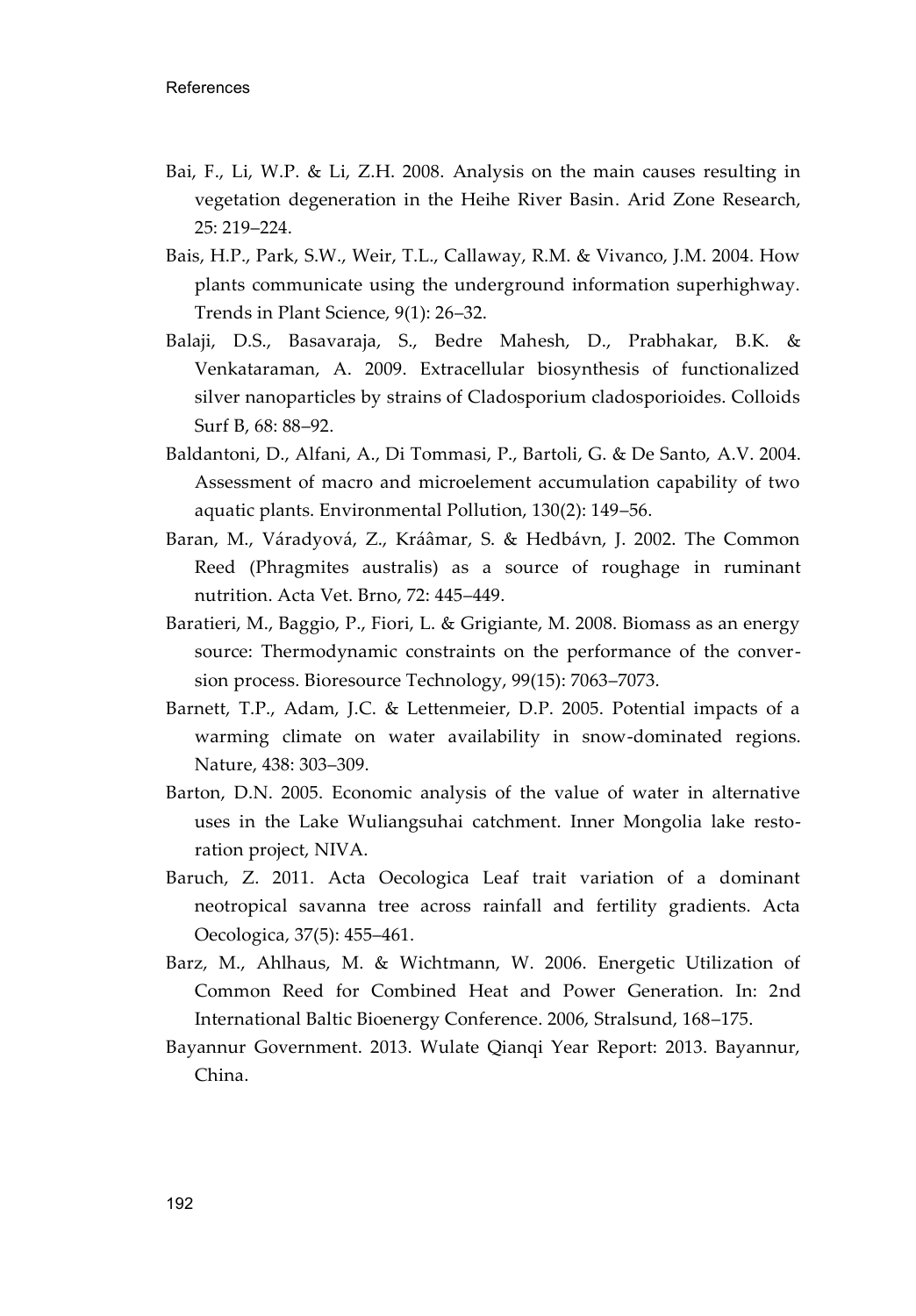- BCAH. 2013. Statistics on crops production Bayannur City Animal and Husbandry Bureau. [Online]. 2013. Bayannur City Agriculture and Husbandry Bureau. Available from: http://www.bmagri.gov.cn/ Pages/DataCenter/CropList.aspx [Accessed: 12 April 2012].
- BCPG. 2010. Wuliangsuhai comprehensive treatment plan (Wuliangsuhai Zonghe Zhili Guihua). Bayannur, China: Bayannur City People's Government.
- Bedard, D.L., Ritalahti, K.M. & Löffler, F.E. 2007. The Dehalococcoides population in sediment-free mixed cultures metabolically dechlorinates the commercial polychlorinated biphenyl mixture aroclor 1260. Applied and Environmental Microbiology, 73(8): 2513–2521.
- Bell, S. & Morse, S. 2008. Sustainability indicators: Measuring the immeasurable? 2nd Ed. London: Earthscan.
- Benson, D.R. & Silvester, W.B. 1993. Biology of *Frankia* strains, actinomycete symbionts of actinorhizal plants. Microbiological Reviews, 57(2): 293–319.
- Berendsen, R.L., Pieterse, C.M.J. & Bakker, P.A.H.M. 2012. The rhizosphere microbiome and plant health. Trends in Plant Science, 17(8): 478–486.
- Berg, J., Tom-Petersen, A. & Nybroe, O. 2005. Copper amendment of agricultural soil selects for bacterial antibiotic resistance in the field. Letters in Applied Microbiology, 40(2): 146–151.
- Bergman, P.C.A. & Kiel, J.H.A. 2005. Torrefaction for biomass upgrading. In: 14th European Biomass Conference & Exhibition. October 2005, Paris.
- BIOMASS Energy Centre. 2013. Typical calorific values of fuels. [Online]. Available from: http://www.biomassenergycentre.org.uk/portal/page? \_pageid=75,20041&\_dad=portal&\_schema=PORTAL [Accessed: 13 May 2013].
- BLRB. 2012. Bayannur overall plan on landuse 2006–2020. [Online]. 2012. Available from: http://www.nmggtt.gov.cn/nmgt/html/bayannaoer/ col5010/2012-03/30/20120330113456177973861\_1.html [Accessed: 20 November 2012].
- Boeuf-Tremblay, V., Plantureux, S. & Guckert, A. 2005. Influence of mechanical impedance on root exudation of maize seedlings at two development stages. Plant and Soil, 172: 279–287.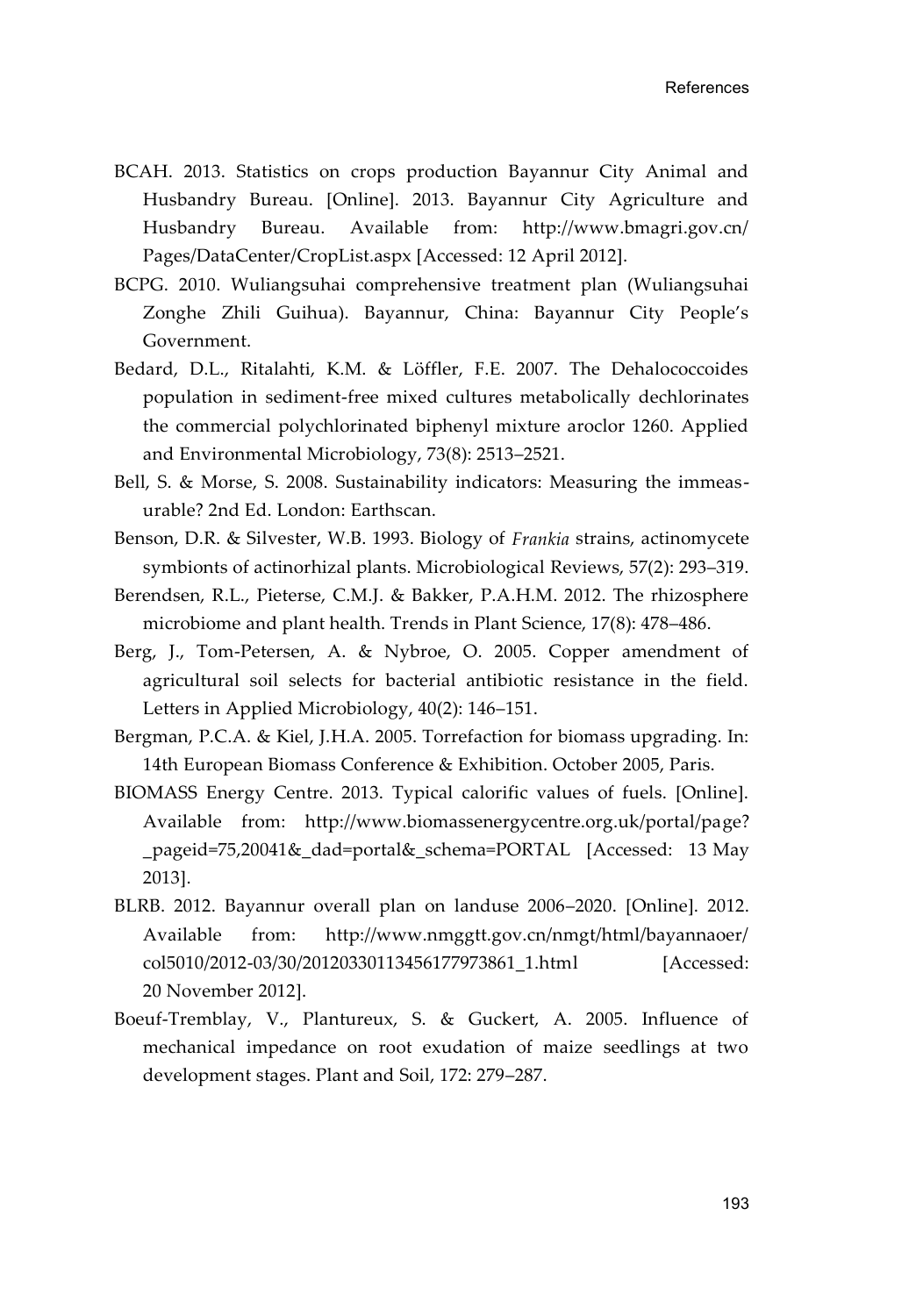- Bonanno, G. & Lo Giudice, R. 2010. Heavy metal bioaccumulation by the organs of *Phragmites australis* (common reed) and their potential use as contamination indicators. Ecological Indicators, 10(3): 639–645.
- Boothroyd, I.K.G. & Stark, J. 2000. Use of invertebrates in monitoring. In: K. J. Collier & M. J. Winterbourn eds. New Zealand stream invertebrates: ecology and implications for management. Christchurch: New Zealand Limnological Society, NIWA, 344–373.
- Borin, S., Brusetti, L., Mapelli, F., D'Auria, G., Brusa, T., Marzorati, M., Rizzi, A., Yakimov, M., Marty, D., De Lange, G.J., Van der Wielen, P., Bolhuis, H., McGenity, T.J., Polymenakou, P.N., Malinverno, E., Giuliano, L., Corselli, C. & Daffonchio, D. 2009. Sulfur cycling and methanogenesis primarily drive microbial colonization of the highly sulfidic Urania deep hypersaline basin. Proceedings of the National Academy of Sciences of the United States of America, 106(23): 9151–9156.
- Borruso, L. 2014. Rhizobacterial communities as bioindicators of environmental stresses in freshwater ecosystems. PhD Thesis. Bolzano, Italy: Free University of Bozen-Bolzano.
- Bradshaw, A.D. & Chadwick, M.J. 1980. The restoration of land. University of California Press, Berkeley, Calif.
- Bragato, C., Brix, H. & Malagoli, M. 2006. Accumulation of nutrients and heavy metals in *Phragmites australis* (Cav.) Trin. ex Steudel and *Bolboschoenus maritimus* (L.) Palla in a constructed wetland of the Venice lagoon watershed. Environmental Pollution, 144(3): 967–975.
- Breckle, S.W., Wucherer, W., Dimeyeva, L.A. & Ogar, N.P. 2012. Aralkum a Man-Made Desert. Springer, Heidelberg.
- Bridgeman, T.G., Jones, J.M., Shield, I. & Williams, P.T. 2008. Torrefaction of reed canary grass, wheat straw and willow to enhance solid fuel qualities and combustion properties. Fuel, 87(6): 844–856.
- Bridgwater, A. V. 2004. Biomass fast pyrolysis. Thermal Science, 8(2): 21–49.
- Brown, A. & Imberger, J. 2006. The index of sustainable functionality (ISF): A prospective tool for assessing the sustainability of the impact of the World Bank projects. Report. Perth, Western Australia: Centre for Water Research.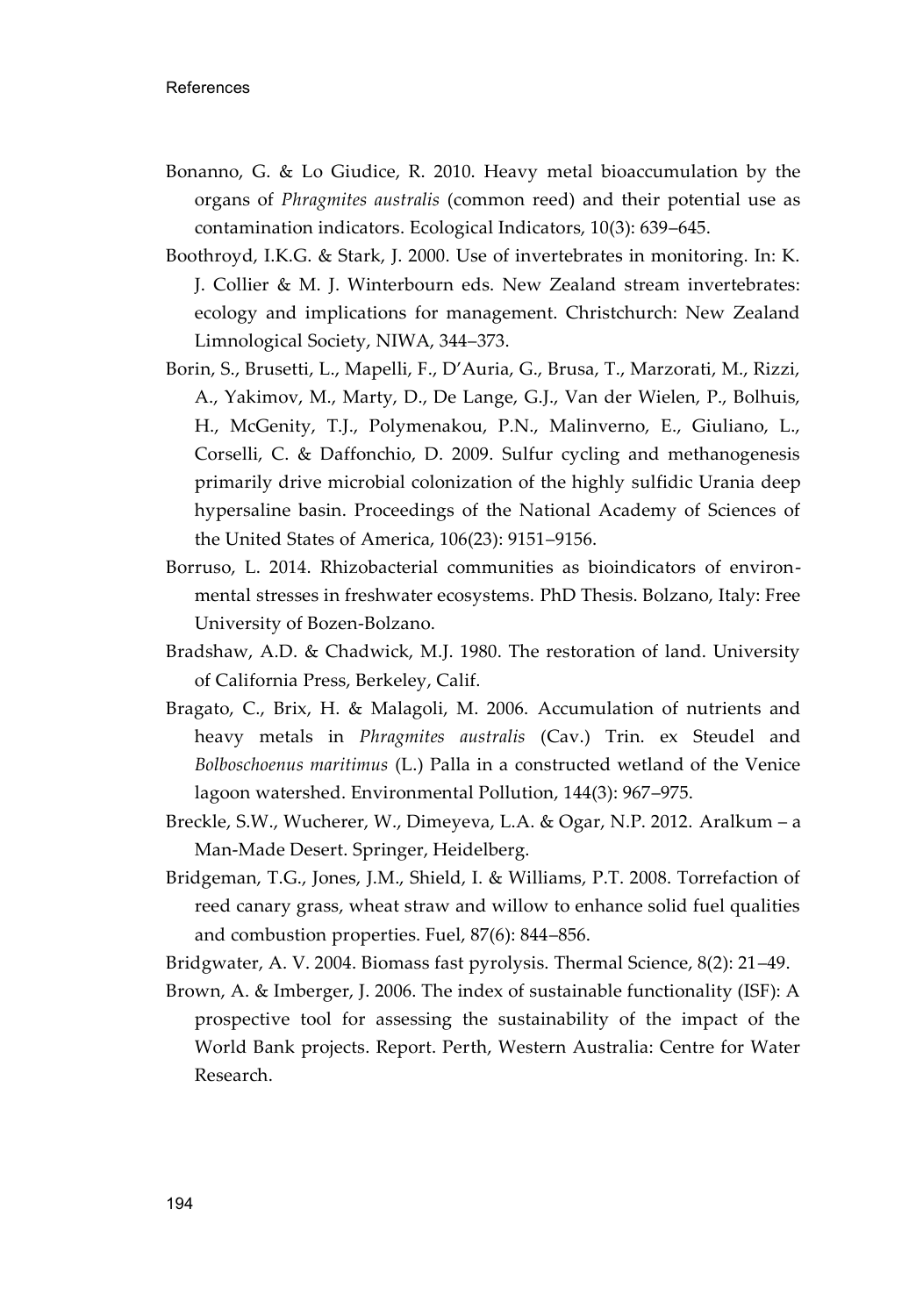- Bruelheide, H., Manegold, M. & Jandt, U. 2004. The genetical structure of *Populus euphratica* and *Alhagi sparsifolia* stands in the Taklamakan Desert. In: M. Runge & X. M. Zhang eds. Ecophysiology and habitat requirements of perennial plant species in the Taklamakan Desert. Aachen: Shaker, 1–153.
- Brundtland, G.H. 1987. Our Common Future: The World Commission on Environment and Development. Oxford: Oxford University Press.
- Cardinale, M., Brusetti, L., Quatrini, P., Borin, S., Puglia, A.M., Rizzi, A., Zanardini, E., Sorlini, C., Corselli, C. & Daffonchio, D. 2004. Comparison of different primer sets for use in automated ribosomal intergenic spacer analysis of complex bacterial communities. Applied and Environmental Microbiology, 70(10): 6147–6156.
- Chambers, R.M., Meyerson, L.A. & Saltonstall, K. 1999. Expansion of *Phragmites australis* into tidal wetlands of North America. Aquatic Botany, 3–4: 261–273.
- Chang-wei, L., Jiang, H., Ying, L., Hai-fang, M., Hua-lin, L. & Feng-jiao, W. 2010. Acta Ecologica Sinica Temporal and spatial distribution of biogenic silica and its significance in the Wuliangsuhai Lake and Daihai Lake. Acta Ecologica Sinica, 30(2): 100–105.
- Chapin, F.S., Matson, P.A. & Mooney, H.A. 2002. Principles of Terrestrial Ecosystem Ecology. 2nd Ed. F Stuart Chapin III, P. A. Matson, & H. A. Mooney eds. New York: Springer-Verlag.
- Chen, H., Jia, B. & Lau, S.S.Y. 2008. Sustainable urban form for Chinese compact cities: Challenges of a rapid urbanized economy. Habitat International, 32(1): 28–40.
- Chen, H., Zhu, Q., Peng, C., Wu, N., Wang, Y., Fang, X., Jiang, H., Xiang, W., Chang, J., Deng, X. & Yu, G. 2013. Methane emissions from rice paddies natural wetlands, lakes in China: Synthesis new estimate. Global Change Biology, 19(1): 19–32.
- Cheng, S. 2003. Heavy metal pollution in China: Origin, pattern and control. Environmental Science and Pollution Research International, 10(3): 192–198.
- Chivu, I.A. 1968. The use of reeds as raw material for pulp and paper production. In: FAO ed. Practical experiment in the cropping of reeds for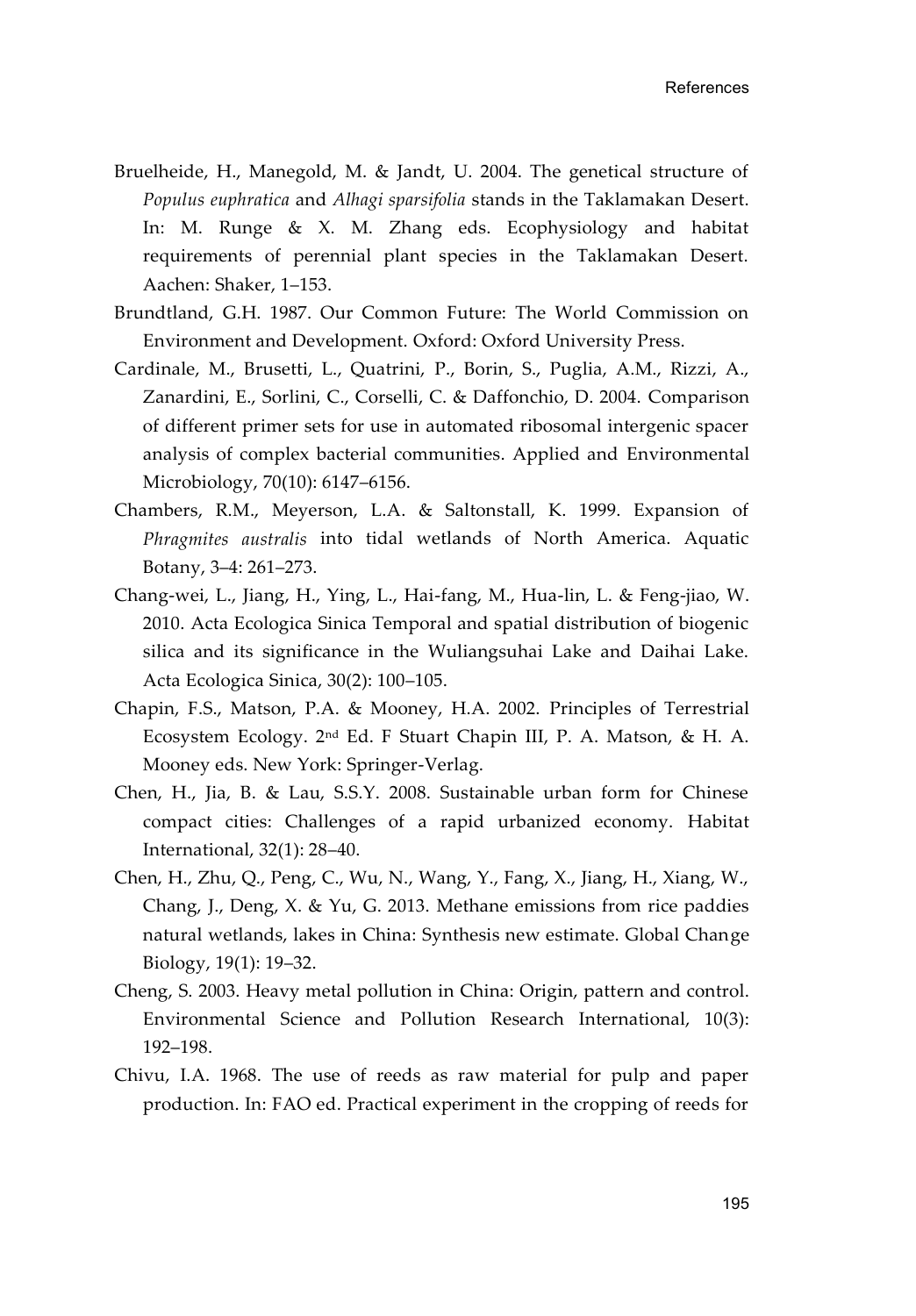the manufacture of pulp and paper: Economic results. Food and Agriculture Organization of the United Nations, 877–899.

- Cirella, G.T. & Tao, L. 2008. Measuring sustainability: an application using the index of sustainable functionality in South East Queensland, Australia. The International Journal of Interdisciplinary Social Sciences, 3(8): 231–240.
- Cirella, G.T. & Zerbe, S. 2014a. Index of sustainable functionality: Procedural developments and application in Urat Front Banner, Inner Mongolia Autonomous Region. The International Journal of Environmental Sustainability, In press.
- Cirella, G.T. & Zerbe, S. 2014b. Quizzical societies: A closer look at sustainability and principles of unlocking its measurability. The International Journal of Science in Society, 5(3): 29–45.
- CMF. 1990. The Forests of Xinjiang. Urumqi: China Ministry of Forestry, Xinjiang Peoples Publishing House.
- Cocking, E.C. 2003. Endophytic colonization of plant roots by nitrogen-fixing bacteria. Plant and Soil, 252(1): 169–175.
- Compant, S., Reiter, B., Sessitsch, A., Nowak, J., Clément, C. & Ait Barka, E. 2005. Endophytic colonization of Vitis vinifera L. by plant growthpromoting bacterium Burkholderia sp. strain PsJN. Applied and Environmental Microbiology, 71(4): 1685–1693.
- Conedera, M., Krebs, P., Tinner, W., Pradella, M. & Torriani, D. 2004. The cultivation of *Castanea sativa* (Mill.) in Europe, from its origin to its diffusion on a continental scale. [Vegetation History and Archaeobotany,](http://link.springer.com/journal/334)  13: 161–179.
- Conkle, J.L., White, J.R. & Metcalfe, C.D. 2008. Reduction of pharmaceutically active compounds by a lagoon wetland wastewater treatment system in Southeast Louisiana. Chemosphere, 73(11): 1741–1748.
- Craine, J.M., Lee, W.G., Bond, W.J., Williams, R.J. & Johnson, L.C. 2005. Environmental constraints on a global relationship among leaf and root traits of grasses. Ecology, 86(1): 12–19.
- Cubars, E. 2010. Analysis of reed-covered surface and of potential biomass in Latvia's lakes. COFREEN: European Regional Development Fund.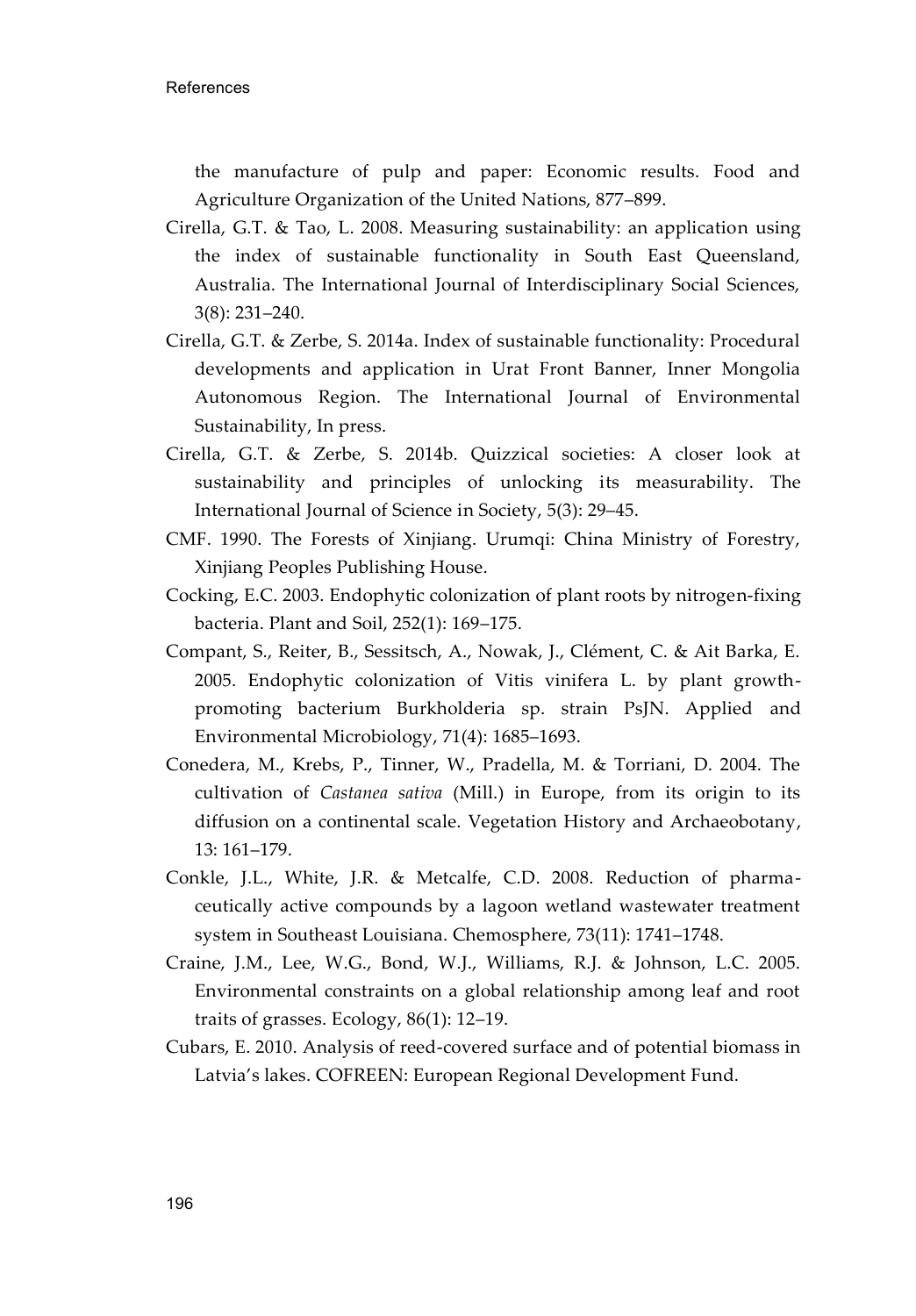- Curtis, T.P., Sloan, W.T. & Scannell, J.W. 2002. Estimating prokaryotic diversity and its limits. Proceedings of the National Academy of Sciences of the United States of America, 99(16): 10494–10499.
- Daily, G.C. 1995. Restoring Value to the World's Degraded Lands. Science, 269(5222): 350–354.
- Daly, H.E. 1996. Beyond Growth: The Economics of Sustainable Development. Boston: Beacon Press.
- Daly, H.E. 2006. The Future of Sustainability. M. Keiner ed. Dordrecht, The Netherlands: Springer.
- Daly, H.E. & Cobb, J. 1989. For the common good: redirecting the economy toward community, the environment, and a sustainable future. Boston: Beacon Press.
- Davies, G.R. 2013. Appraising Weak and Strong Sustainability: Searching for a Middle Ground. Consilience: The Journal of Sustainable Development, 10(1): 111–124.
- Dela Cruz, A. 1987. The Production of pulp from marsh grass. Economic Botany, 32: 46–50.
- Devuyst, D. 1999. Sustainability assessment: The application of a methodological framework. Journal of Environmental Assessment Policy and Management, 01(04): 459–487.
- Dienst, M., Schmieder, K., & Ostendorp, W. (2004). Dynamik der Schilfröhrichte am Bodensee unter dem Einfluss von Wasserstandsvariationen. Limnologica - Ecology and Management of Inland Waters, 34(1–2): 29–36.
- Döring, R. 2009. Natural capital What's the difference? In: R. Döring ed. Sustainability, natural capital and nature conservation. Marburg: Metropolis-Verlag, 123–142.
- Dou, J., Liu, X. & Ding, A. 2009. Anaerobic degradation of naphthalene by the mixed bacteria under nitrate reducing conditions. Journal of Hazardous Materials, 165(1–3): 325–331.
- Dowling, M. & Wignaraja, G. 2006. Central Asia after fifteen years of transition: Growth, regional cooperation, and policy choices. Asia-Pacific Development Journal, 13(2): 113–144.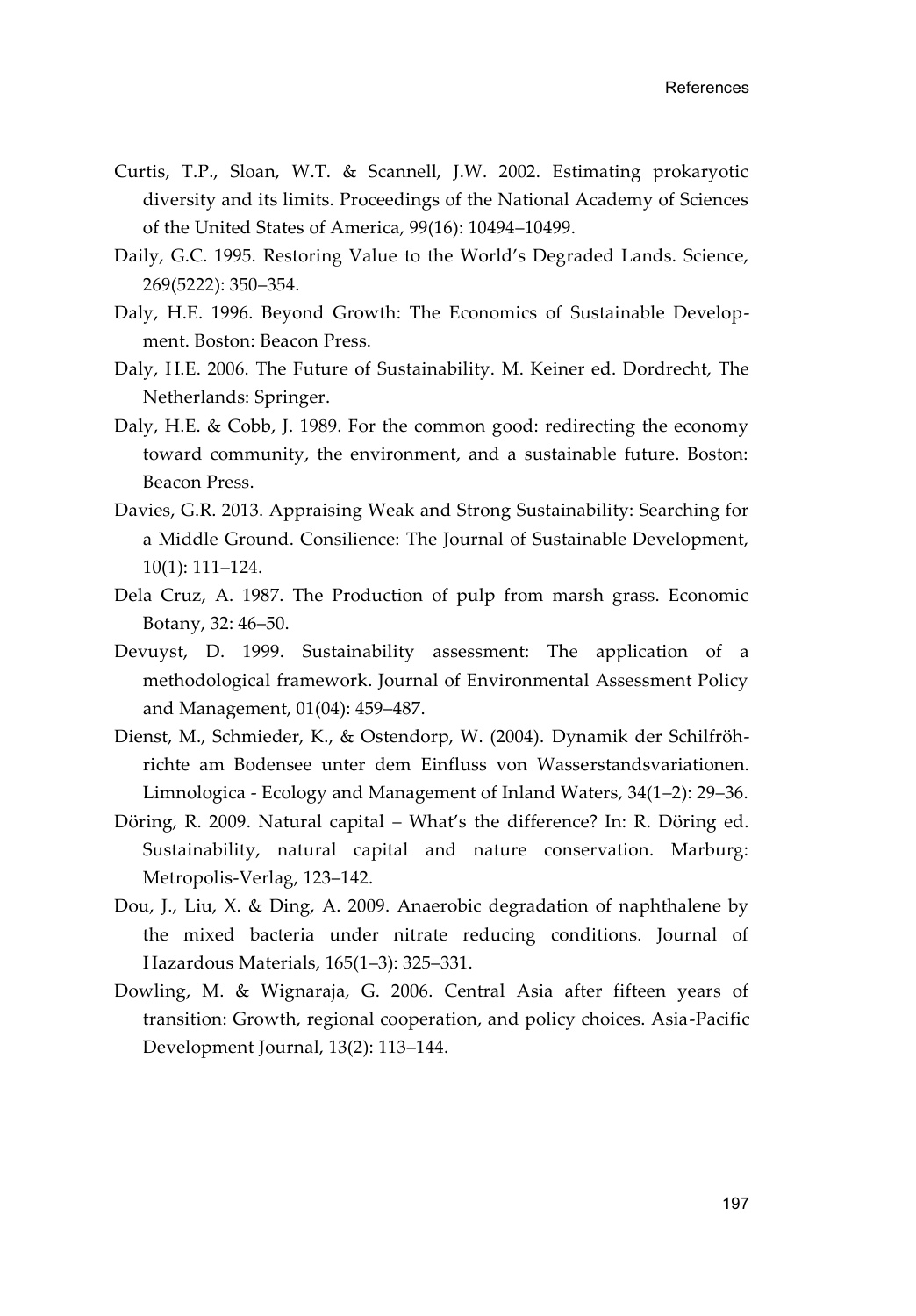- EC2. 2011. Study of potential and constraints of the biomass sector in China Executive Summary. [Online]. 2011. Europe-China Clean Energy Centre. Available from: http://www.ec2.org.cn/ [Accessed: 10 September 2013].
- Economist Intelligence Unit. 2005. Quality-of-life Index. [Online]. 2005. Available from: http://www.eiu.com/ [Accessed: 20 December 2013].
- Egamberdieva, D., Kamilova, F., Validov, S., Gafurova, L., Kucharova, Z. & Lugtenberg, B. 2008. High incidence of plant growth-stimulating bacteria associated with the rhizosphere of wheat grown on salinated soil in Uzbekistan. Environmental Microbiology, 10(1): 1–9.
- Eissenstat, D.M. & Yanai, R.D. 1997. The Ecology of Root Lifespan. Advances in Ecological Research, 27(C): 1–60.
- Ejina Qizhe. 1998. Ejina Qizhe (Description of Ejina County). Beijing: Fangzhe Chubanshe.
- Elkington, J. 1998. Cannibals With Forks: The Triple Bottom Line of 21st Century Business. Stony Creek, CT: New Society Publishers.
- Emmanuel, E., Keck, G., Blanchard, J.M., Vermande, P. & Perrodin, Y. 2004. Toxicological effects of disinfections using sodium hypochlorite on aquatic organisms and its contribution to AOX formation in hospital wastewater. Environment International, 30(7): 891–900.
- Esty, D.C., Levy, M., Srebotnjak, T. & de Sherbinin, A. 2005. 2005 Environmental Sustainability Index Benchmarking National Environmental Stewardship. New Haven: Yale Center for Environmental Law & Policy.
- Eusemann, P., Petzold, A., Thevs, N. & Schnittler, M. 2013. Growth patterns and genetic structure of *Populus euphratica* Oliv. (Salicaceae) forests in NW China - Implications for conservation and management. Forest Ecology and Management, 297: 27–36.
- Faafeng, B., Li, T., Lindblom, E., Ye, J., Oredalen, T.J., Lövik, J.E.L. & Svenson, A. 2008. Lake Wuliangsuhai Restoration Project: Water Quality Monitoring System. Norwegian Agency for Development Cooperation Agency.
- Fachagentur für nachwachsende Rohstoffe. 2012. Nachwachsende Rohstoffe in der Industrie (Renewable raw material for industry). BioCat Project Group.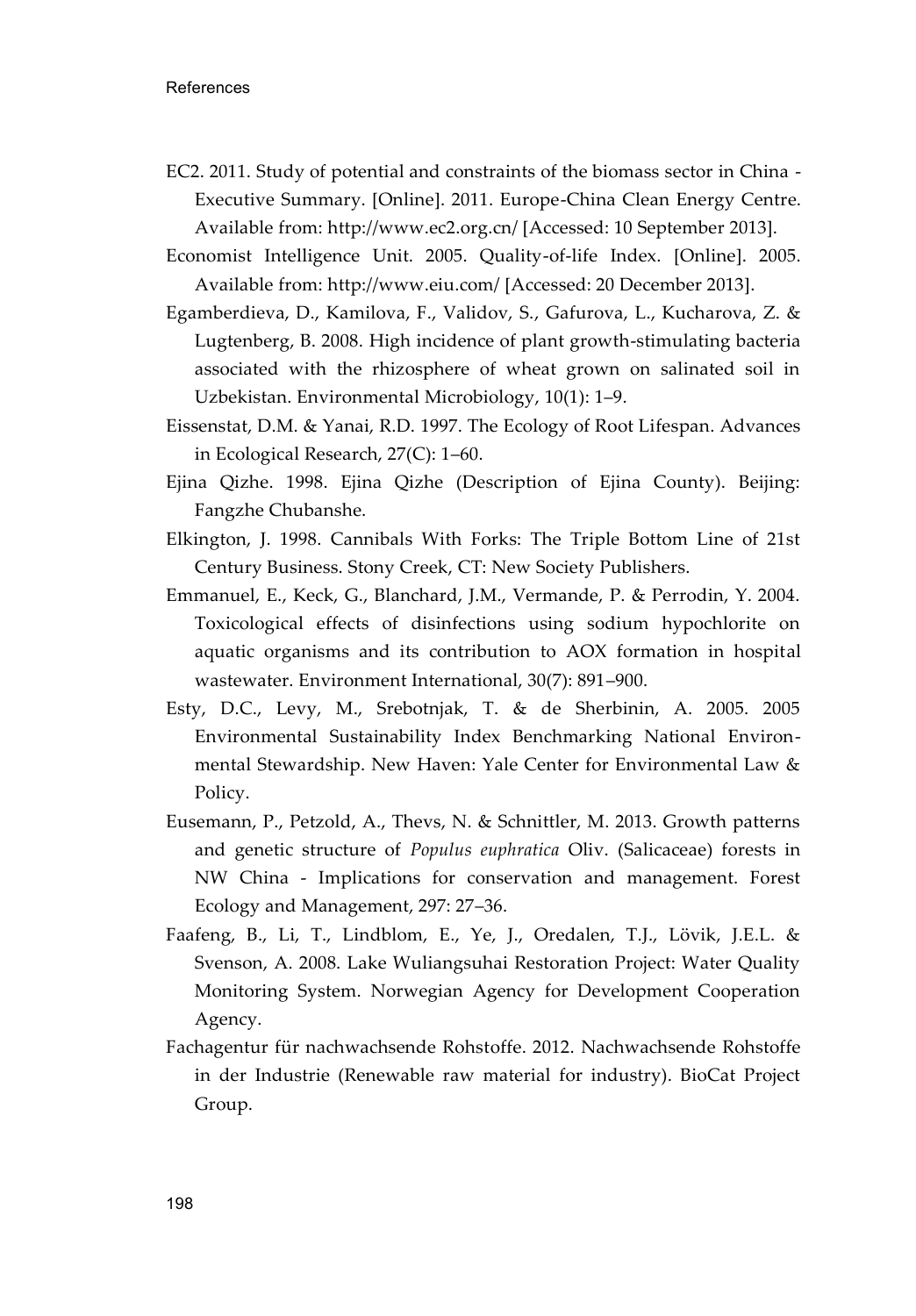- Fang, J., Wang, Z., Zhao, S., Li, Y., Tang, Z., Yu, D., Ni, L., Liu, H., Xie, P., Da, L., Li, Z. & Zheng, C. 2006. Biodiversity changes in the lakes of the Central Yangtze. Frontiers in Ecology and the Environment, 4(7): 369–377.
- FAO. 2011. The State of the World's Land and Water Resources for Food and Agriculture (SOLAW): Managing systems at risk. London: Earthscan Publications Ltd.
- Fejes, J., Ratnaweera, H., Yawei, L., Lindblim, E. & Faafeng, B. 2008. Inner Mongolia Lake Restoration Project, Lake Wuliangsuhai Comprehensive Study Extension, Final Report. Norwegian Institute for Water Research.
- Feng, Q. & Cheng, G.D. 1998. Current situation, problem and rational utilisation of water resources in Gansu Province. Chinese J. Arid Land Research, 11: 293–299.
- Feng, X.Q., Zhang, G.X. & Jun Xu, Y. 2013. Simulation of hydrological processes in the Zhalong wetland within a river basin, Northeast China. Hydrology and Earth System Sciences, 17(7): 2797–2807.
- Fisher, M.M. & Triplett, E.W. 1999. Automated approach for ribosomal intergenic spacer analysis of microbial diversity and its application to freshwater bacterial communities. Applied and Environmental Microbiology, 65(10): 4630–4636.
- Foliente, G., Kearns, A., Maheepala, S., Bai, X. & Barnett, G. 2007. Beyond Triple Bottom Line – Sustainable Cities: CSIRO. In: State of Australian Cities National Conference (SOAC2007). 2007, Adelaide, Australia: Commonwealth Scientific and Industrial Research Organisation, 28–30 November.
- Franz, A., Burgstaller, W. & Schinner, F. 1991. Leaching with *Penicillium simplicissimum*: Influence of Metals and Buffers on Proton Extrusion and Citric Acid Production. Applied and Environmental Microbiology, 57(3): 769–774.
- Fränzle, O. 2006. Complex bioindication and environmental stress assessment. Ecological Indicators, 6(1): 114–136.
- Freschet, G.T., Cornelissen, J.H.C., van Logtestijn, R.S.P. & Aerts, R. 2010. Evidence of the `plant economics spectrum' in a subarctic flora. Journal of Ecology, 98(2): 362–373.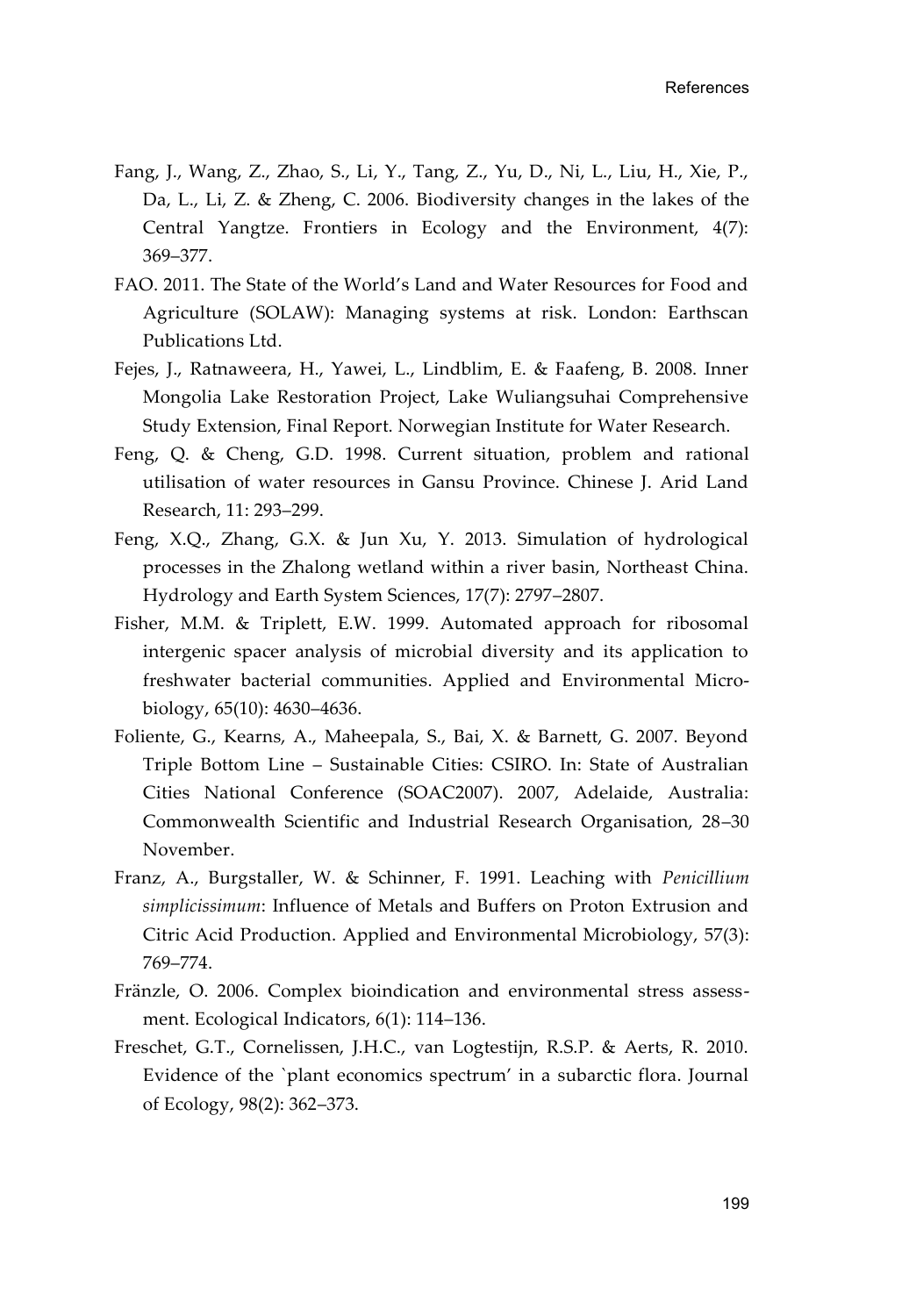- Friberg, R. & Blasiak, W. 2002. Measurements of mass flux and stoichiometry of conversion gas from three different wood fuels as function of volume flux of primary air in packed-bed combustion. Biomass and Bioenergy, 23(3): 189–208.
- Frick, A., Steffenhagen, P., Zerbe, S., Timmermann, T. & Schulz, K. 2011. Monitoring of the vegetation composition in rewetted peatland with iterative decision tree classification of satellite imagery. Photogrammetrie - Fernerkundung - Geoinformation, 2011(3): 109–122.
- Fu, G.B., Chen, S.L., Liu, C.M. & Shepard, D. 2004. Hydro-climatic trends of the Yellow River basin for the last 50 years. Climatic Change, 65(1–2): 149–178.
- Gahlert, F. 2006. Schilf (*Phragmites australis*) in der Tarim-Aue, Nordwest China. [Online]. 2006. Available from: http://laoek.botanik.unigreifswald.de/literatur/diplom/GAHLERT [Accessed: 1 September 2013].
- Gamauf, N. 2000. Satellitenbildauswertung des Schilfgürtels am Neusiedler See zur Ermittlung von Rohstoffpotenzialen. PhD Thesis. Vienna, Austria: University of Natural Resources and Life Sciences.
- Garcia-Perez, M. & Metcalf, J. 2008. The Formation of Polyaromatic Hydrocarbons and Dioxins During Pyrolysis: A Review of the Literature with Descriptions of Biomass Composition, Fast Pyrolysis Technologies and Thermochemical Reactions. Pullman: Washington State University.
- Gibson, R., Agnolin, J., Hassan, S., Lawrence, D., Robinson, J.B., Tansey, J., Watson, J. & Whitelaw, G.S. 2001. Specification of sustainability-based environmental assessment decision criteria and implications for determining significance in environmental assessment. [Online]. 2001. Available from: http://www.sustreport.org/ [Accessed: 20 December 2013].
- Giese, E., Bahro, G. & Betke, D. 1998. Umweltzerstoerungen in Trockengebieten Zentralasiens (West- und Ost-Turkestan): Ursachen, Auswirkungen, Maßnahmen. Stuttgart: Steiner.
- Giese, E. & Moßig, I. 2004. Klimawandel in Zentralasien. Zentrum für internationale Entwicklungs- und Umweltforschung (ZEU). Giessen: Justus-Liebig-Universität Giessen.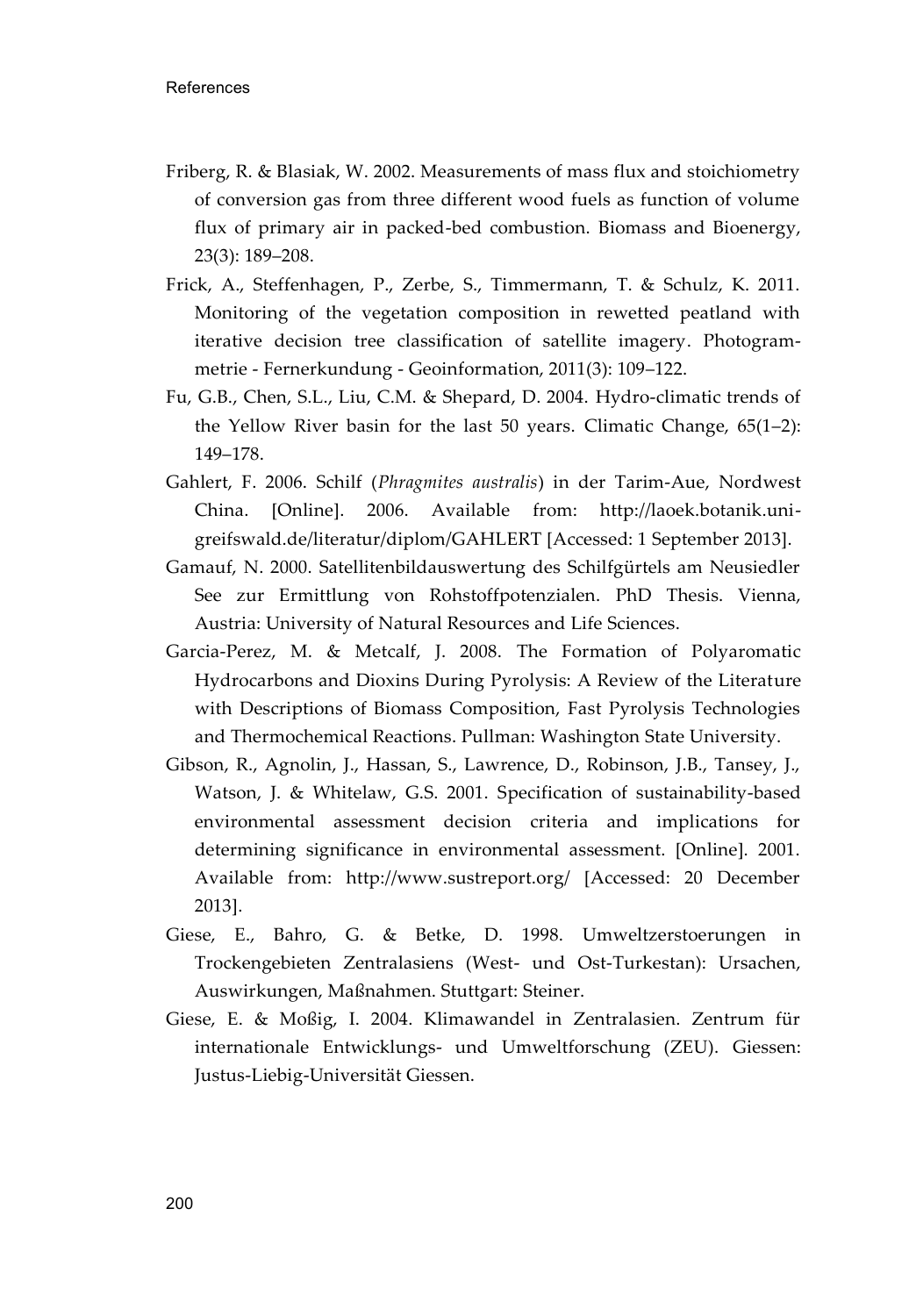- Girotti, S., Ferri, E.N., Fumo, M.G. & Maiolini, E. 2008. Monitoring of environmental pollutants by bioluminescent bacteria. Analytica Chimica Acta, 608(1): 2–29.
- Glantz, M.H. 2005. Water, Climate, and Development Issues in the Amu Darya Basin. Mitigation and Adaptation Strategies for Global Change, 10(1): 23–50.
- Glick, B.R. 2012. Plant Growth-Promoting Bacteria: Mechanisms and Applications. Scientifica, 2012: 1–15.
- Glick, B.R. 2010. Using soil bacteria to facilitate phytoremediation. Biotechnology Advances, 28(3): 367–374.
- Gomez, C. & Bosecker, K. 1999. Leaching heavy metals from contaminated soil by using *Thiobacillus ferrooxidans* or *Thiobacillus thiooxidans*. Geomicrobiology Journal, 16(3): 233–244.
- Goodwin, D. 2011. Cantera: An object-oriented software toolkit for chemical kinetics, thermodynamics, and transport processes. [Online]. 2011. Available from: http://cantera.github.io/docs/sphinx/html/index.html# [Accessed: 1 December 2011].
- Gordon, T.J. 1994. The Delphi Method. In: AC/UNU Millennium Project, Future Research Methodology.
- Graneli, W. 1984. Reed *phragmites australis* (Cav.) Trin. ex Steudel as an energy source in Sweden. Biomass, 4(3): 183–208.
- Graneli, W. 1990. Standing crop and mineral content of reed, *Phragmites australis*, in Sweden - Management of reed stands to maximize harvestable biomass. Folia Geobotanica, 25(3): 291–302.
- Gries, D., Zeng, F., Foetzki, A., Arndt, S.K., Bruelheide, H., Thomas, F.M., Zhang, X. & Runge, M. 2003. Growth and water relations of *Tamarix ramosissima* and *Populus euphratica* on Taklamakan desert dunes in relation to depth to a permanent water table. Plant, Cell and Environment, 26: 725–736.
- Grime, J.P. 1977. Evidence for the Existence of Three Primary Strategies in Plants and Its Relevance to Ecological and Evolutionary Theory. The American Naturalist, 111(982): 1169.
- Gruschke, A. 1991. Neulanderschließung in Trockengebieten der Volksrepublik China. Hamburg, Germany: Institut für Asienkunde.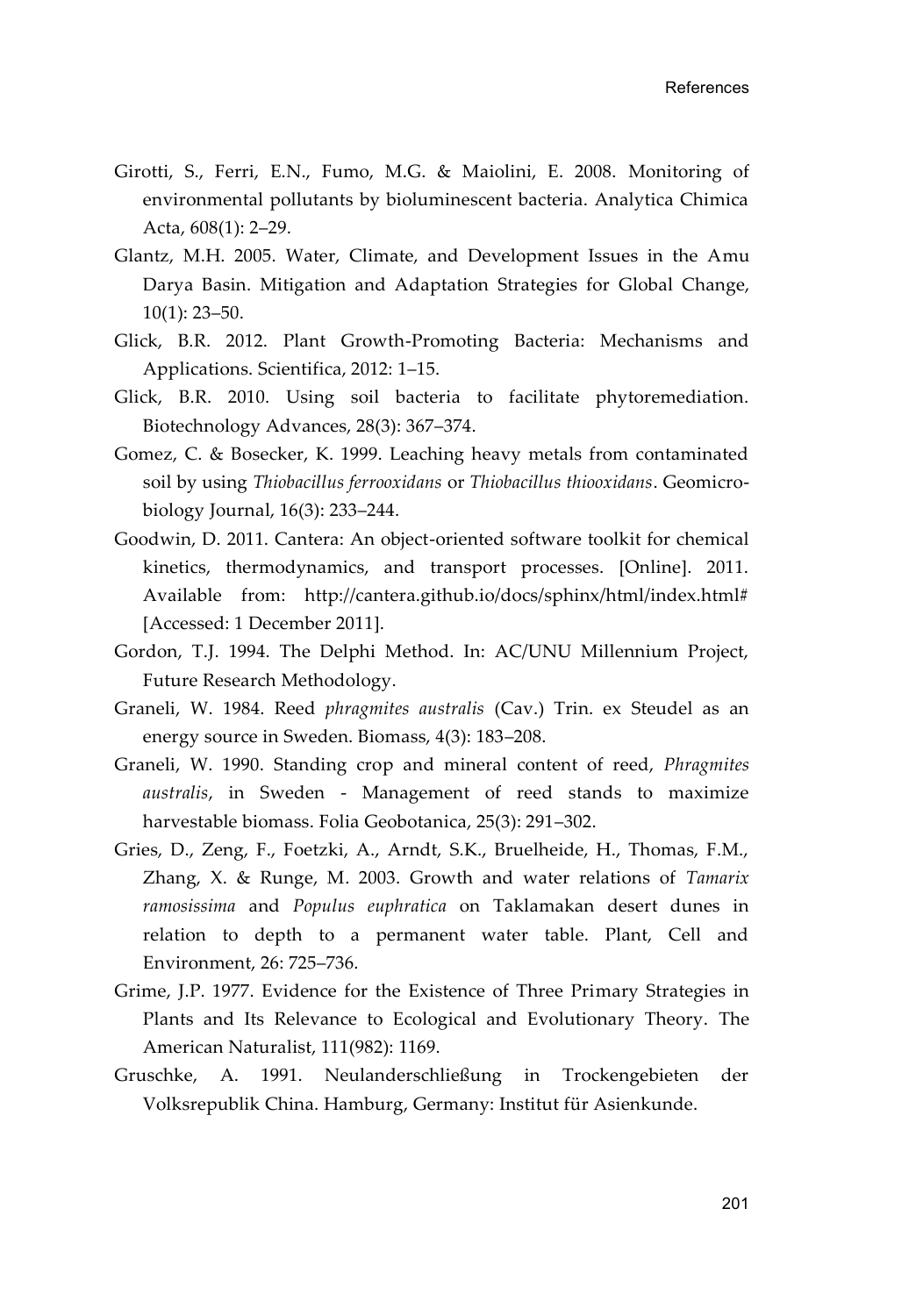- Guo, Q., Feng, Q. & Li, J. 2009. Environmental changes after ecological water conveyance in the lower reaches of Heihe River, northwest China. Environmental Geology, 58(7): 1387–1396.
- Habermas, J. 1965. Erkenntnis und Interesse. In: A. Hans & E. Topitsch eds. Werturteilsstreit, Darmstadt. Wissenschaftliche Buch Gesellschaft, 1990, 334–352.
- Häkkinen, J. 2007. Traditional use of reed. In: Read Up on Reed! 62–72.
- Hale, M.G., Foy, C.L. & Shay, F.J. 1971. Factors affecting root exudation. Advances in Agronomy, 23: 89–109.
- Hall, R.M. & Collis, C.M. 1995. Mobile gene cassettes and integrons: capture and spread of genes by site-specific recombination. Molecular Microbiology, 15(4): 593–600.
- Hampicke, U. 2009. Kosten der Renaturierung. In: S. Zerbe & G. Wiegleb eds. Renaturierung von Ökosystemen in Mitteleuropa. Spektrum Akademischer Verlag, Heidelberg, 441–457.
- Han, W.X., Fang, J.Y., Reich, P.B., Ian Woodward, F. & Wang, Z.H. 2011. Biogeography and variability of eleven mineral elements in plant leaves across gradients of climate, soil and plant functional type in China. Ecology Letters, 14(8): 788–796.
- Hansmann, P. 2008a. "They Call Them Golden Sticks"- Socio-economic Explorations Around the Commodity of Reed. Wageningen University, The Netherlands.
- Hansmann, P. 2008b. "They call them golden sticks"- Socio-economic explorations around the commodity of reed.
- Hansson, P.-A. & Fredriksson, H. 2004. Use of summer harvested common reed (*Phragmites australis*) as nutrient source for organic crop production in Sweden. Agriculture, Ecosystems & Environment, 102(3): 365–375.
- Haslam, S.M. 2010. A book of reed: (*Phragmites australis* (Cav.) Trin. ex Steudel, formerly *Phragmites communis* Trin.). Forrest Text.
- Hawke, C.J. & Jose, P. V. 1996. Reedbed management for commercial and wildlife interests. RSPB.
- He, J.-S., Wang, L., Flynn, D.F.B., Wang, X., Ma, W. & Fang, J. 2008. Leaf nitrogen: Phosphorus stoichiometry across Chinese grassland biomes. Oecologia, 155(2): 301–310.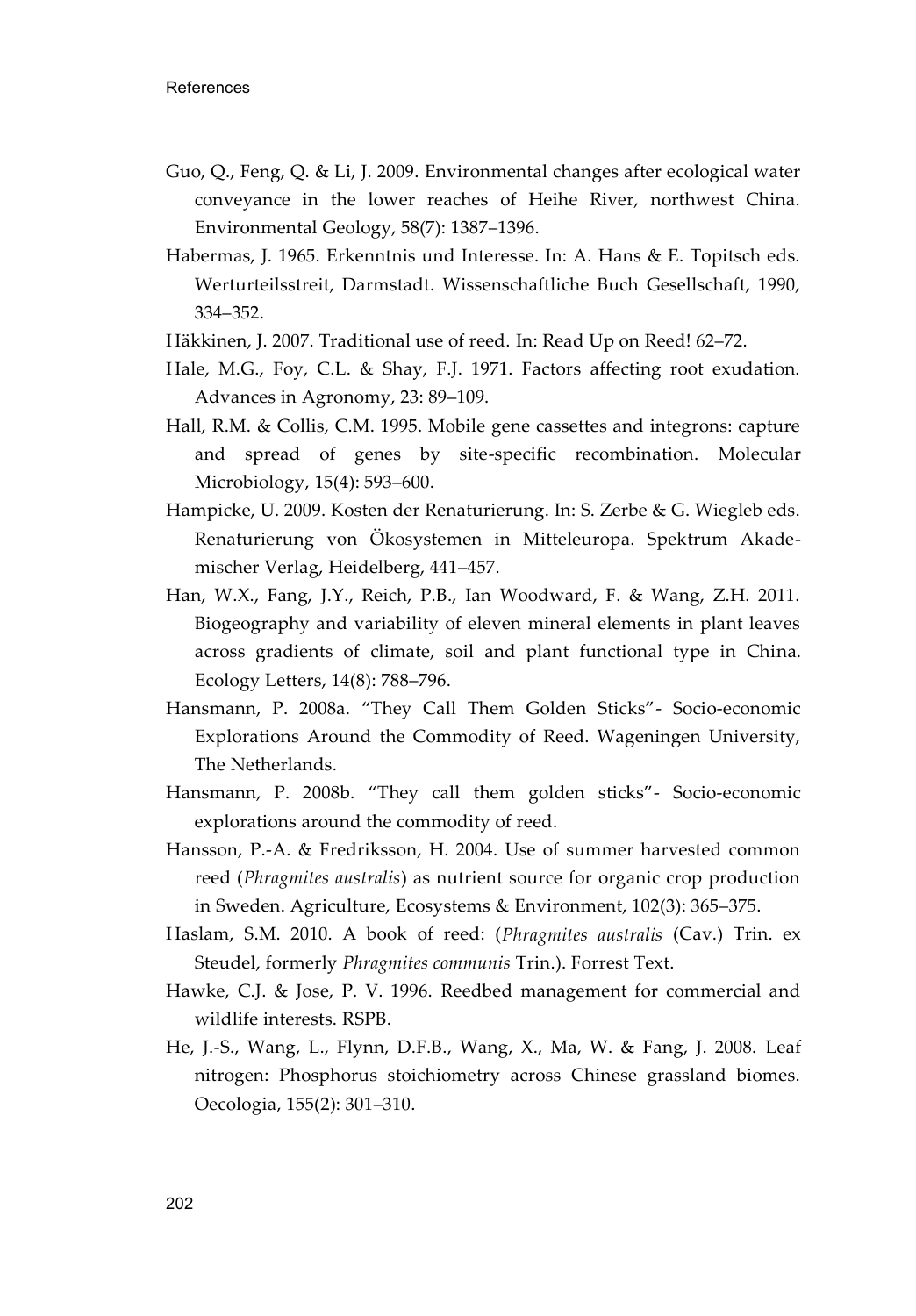- He, Z.B. & Zhao, W.Z. 2006. Characterising the spatial structures of riparian plant communities in the lower reaches of the Heihe River in China using geostatistical techniques. Ecological Research, 21: 551–559.
- Hedin, S.A. 1943. Reports from the Scientific Expedition to the North-Western Provinces of China under the Leadership of Dr. Sven Hedin. Part I. Stockholm.
- Heuer, H. & Smalla, K. 2007. Horizontal gene transfer between bacteria. Environmental Biosafety Research, 6(1–2): 3–13.
- Hijosa-Valsero, M., Fink, G., Schlüsener, M.P., Sidrach-Cardona, R., Martín-Villacorta, J., Ternes, T. & Bécares, E. 2011. Removal of antibiotics from urban wastewater by constructed wetland optimization. Chemosphere, 83(5): 713–719.
- Holzmann, G. & Wangelin, M. 2009. printed. Natürliche und pflanzliche Baustoffe: Rohstoff - Bauphysik - Konstruktion [Gebundene Ausgabe] (Natural and plant construction materials: resources construction physik-Construction). Vieweg and Teubner.
- Hoppe, T. 1992. Chinesische Agrarpolitik und Uygurische Agrarkultur im Widerstreit. Das sozio-kulturelle Umfeld von Bodenversalzungen und -alkalisierungen im nördlichen Tarim-Becken (Xinjiang). Hamburg, Germany: Institut für Asienkunde.
- Hou, L.G., Xiao, H.L., Si, J.H., Xiao, S.C., Zhou, M.X. & Yang, Y.G. 2010. Evapotranspiration and crop coefficient of *Populus euphratica* Oliv forest during the growing season in the extreme arid region northwest China. Agricultural Water Management, 97(2): 351–356.
- Hou, P., Beeton, R.J.S., Carter, R.W., Dong, X.G. & Li, X. 2007. Response to environmental flows in the Lower Tarim River, Xinjiang, China: An ecological interpretation of water-table dynamics. Journal of Environmental Management, 83(4): 383–391.
- Hu, J. & Ge, Y. 2004. Water allocation and coordination systems in the Yellow River (huanghe shuiziyuan de fenpei moshi yu xietiao jizhi). Management World (guanli shijie), 8(66): 49–58.
- Hu, J. 2012. Firmly march on the path of socialism with chinese charcaterstics and strive to complete the building of a moderately prosperous society in all respects. [Online]. 2012. Report to the Eighteenth National Congress of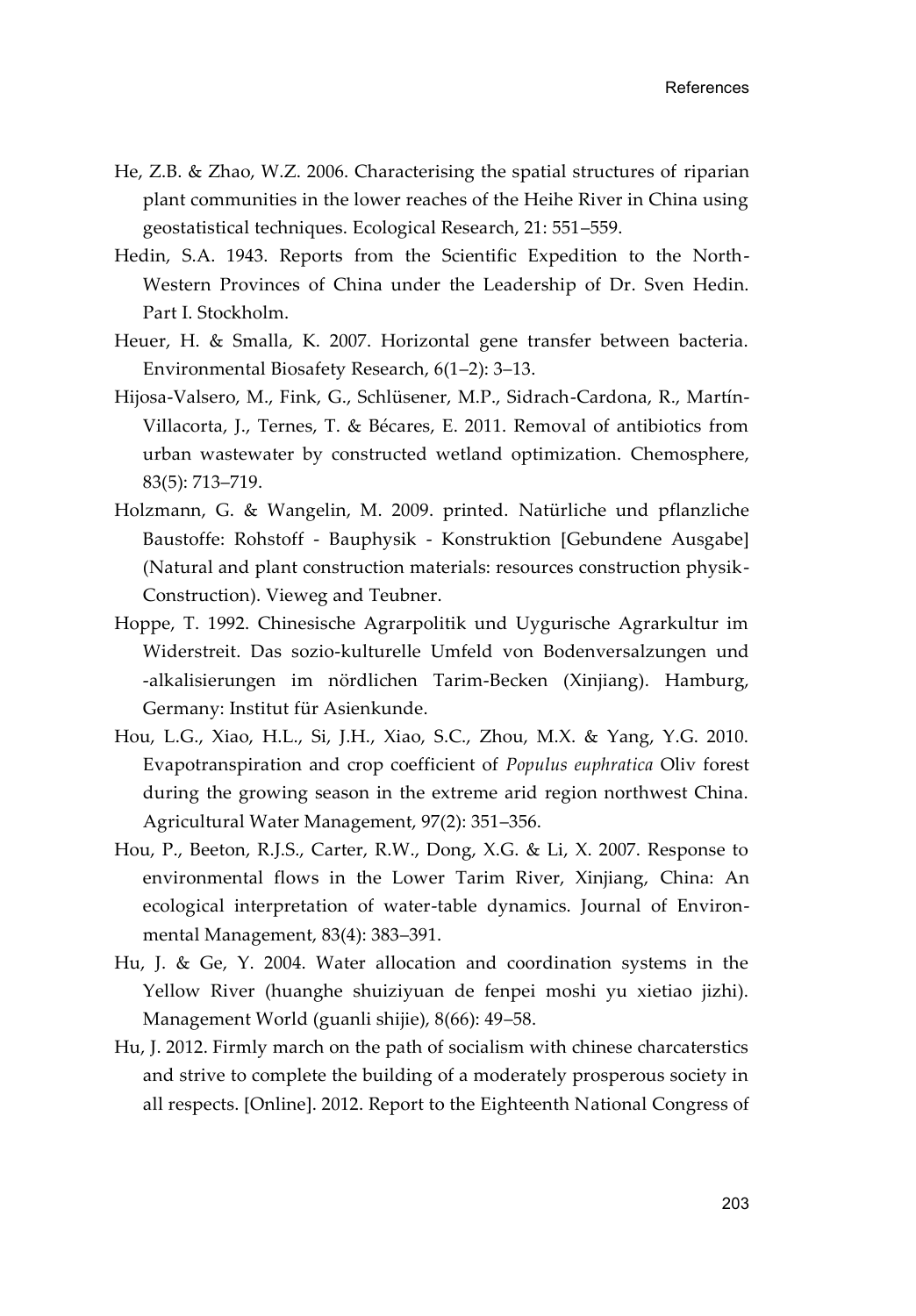the Communist Party of China on 8 November 2012. Available from: http://www.chinadaily.com.cn/china/2012cpc/2012-

11/18/content\_15939493.htm [Accessed: 30 April 2014].

- Hu, R., Yang, C., Ma, H., Jiang, F. & Urkunbek, A. 1994. Glaciers and Lakes in the Tianshan Mountains and Climate Trends. Arid Land Geography (Ganhan Qu Dili), 17: 1–9.
- Huang, P.Y. 1986. A Preliminary Study on the Decline of the Distribution Range and Regeneration of the Forest Land of Populus euphratica in the Tarimpendi (Basin). Acta Phytoecologica et Geobotanica Sinica, 10: 302– 309.
- Hubacek, K., Guan, D., Barrett, J. & Wiedmann, T. 2009. Environmental implications of urbanization and lifestyle change in China: Ecological and Water Footprints. Journal of Cleaner Production, 17(14): 1241–1248.
- Iital, A., Klõga, M., Kask, Ü., Voronova, V. & Cahill, B. 2012. Reed harvesting. In: A. Schultz-Zehden & M. Matczak eds. Compendium. An Assessment of Innovative and Sustsainable Uses of Baltic Marine Resources. 103–124.
- Imberger, J., Mamouni, E.D., Anderson, J., Ng, M., Nicol, S. & Veale, A. 2007. The index of sustainable functionality: a new adaptive, multicriteria measurement of sustainability – application to Western Australia. International Journal of Environment and Sustainable Development, 6(3): 323–355.
- Institute for Economics and Peace. 2007. Global Peace Index. [Online]. 2007. Available from: http://economicsandpeace.org/ [Accessed: 12 January 2014].
- IUCN. 2008. International Union for Conservation of Nature Website. [Online]. 2008. Available from: http://www.iucn.org/ [Accessed: 20 December 2013].
- Jax, K., Barton, D.N., Chan, K.M.A., de Groot, R., Doyle, U., Eser, U., Görg, C., Gòmez-Baggethun, E., Griewald, Y., Haber, W., Haines-Young, R., Heink, U., Jahn, T., Joosten, H., Kerschbaumer, L., Korn, H., Luck, G.W., Matzdorf, B., Muraca, B., Neßhöver, C., Norton, B., Ott, K., Potschin, M., Rauschmayer, F., von Haaren, C. & Wichmann, S. 2013. Ecosystem services and ethics. Ecological Economics, 93: 260–268.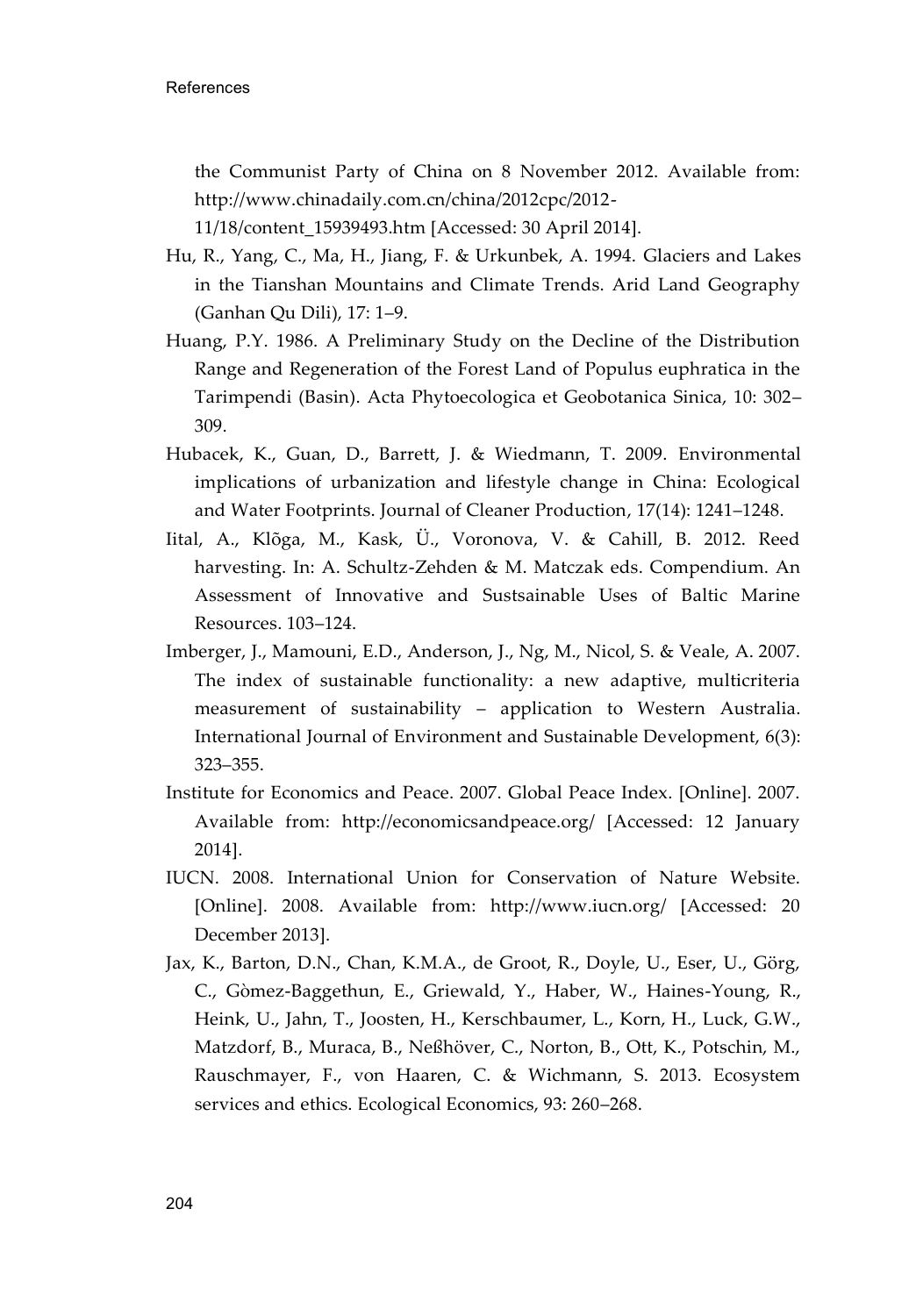- Ji, Y.H., Zhou, G.S., Lv, G.H., Zhao, X.L. & Jia, Q.Y. 2009. Expansion of *Phragmites australis* in the Liaohe Delta, north-east China. Weed Research, 49(6): 613–620.
- Jiang, F., Ma, H., Hu, R. & Yuan, Y. 1997. Response of Water Resources in Xinjiang to Future Climate Changes in Central Asia. Arid Land Geography (Ganhan Qu Dili), 20: 40–46.
- Jiang, X. & Liu, C. 2010. The influence of water regulation on vegetation in the lower Heihe River. Journal of Geographical Sciences, 20(5): 701–711.
- Jin, X., Schaepman, M., Clevers, J., Su, Z. & Hu, G. 2010. Correlation between annual runoff in the Heihe River to the vegetation cover in the Ejina Oasis (China). Arid Land Research and Management, 24(1): 31–41.
- Jolivet, M., Barrier, L., Dominguez, S., Guerit, L., Heilbronn, G. & Fu, B. 2014. Unbalanced sediment budgets in the catchment–alluvial fan system of the Kuitun River (northern Tian Shan, China): Implications for massbalance estimates, denudation and sedimentation rates in orogenic systems. Geomorphology, 214: 168–182.
- Jordan, C., Ayres, T.R., Brown, A., Linsky, J.L. & Simon, T. 1987. Monthly Notices of the Royal Astronomical Society. Oxford University Press.
- Junfeng, L., Runqing, H., Yanqin, S., Jingli, S., Bhattacharya, S.C. & Abdul Salam, P. 2005. Assessment of sustainable energy potential of nonplantation biomass resources in China. Biomass and Bioenergy, 29(3): 167–177.
- Kaltschmitt, M., Streicher, W. & Wiese, A. 2007. Renewable Energy: Technology, Economics and Environment. Berlin: Springer Berlin Heidelberg.
- Kask, Ü., Kask, L. & Paist, A. 2007. Reed as energy resource in Estonia. In: I. Ikonen & E. Hagelberg eds. Read Up on Reed! Turku: Vammalan Kirjapaino Oy, 102–114.
- Kask, Ü. 2011. Reed as bio-energy: opportunities to use it in boiler-houses and as biogas source. In: Reed for bio-energy and Construction. 2011, 11 March 2011: Kaarina, Finland.
- Kennedy, I.R., Pereg-gerk, L.L., Wood, C., Deaker, R. & Gilchrist, K. 1997. Biological nitrogen fixation in non-leguminous field crops: Facilitating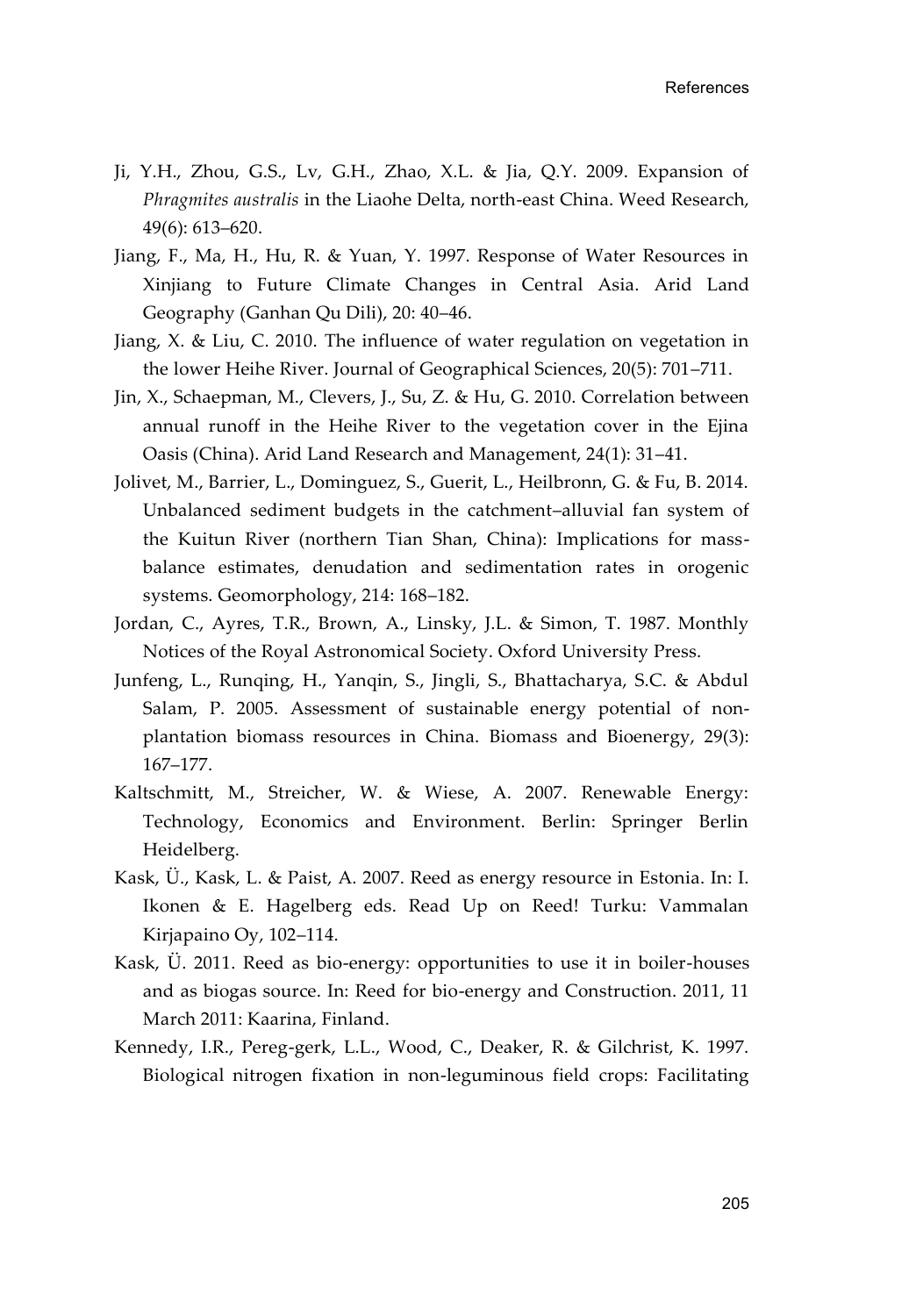the evolution of an effective association between Azospirillum and wheat. Plant and Soil, 194(1-2): 65–79.

- Kentula, M.E. 2002. Wetland Restoration and Creation. [Online]. 2002. Wetlands Research Program, U.S. Environmental Protection Agency. Available from: https://water.usgs.gov/nwsum/WSP2425/restoration.html [Accessed: 4 May 2014].
- Kerkhoff, A.J., Fagan, W.F., Elser, J.J. & Enquist, B.J. 2006. Phylogenetic and growth form variation in the scaling of nitrogen and phosphorus in the seed plants. The American Naturalist, 168(4): E103–E122.
- Kerschbaumer, L., Köbbing, J.F., Ott, K., Thevs, N. & Zerbe, S. 2014. Development Scenarios on Hetao Irrigation Area (China) – A qualitative analysis from social, economic and ecological perspectives. Environmental Earth Sciences, DOI: 10.1007/s12665–014–3061–8.
- Kerschbaumer, L. & Ott, K. 2013. Maintaining a River's Healthy Life? An Inquiry on Water Ethics and Water Praxis in the Upstream Region of China's Yellow River. Water Alternatives, 6(1): 107–124.
- Kim, J.S.S. 2007. A China Environmental Health Project Fact Sheet: Transboundary Air Pollution—Will China Choke On Its Success? [Online]. 2007. Available from: http://www.wilsoncenter.org/sites/ default/files/transboundary\_feb2.pdf [Accessed: 14 March 2014].
- Kim, K.Y., Jordan, D. & McDonald, G.A. 1998. Enterobacter agglomerans, phosphate solubilizing bacteria, and microbial activity in soil: Effect of carbon sources. Soil Biology and Biochemistry, 30(8–9): 995–1003.
- Kim, Y.C., Leveau, J., McSpadden Gardener, B.B., Pierson, E.A., Pierson, L.S. & Ryu, C.-M. 2011. The multifactorial basis for plant health promotion by plant-associated bacteria. Applied and Environmental Microbiology, 77(5): 1548–1555.
- Kitzler, H., Pfeifer, C. & Hofbauer, H. 2012. Combustion of Reeds in a 3 MW District Heating Plant. International Journal of Environmental Science and Development, 3(4): 407–411.
- Kitzler, H., Pfeifer, C. & Hofbauer, H. 2011. Gasification of reed in a 100kW dual fluidized bed steam gasification. In:  $19<sup>th</sup>$  European Biomass Conference & Exhibition. June 2011, Berlin, Germany, 1101–1105.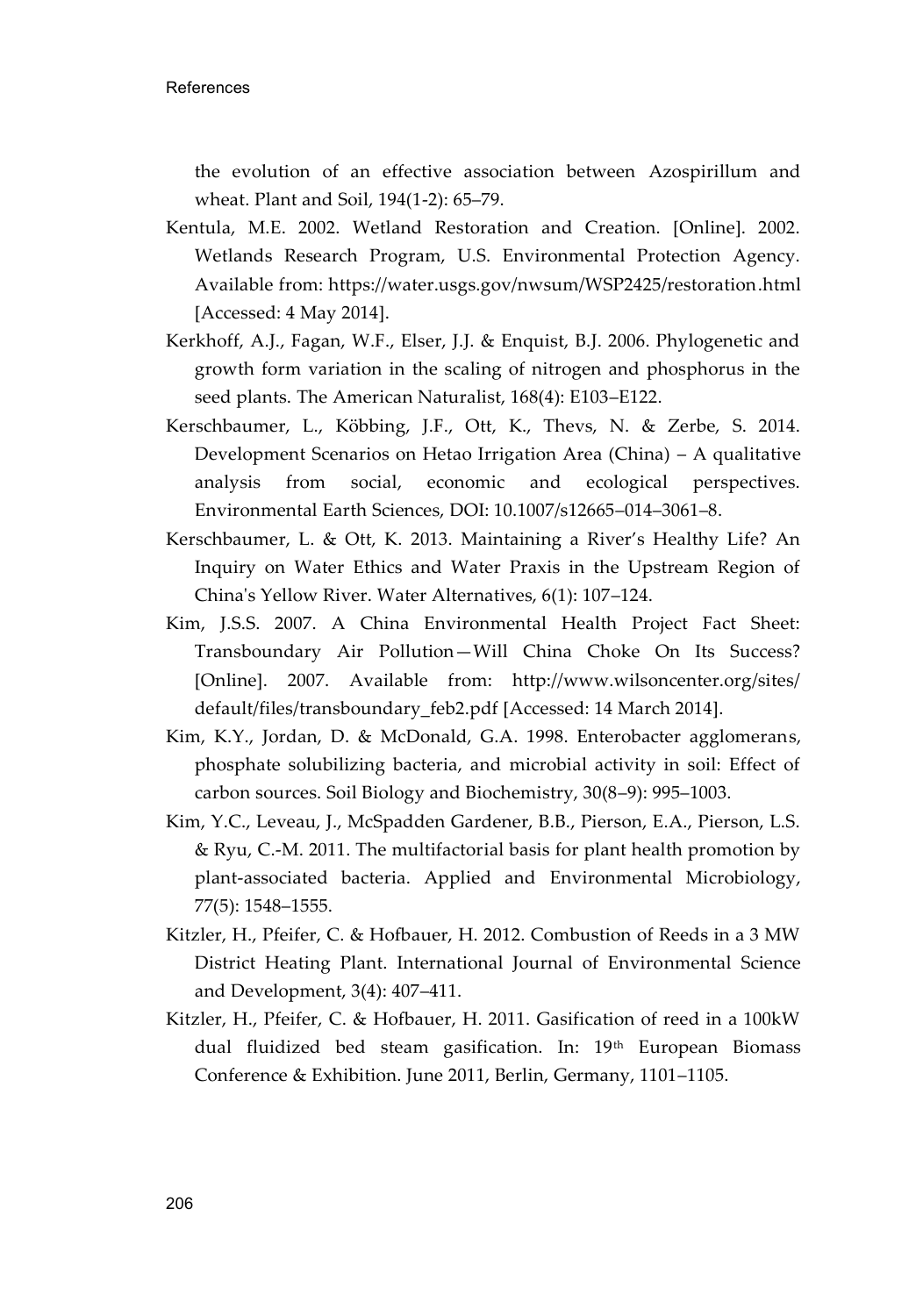- Kloepper, J.W., Gutiérrez-Estrada, A. & McInroy, J.A. 2007. Photoperiod regulates elicitation of growth promotion but not induced resistance by plant growth-promoting rhizobacteria. Canadian Journal of Microbiology, 53(2): 159–167.
- Knoef, H.A.M. 2005. Practical aspects of biomass gasification. In: H. A. M. Knoef ed. Handbook Biomass Gasification. Meppel: Biomass Technology Group BV.
- Köbbing, J.F., Beckmann, V., Thevs, N., Peng, H. & Zerbe, S. 2014a. Investigation of a reed economy (*Phragmites australis*) under threat: pulp and paper market, values and netchain at Wuliangsuhai Lake, Inner Mongolia, China. Technical Report. Greifswald, Germany: Institute for Botany and Landscape Ecology, University Greifswald.
- Köbbing, J.F., Patuzzi, F., Baratieri, M., Beckmann, V., Thevs, N., & Zerbe, S. 2014b. Economic evaluation of common reed potential for energy production: A case study in Wuliangsuhai Lake (Inner Mongolia, China). Biomass and Bioenergy, 70, 315–329. [doi:10.1016/j.biombioe.2014.08.002](http://dx.doi.org/10.1016/j.biombioe.2014.08.002)
- Köbbing, J.F., Thevs, N. & Zerbe. 2013. The utilisation of Reed (*Phragmites australis*) – A review. Mires and Peat, 13: 1–14.
- Kole, M.M., Page, W.J. & Altosaar, I. 1988. Distribution of Azotobacter in Eastern Canadian soils and in association with plant rhizospheres. Canadian Journal of Microbiology, 34: 815–817.
- Komulainen, M., Simi, P., Hagelberg, E., Ikonen, I. & Lyytinen, S. 2008. Reed energy - Possibilities of using the common reed for energy generation in southern Finland. Turku: Turku University of Applied Sciences.
- Koziński, J.A., Saade, R. & Zheng, G. 1996. Transformations of sludge waste during combustion in a low-high-low temperature reactor. Symposium (International) on Combustion, 26(2): 2495–2502.

Krebs, A. 1999. Ethics of Nature. Berlin: DeGruyter Verlag.

Kreuzberg, E. 2005. Ecosystem approach in basin management in Central Asia: From theory to practice (on the example of Ili-Balkhash Basin). In: International Meeting on the Implementation of the European Water Framework Directive, 29 September – 1 October 2005. 2005, Namur, Belgium: Regional Environmental Centre of Central Asia (CAREC).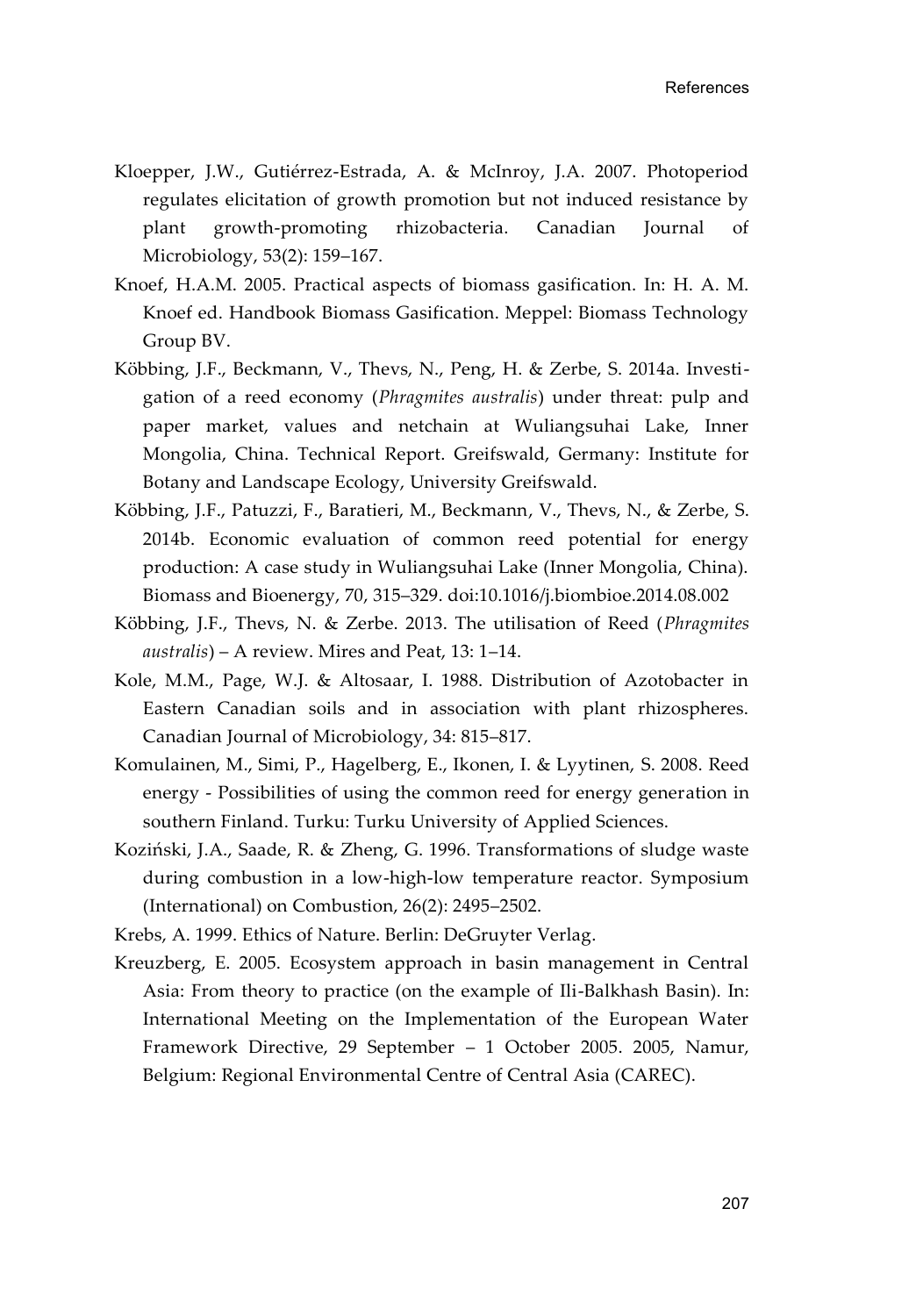- Kristiana, R. 2009. Sustainability assessment in water management: The application and development of the Index of Sustainable Functionality on various water resources. Perth, Western Australia: University of Western Australia.
- Krivitzki, A.I. 1959. Das Schilfrohr als Rohstoff für die Erzeugung von Baumaterialien - Primen. Kam. V. Stroit. Moscow: Gosstroiizdat.
- Kronbergs, E., Kaktis, A., Smits, M. & Nulle, I. 2006. Biomass condition for solid biofuel compositions. In: M. Barz & M. Alhhaus eds. Use of Bioenergy in the Baltic Sea Region. 2006, 83–92.
- Kronbergs, E. & Kronbergs, A. 2011. Common reed as solid biofuel resource. In: 8–9 September 2011 ed. COFREEN Project. 2011, Matsalu, Estonia: European Regional Development Fund.
- Ku, C.S. & Mun, S.P. 2006. Characterization of Pyrolysis Tar Derived from Lignocellulosic Biomass. Journal of Industrial and Engineering Chemistry, 12(6): 853–861.
- Kuhlman, T., Diogo, V. & Koomen, E. 2013. Exploring the potential of reed as a bioenergy crop in the Netherlands. Biomass and Bioenergy, 55: 41–52.
- Kumar, M. & Khanna, S. 2010. Diversity of 16S rRNA and dioxygenase genes detected in coal-tar-contaminated site undergoing active bioremediation. Journal of Applied Microbiology, 108(4): 1252–1262.
- Kusler & Kentula. 1990. Wetland creation and restoration: The status of the science. 2nd Ed. Washington, D.C.: Island Press.
- Kuzmina, Z. V & Treshkin, S.Y. 1997. Soil salinization and dynamics of Tugai vegetation in the southwestern Caspian Sea region and in the Aral Sea coastal region. Eurasien Soil Science, 30: 642–649.
- Kwapinski, W., Byrne, C.M.P., Kryachko, E., Wolfram, P., Adley, C., Leahy, J.J., Novotny, E.H. & Hayes, M.H.B. 2010. Biochar from Biomass and Waste. Waste and Biomass Valorization, 1(2): 177–189.
- Lambertini, C., Gustafsson, M.H.G., Frydenberg, J., Speranza, M. & Brix, H. 2008. Genetic diversity patterns in *Phragmites australis* at the population , regional and continental scales. Aquatic Botany, 88: 160–170.
- Lang, C. 2007. Pulp Mill Watch Factsheet. Country profiles: China. [Online]. 2007. Available from: www.pulpmillwatch.org [Accessed: 15 February 2014].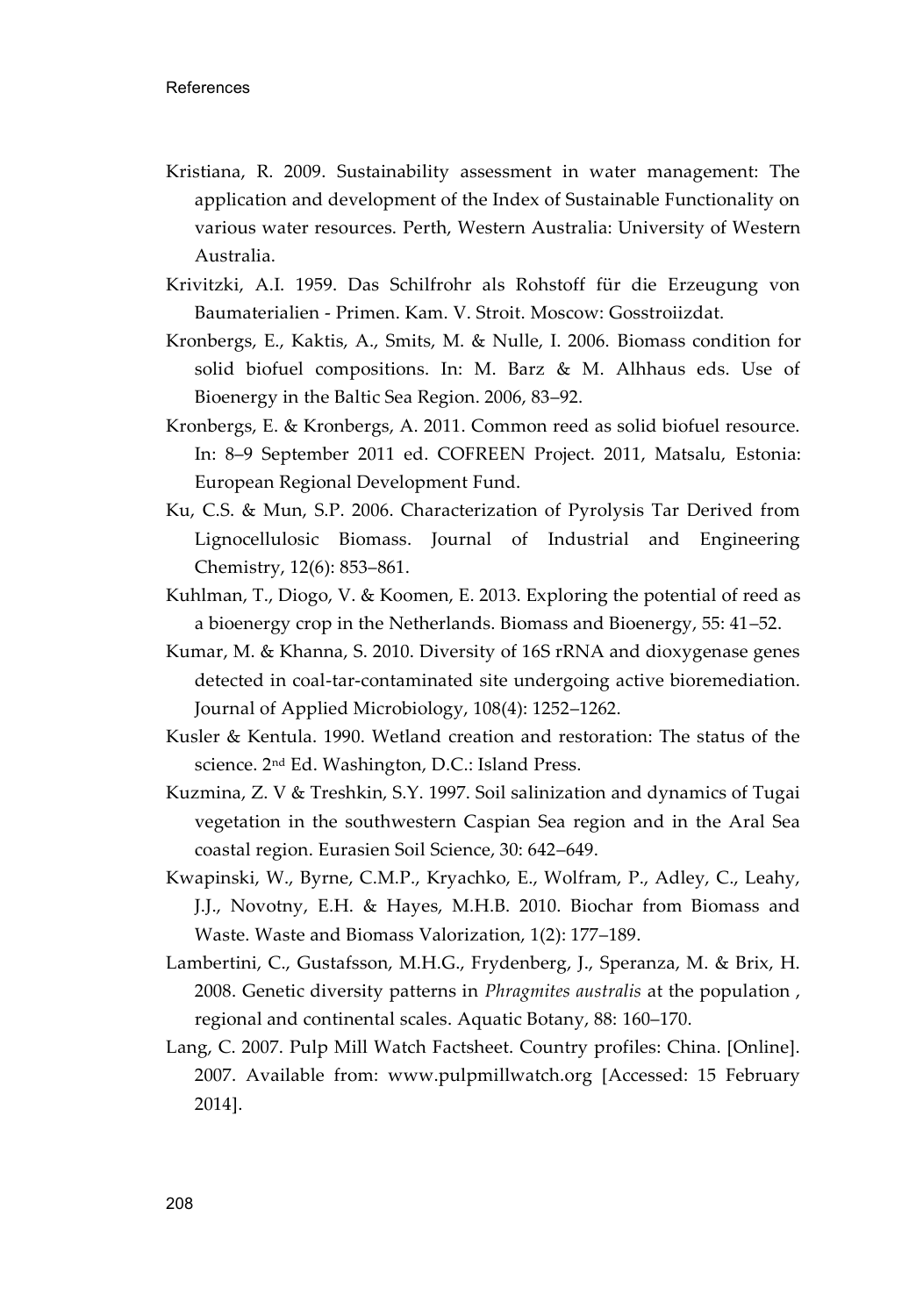- Lange, T. 2006. Orientierende Versuche zum Einsatz von Getreide und halmgutartiger Biomasse in einer Kleinfeuerungsanlage. FH Stralsund.
- Lauber, C.L., Strickland, M.S., Bradford, M.A. & Fierer, N. 2008. The influence of soil properties on the structure of bacterial and fungal communities across land-use types. Soil Biology and Biochemistry, 40(9): 2407–2415.
- Lavrenko, E.M. 1956. Karta rastitelnosti srednej Asii (Vegetation Map of Central Asia). Moscow: Akademijca a NAUK SSSR.
- Lear, G. & Lewis, G.D. 2009. Impact of catchment land use on bacterial communities within stream biofilms. Ecological Indicators, 9(5): 848–855.
- Lee, H. 2011. Handbook of Bioenergy Crops. A Complete Reference to Species, Development and Applications. International Journal of Agricultural Sustainability, 9(3): 473.
- Leonard, K.M. & Swanson, G.W. 2001. Comparison of operational design criteria for subsurface flow constructed wetlands for wastewater treatment. Water Science and Technology, 43: 301–307.
- Leung, D.Y.C., Yin, X.L. & Wu, C.Z. 2004. A review on the development and commercialization of biomass gasification technologies in China. Renewable and Sustainable Energy Reviews, 8(6): 565–580.
- Li, C. & Suzuki, K. 2009. Tar property, analysis, reforming mechanism and model for biomass gasification—An overview. Renewable and Sustainable Energy Reviews, 13(3): 594–604.
- Li, L., Han, W., Thevs, N., Jia, X., Ji, C., Jin, D., He, P., Schmitt, A.O., Cirella, G.T. & Zerbe, S. 2014a. A Comparison of the Functional Traits of Common Reed (Phragmites australis) in Northern China: Aquatic vs. Terrestrial Ecotypes. PloS ONE, 9(2): e89063. doi:10.1371/journal.pone. 0089063
- Li, L., Zerbe, S., Han, W., Thevs, N., Li, W., He, P., Schmitt, A.O., Liu, Y. & Ji, C. 2014b. Nitrogen and phosphorus stoichiometry of common reed (*Phragmites australis*) and its relationship to nutrient availability in northern China. Aquatic Botany, 112: 84–90.
- Li, P., Yang, T., Shi, H., Wu, X. & Qin, Y. 2012a. Income and expenditure of the herdsman in Inner Mongolia Autonomous Region: A case study of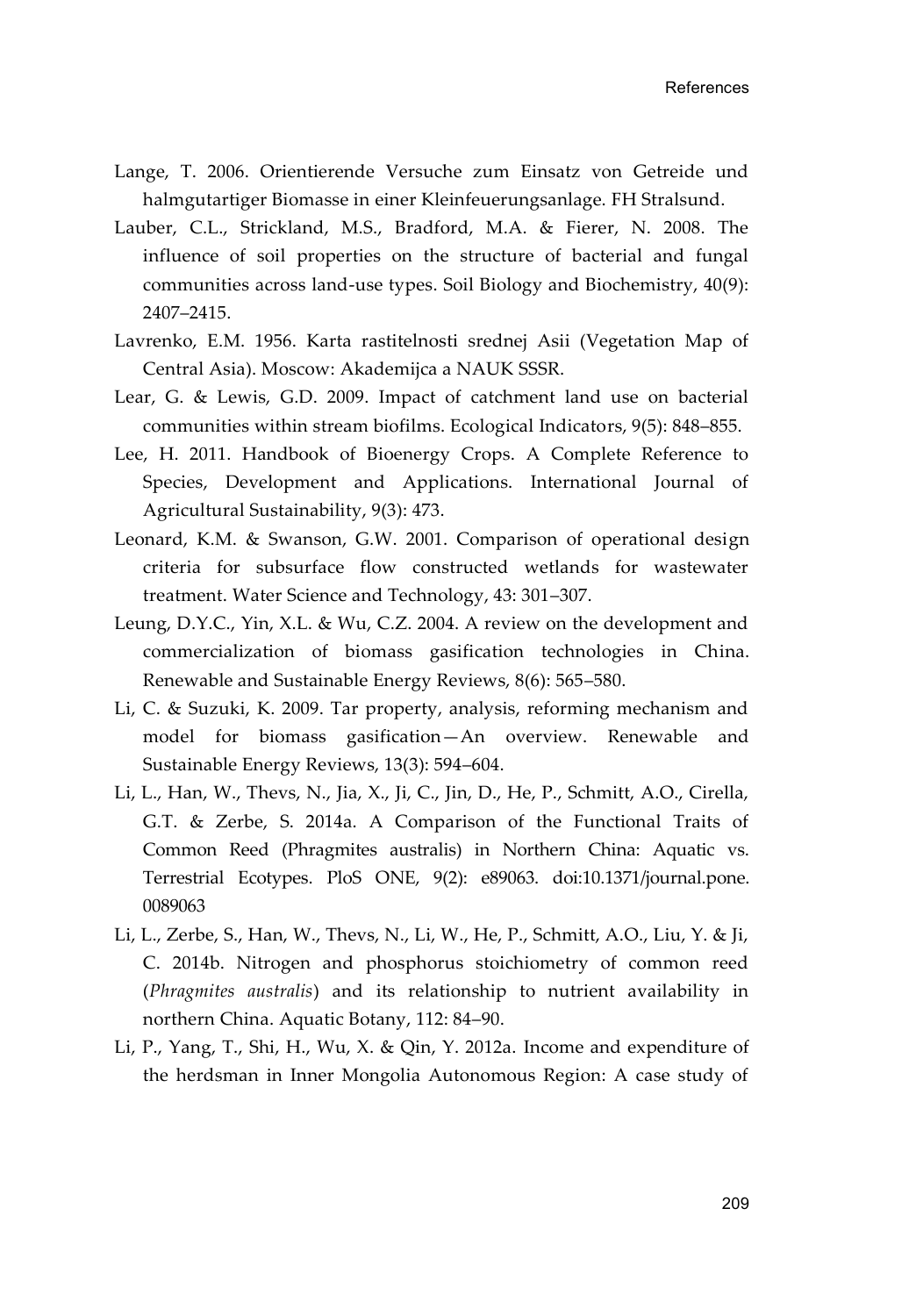Xianghuang Banner in Xilin Gol League. Asian Agricultural Research, 4(9): 26–39.

- Li, Q., Feng, Q. & Zhai, L. 2010a. Study of the height growth dynamic based on tree-ring data in *Populus euphratica* from the lower reach of the Heihe River, China. Dendrochronologia, 28(1): 49–64.
- Li, X., Lua, L., Yangc, W. & Chenga, G. 2012b. Estimation of evapotranspiration in an arid region by remote sensing-A case study in the middle reaches of the Heihe River Basin. International Journal of Applied Earth Observation and Geoinformation, 17(1): 85–93.
- Li, Y. & Zhang, M. 2012. "The Pearl of the Northern Frontier" Wuliangsuhai may disappear. [Online]. 2012. Economic Information. Available from: http://dz.jjckb.cn/www/pages/webpage2009/html/2012-08/06/content\_ 48241.htm?div=-1 [Accessed: 20 December 2012].
- Li, Y.H., Zhu, J.N., Zhai, Z.H. & Zhang, Q. 2010b. Endophytic bacterial diversity in roots of *Phragmites australis* in constructed Beijing Cuihu Wetland (China). FEMS Microbiology Letters, 309: 84–93.
- Liao, Z. 1993. The environmental chemistry and biological effects of microelement. Beijing: China Environmental Science Press.
- Link, S., Kask, Ü., Paist, A., Siirde, A., Arvelakis, S., Hupa, M., Yrjas, P. & Külaots, I. 2013. Reed as a gasification fuel: a comparison with woody fuels. Mires and Peat, 13: 1–12.
- Liu, H., Jiang, G., Zhuang, H. & Wang, K. 2008. Distribution, utilization structure and potential of biomass resources in rural China: With special references of crop residues. Renewable and Sustainable Energy Reviews, 12(5): 1402–1418.
- Liu, M.G. 1997. Atlas of Physical Geography of China. Beijing: China Map Press.
- Liu, P.J., Zhang, L. & Fan, C.Q. 1990. The *Populus euphratica* resources along the Tarim River . Science, Technique,. K. Liang & P. J. Liu eds. Beijing: Investigation of Resources and the Environment along the the Tarim River through Remote Sensing and Documentation Press.
- Liu, P.X., Peng, J.F. & Chen, F.H. 2007a. Hydrological Response of *Populus euphratica* Olve. Radial Growth in Ejina Banner, Inner Mongolia. Journal of Integrative Plant Biology, 49: 150−156.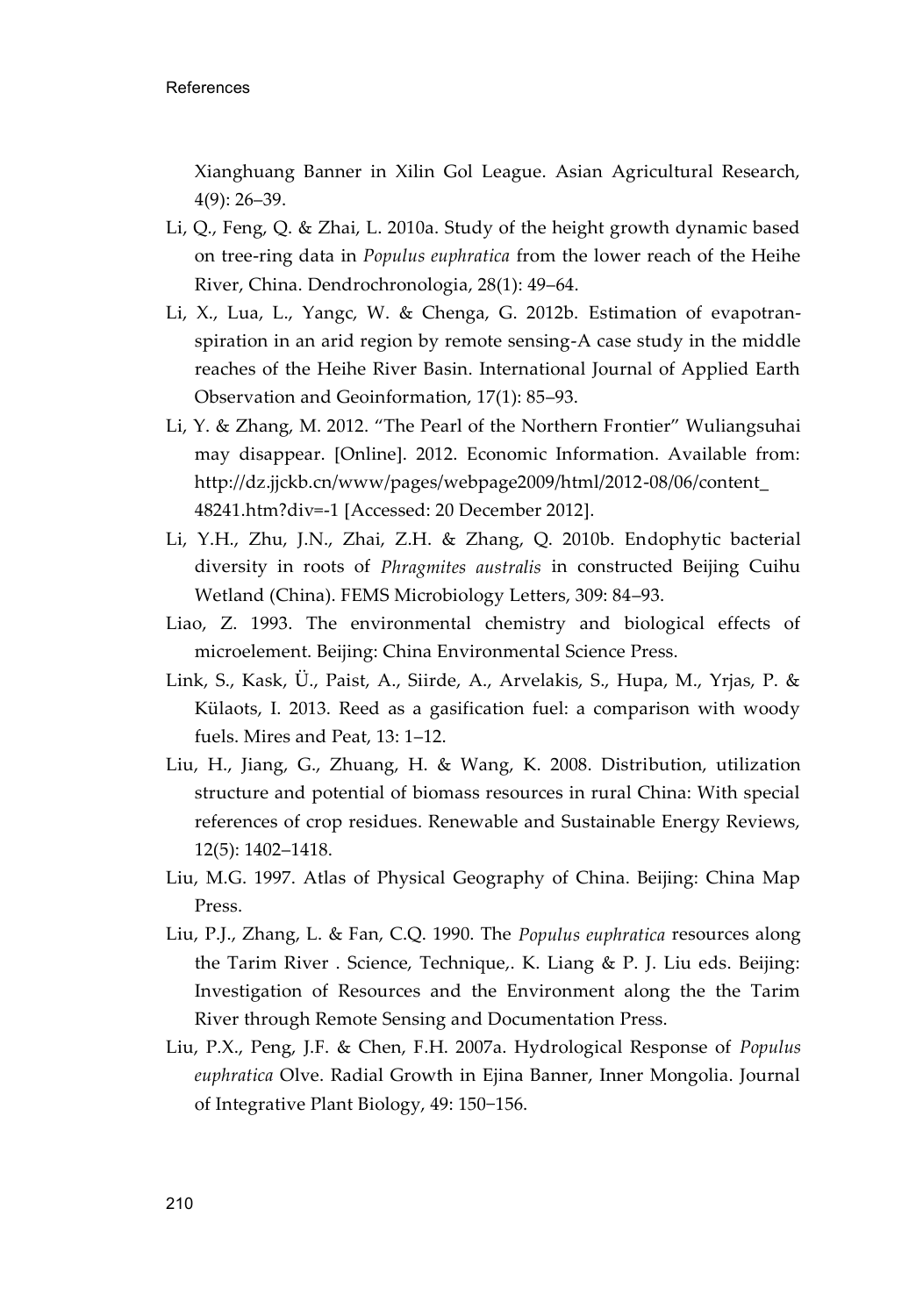- Liu, W.T., Marsh, T.L., Cheng, H. & Forney, L.J. 1997. Characterization of microbial diversity by determining terminal restriction fragment length polymorphisms of genes encoding 16S rRNA. Applied and Environmental Microbiology, 63(11): 4516–4522.
- Liu, Z., Jin, Z., Li, Y., Li, T., Gu, J. & Gao, S. 2007b. Sediment phosphorus fractions and profile distribution at different vegetation growth zones in a macrophyte dominated shallow Wuliangsuhai Lake, China. Environmental Geology, 52(5): 997–1005.
- Lovley, D.R. 1995. Microbial reduction of iron, manganese, and other metals. Advances in Agronomy, 54: 175–231.
- Lozupone, C. & Knight, R. 2007. Global patterns in bacterial diversity. Proceedings of the National Academy of Sciences of the United States of America, 104(27): 11436–40.
- Lu, H., Burbank, D.W. & Li, Y. 2009. Alluvial sequence in the north piedmont of the Chinese Tian Shan over the past 550kyr and its relationship to climate change. Palaeogeography, Palaeoclimatology, Palaeoecology, doi: 10.1016/j.palaeo.2009.11.031.
- Lu, J., Zhong, S., Li, L. & Pan, S. 2007. Analysis of ecological restoration of inland desert oasis based on remote sensing. [Online]. 2007. Available from: http://www.digitwater.net/articleinfo.asp?IDD113 [Accessed: 15 December 2013].
- Lüderitz, V. & Jüpner, R. 2009. Renaturierung von Fließgewässern. In: S. Zerbe & G. Wiegleb eds. Renaturierung von Ökosystemen in Mitteleuropa. Heidelberg: Spektrum Akademischer Verlag, 95–124.
- Lüderitz, V., Zerbe, S., Jüpner, R. & Arevalo, J.R. 2010. Ecosystem restoration and sustainable management of rivers and wetlands – Introduction to the special issue. Forest Ecology, Landscape Research and Nature Conservation, 10: 5–6.
- De Maeseneer, J.L. 1997. Constructed wetlands for sludge dewatering. In: Water Science and Technology. 1997, 279–285.
- Man, R. De & Croon, F. 2007. YRD Green Pulp Partnership Frank Croon. [Online]. 2007. YRD Green Pulp Partnership. Available from: http://rdeman.nl/site/download/GreenPulpPartnershipHelsinki2007l.pdf [Accessed: 13 December 2013].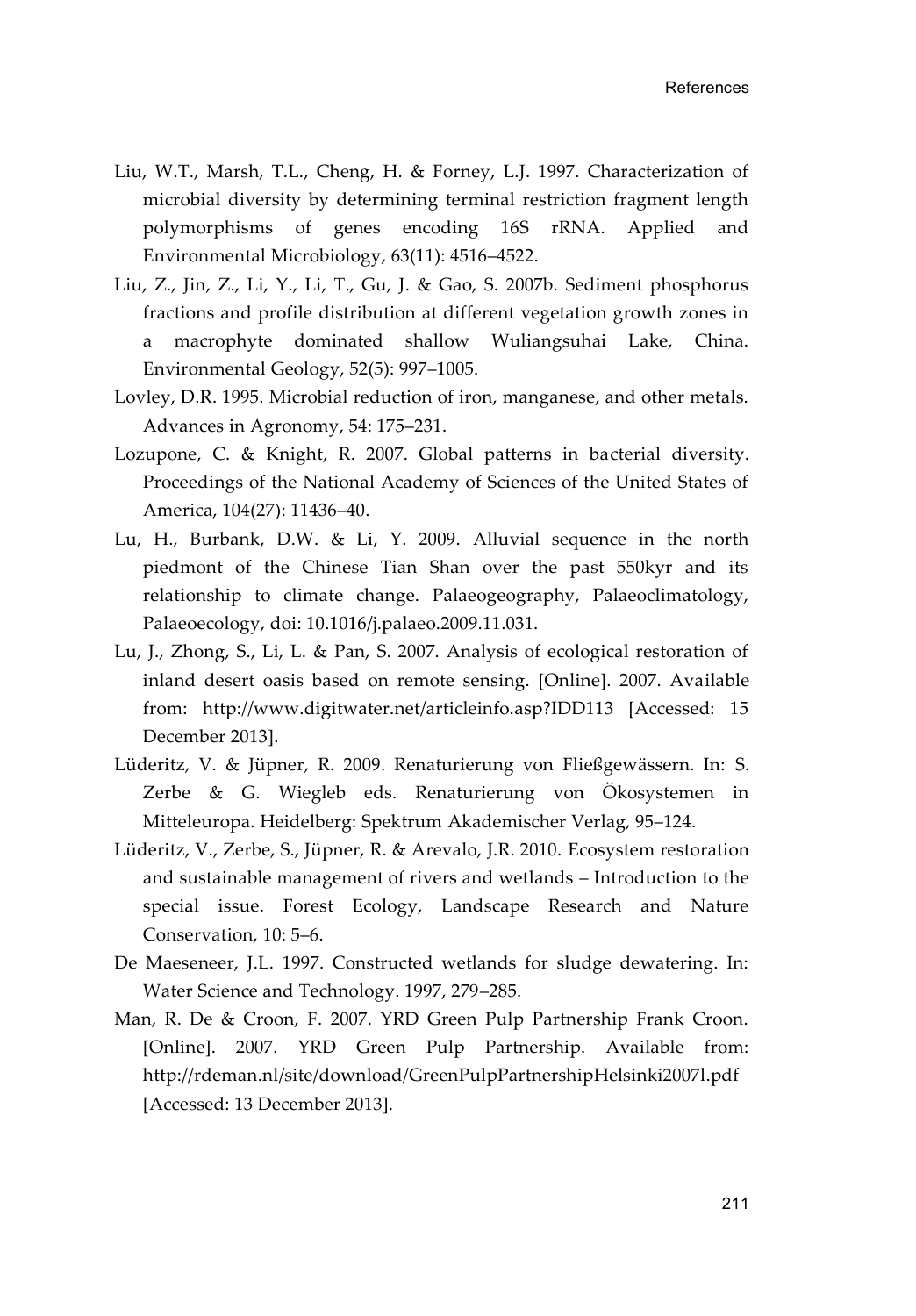- Mant, J. & Janes, M. 2006. Restoration of rivers and floodplains. In: J. van Andel & J. Aronson eds. Restoration ecology: The new frontier. Malden, Mass: Blackwell Science, 141–157.
- Margesin, R. & Schinner, F. 2001. Bioremediation (natural attenuation and biostimulation) of diesel-oil-contaminated soil in an alpine glacier skiing area. Applied and Environmental Microbiology, 67(7): 3127–3133.
- Margulies, M., Egholm, M., Altman, W.E., Attiya, S., Bader, J.S., Bemben, L.A., Berka, J., Braverman, M.S., Chen, Y.-J., Chen, Z., Dewell, S.B., Du, L., Fierro, J.M., Gomes, X. V, Godwin, B.C., He, W., Helgesen, S., Ho, C.H., Irzyk, G.P., Jando, S.C., Alenquer, M.L.I., Jarvie, T.P., Jirage, K.B., Kim, J.-B., Knight, J.R., Lanza, J.R., Leamon, J.H., Lefkowitz, S.M., Lei, M., Li, J., Lohman, K.L., Lu, H., Makhijani, V.B., McDade, K.E., McKenna, M.P., Myers, E.W., Nickerson, E., Nobile, J.R., Plant, R., Puc, B.P., Ronan, M.T., Roth, G.T., Sarkis, G.J., Simons, J.F., Simpson, J.W., Srinivasan, M., Tartaro, K.R., Tomasz, A., Vogt, K.A., Volkmer, G.A., Wang, S.H., Wang, Y., Weiner, M.P., Yu, P., Begley, R.F. & Rothberg, J.M. 2005. Genome sequencing in microfabricated high-density picolitre reactors. Nature, 437(7057): 376–380.
- McGeoch, M.A. 1998. The selection, testing and application of terrestrial insects as bioindicators. Biological Reviews of the Cambridge Philosophical Society, 73(2): 181–201.
- McGill, B.J., Enquist, B.J., Weiher, E. & Westoby, M. 2006. Rebuilding community ecology from functional traits. Trends in Ecology and Evolution, 21(4): 178–185.
- Mckentry, P. 2002. Energy production biomass (part 1): Overview of biomass. Bioresource Technology, 83: 37–46.
- MEA. 2005. Ecosystems and Human Well-Being: Wetlands and Water Synthesis. World Resources Institute ed. Washington, DC: Millennium Ecosystem Assessment.
- Micsinai, A., Borsodi, A.K., Csengeri, V., Horváth, A., Oravecz, O., Nikolausz, M., Reskóné, M.N. & Márialigeti, K. 2003. Rhizome-associated bacterial communities of healthy and declining reed stands in Lake Velencei, Hungary. Hydrobiologia, 506–509(1–3): 707–713.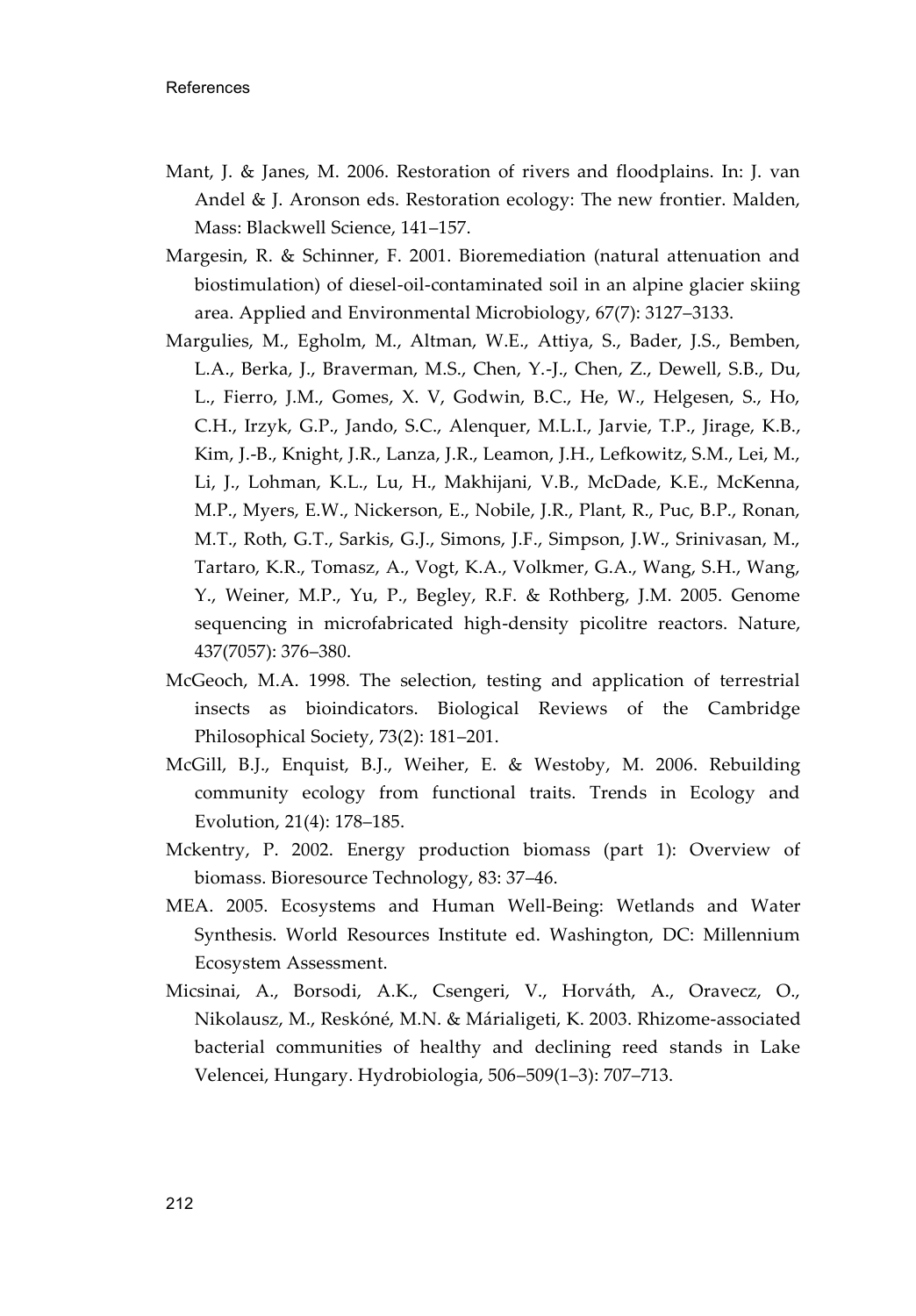- Mills, R., Perrigo, R., Brown, A., Rafty, M., Imberger, J., Wood, C., Pearce, D., Zuvela, P. & Siano, C. 2005. Sustainable Subiaco: The local scale application of the index of sustainable functionality. [Online]. 2005. Rethinking Development: Local Pathways to Global Wellbeing, The Second International Conference on Gross National Happiness. Available from: http://www.gpiatlantic.org/conference/papers/mills.htm [Accessed: 12 January 2014].
- Mills, S. 2013. Sustainable management of reedbeds for conservation. In: Reed as a Renewable Resource. 2013, 14–16 February 2013: University of Greifswald.
- Moch, J. 2013. Renewable Energy In China: An Overview. Climate and Energy Program, World Resources Institute, [Online]. Available from: http://www.chinafaqs.org/library/chinafaqs-renewable-energy-chinaoverview-0 [Accessed: 12 October 2013].
- MoEP & QSIQ. 2002. Environmental quality standards for surface water. [Online]. 2002. Ministry of Environmental Protection of the People's Republic of China and State Administration for Quality Supervision and Inspection and Quarantine. Available from: http://english.mep.gov.cn/ SOE/soechina1997/water/standard.htm [Accessed: 12 October 2010].
- MOFCOM. 2012. Hu Jintao's Report at Eighteenth Party Congress. [Online]. 2012. Ministry of Commerce, PRC. Available from: http://english. mofcom.gov.cn/ [Accessed: 30 April 2014].
- Morgan, P. & Watkinson, R.J. 1989. Hydrocarbon degradation in soils and methods for soil biotreatment. Critical Reviews in Biotechnology, 8(4): 305–333.
- Mothes, F., Reiche, N., Fiedler, P., Moeder, M. & Borsdorf, H. 2010. Capability of headspace based sample preparation methods for the determination of methyl tert-butyl ether and benzene in reed (Phragmites australis) from constructed wetlands. Chemosphere, 80(4): 396–403.
- Muyzer, G., Hottenträger, S., Teske, A. & Wawer, C. 1996. Denaturing gradient gel electrophoresis of PCR-amplified 16S rDNA a new molecular approach to analyse the genetic diversity of mixed microbial communities. Molecular Microbial Ecology Manual, 3: 1–23.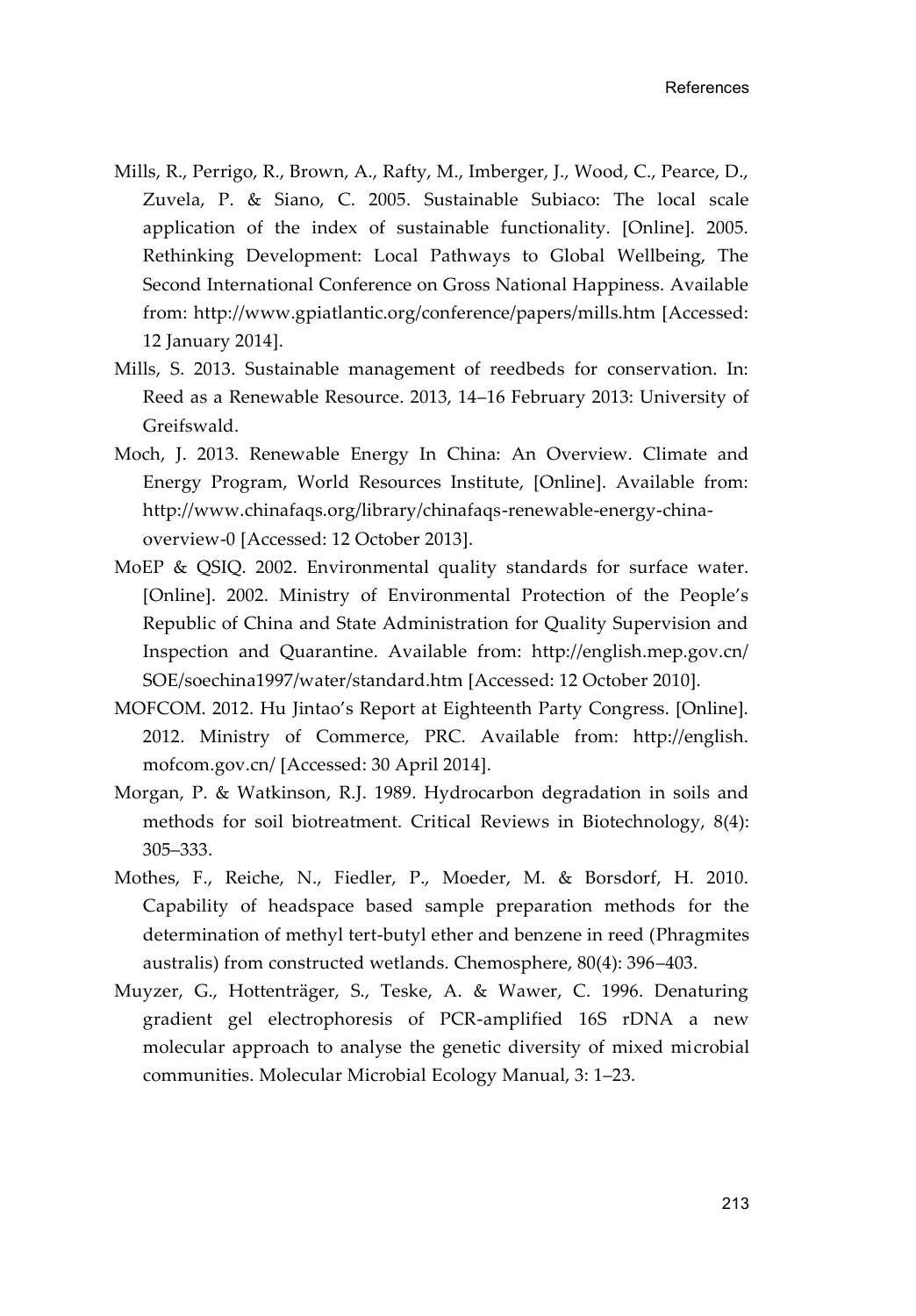- MWR. 2004. Pilot experiences of establishing a water-saving society in China. Ministry of Water Resources ed. Beijing: China Water Press.
- NDRC & MoWR. 1998. Plan on annual allocation of water and plan on mainstream water regulation of the Yellow. National Development and Reform Commission of the People's Republic of China and Ministry of Water Resources of the People's Republic of China.
- NDRC. 2006. China's National Climate Change Program. National Assessment Report on Climate Change. [Online]. 2006. Available from: http://www.china.org.cn/english/environment/213624.htm [Accessed: 18 November 2013].
- Neefs, J.M., Van de Peer, Y., De Rijk, P., Chapelle, S. & De Wachter, R. 1993. Compilation of small ribosomal subunit RNA structures. Nucleic Acids Research, 21(13): 3025–3049.
- Nelson, V. 2011. Introduction to Renewable Energy. A. Ghassemi ed. CRC Press, Taylor & Francis Group.
- Nemergut, D.R., Robeson, M.S., Kysela, R.F., Martin, A.P., Schmidt, S.K. & Knight, R. 2008. Insights and inferences about integron evolution from genomic data. BMC genomics, 9: 261.
- New Economics Foundation. 2006. Happy Planet Index. [Online]. 2006. Available from: http://www.happyplanetindex.org/ [Accessed: 4 October 2013].
- Norton, B.G. 2005. Sustainability: A Philosophy of Adaptive Ecosystem Management. Chicago: University of Chicago Press.
- Novikova, N.M. 2001. Ecological Basis for Botanical Diversity Conservation within the Amudarya and Syrdarya River Delta. In: S. W. Breckle, M. Veste, & W. Wucherer eds. Sustainable Land-use in Deserts. Heidelberg, Germany: Springer, 84–94.
- OECD. 2013. OECD Economic Surveys: China. [Online]. 2013. Available from: http://www.oecd-ilibrary.org/economics/oecd-economic-surveyschina\_20725027 [Accessed: 22 July 2013].
- Ogar, N.P.P. 2003. Vegetation of river valleys. In: E. I. Rachkovskaya, E. A. Volkova, & V. N. Khramtsov eds. Botanical geography of Kazakhstan and middle Asia (Desert region). Komarov Botanical Institute of Russian Academy of Sciences. Saint Petersburg, Institute of Botany and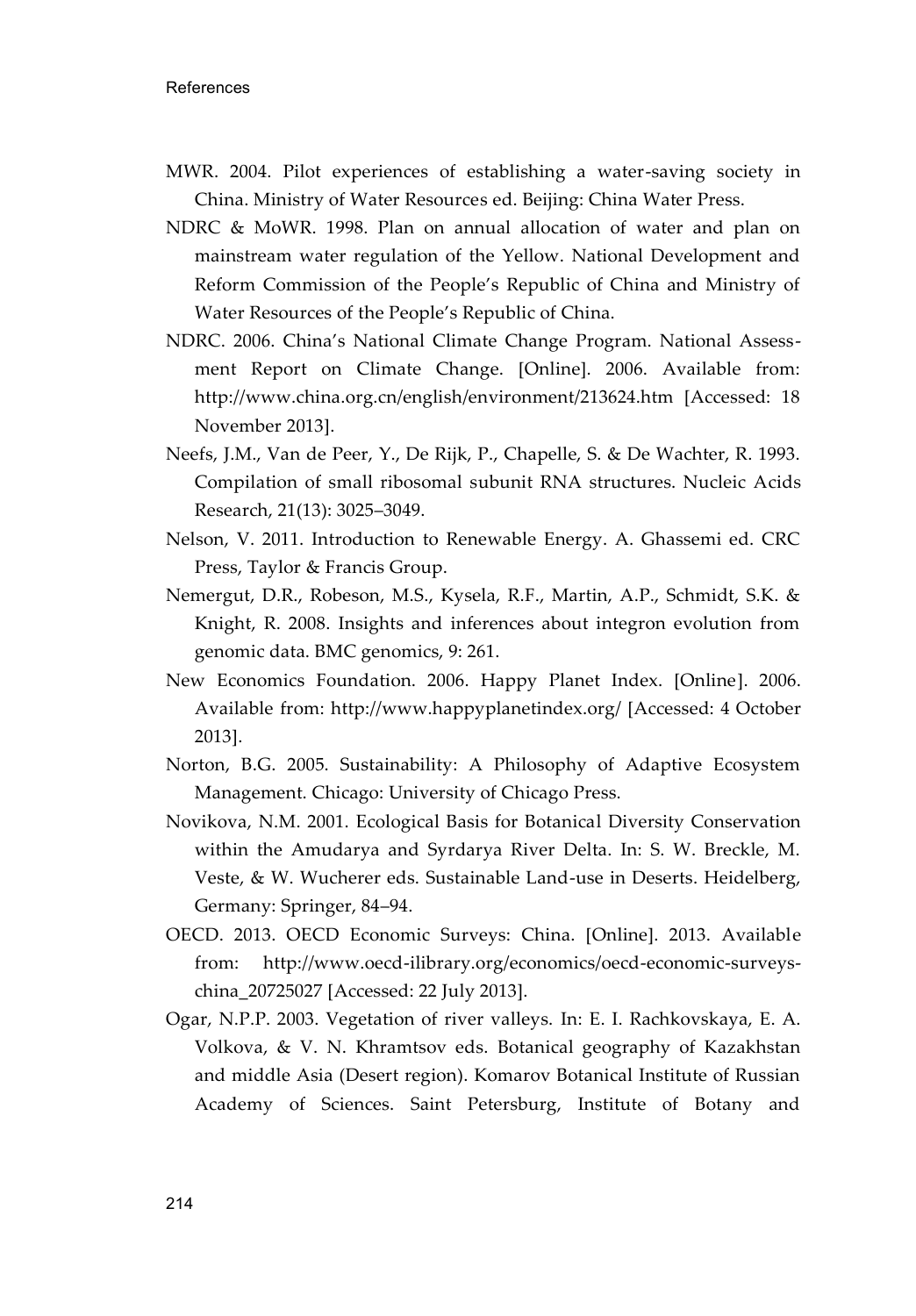Phytointroduction of Ministry of Education and Science of Republic Kazakhstan. Almaty, Institute of Botany of Academy of Sciences of Republik Uzbekistan, 313–339.

- Ostendorp, W. 1999. Management Impacts on Stand Structure of Lakeshore *Phragmites* Reeds. International Review of Hydrobiology, 84: 33–47.
- Ott, K. 1997. Ipso Facto. Frankfurt: Suhrkamp Verlag.
- Ott, K. 2008. A Modest Proposal of How to Proceed in Order to Solve the Problem of Inherent Moral Value in Nature. In: L. Westra, K. Bosselmann, & R. Westra eds. Reconciling Human Existence with Ecological Integrity. London: Earthscan, 39–60.
- Ott, K. 2010. Umweltethik zur Einführung. Hamburg: Junius Verlag.
- Ott, K. 2014. Institutionalizing Strong Sustainability: A Rawlsian Perspective. Sustainability, 6(2): 894–912.
- Ott, K. & Döring, R. 2008. Theorie und Praxis starker Nachhaltigkeit. Marburg: Metropolis-Verlag.
- Ott, K., Muraca, B. & Baatz, C. 2011. Strong Sustainability as a Frame for Sustainability Communication. In: J. Godemann & G. Michelsen eds. Sustainability Communication: Interdisciplinary Perspectives and Theoretical Foundation. Dordrecht: Springer Netherlands, 13–25.
- Paavilainen, L. 1998. Modern non-wood pulp mill process concepts and economic aspects. In: North America Nonwood Fiber Symposium Proceedings. 1998, 17–18 February 1998: Atlanta, Georgia.
- Pacific Institute. 2014. Sustainable Water Management Local to Global. [Online]. 2014. Available from: www.pacinst.org [Accessed: 30 April 2014].
- Park, M. 2009. Pollutants Removal and Distribution of Microorganisms in a Reed Wetland of Shanghai. Environmental Progress, 28: 240–248.
- Park, N., Vanderford, B.J., Snyder, S.A., Sarp, S., Kim, S.D. & Cho, J. 2009. Effective controls of micropollutants included in wastewater effluent using constructed wetlands under anoxic condition. Ecological Engineering, 35(3): 418–423.
- Park, Y.-K., Yoo, M.L., Heo, H.S., Lee, H.W., Park, S.H., Jung, S.-C., Park, S.- S. & Seo, S.-G. 2012. Wild reed of Suncheon Bay: Potential bio-energy source. Renewable Energy, 42: 168–172.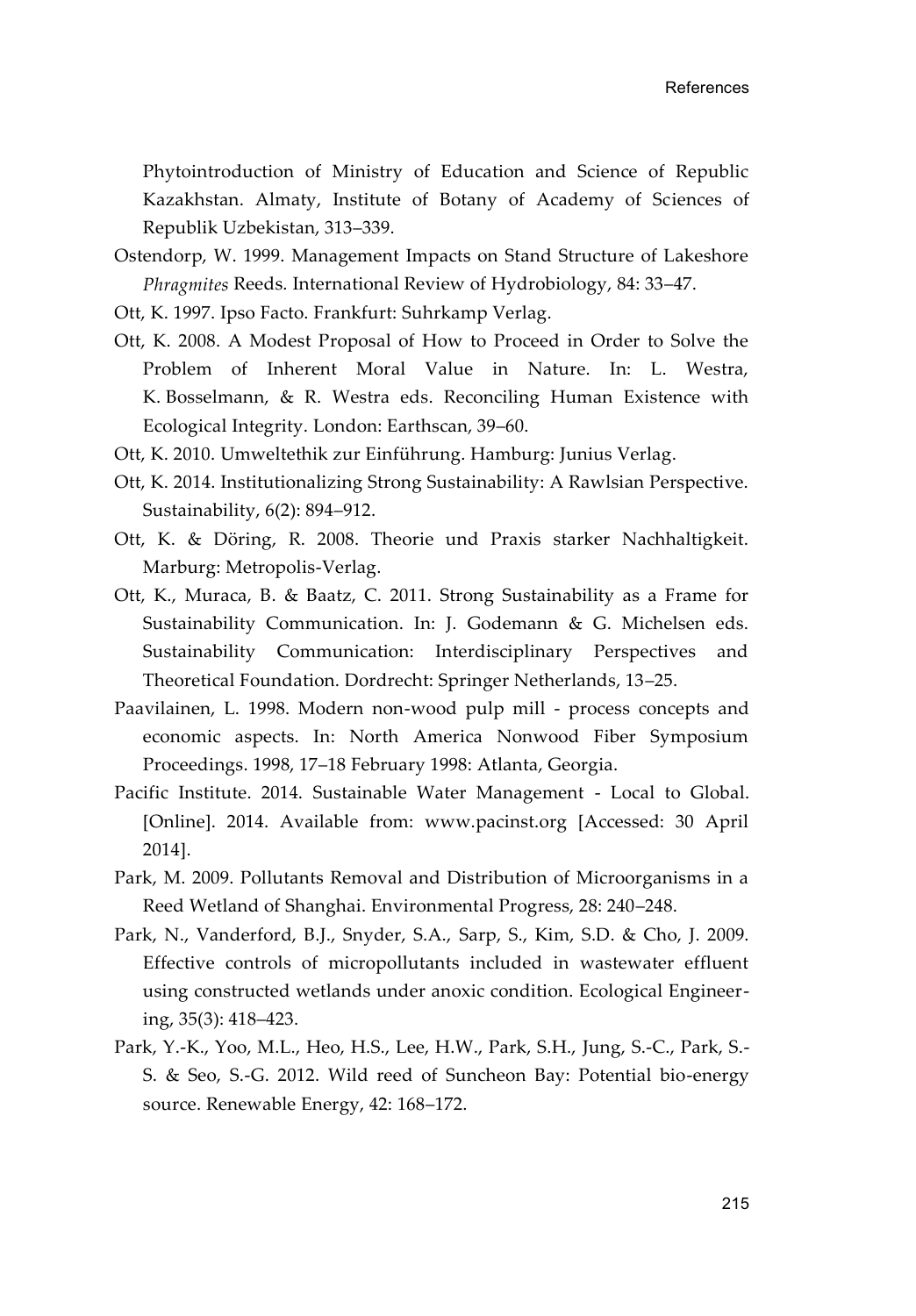- Parr, L.B. & Mason, C.F. 2003. Long-term trends in water quality and their impact on macroinvertebrate assemblages in eutrophic lowland rivers. Water Research, 37(12): 2969–2979.
- Patuzzi, F., Mimmo, T., Cesco, S., Gasparella, A. & Baratieri, M. 2013a. Common reeds (*Phragmites australis*) as sustainable energy source: Experimental and modelling analysis of torrefaction and pyrolysis processes. GCB Bioenergy, 5(4): 367–374.
- Patuzzi, F., Roveda, D., Mimmo, T., Karl, J. & Baratieri, M. 2013b. A comparison between on-line and off-line tar analysis methods applied to common reed pyrolysis. Fuel, 111: 689–695.
- Pei-dong, Z., Guomei, J. & Gang, W. 2007. Contribution to emission reduction of  $CO<sub>2</sub>$  and  $SO<sub>2</sub>$  by household biogas construction in rural China. Renewable and Sustainable Energy Reviews, 11(8): 1903–1912.
- Perelet, R. 2007. Central Asia: Background Paper on Climate Change. [Online]. 2007. UNDP: Human Development Report 2007/2008. Available from: http://hdr.undp.org/en/reports/global/hdr2007-2008/papers/ perelet \_renat.pdf [Accessed: 18 January 2014].
- Perelo, L.W. 2010. Review: In situ and bioremediation of organic pollutants in aquatic sediments. Journal of Hazardous Materials, 177(1-3): 81–89.
- Pérez-Harguindeguy, N., Díaz, S., Garnier, E., Lavorel, S., Poorter, H., Jaureguiberry, P., Bret-Harte, M.S., Cornwell, W.K., Craine, J.M., Gurvich, D.E., Urcelay, C., Veneklaas, E.J., Reich, P.B., Poorter, L., Wright, I.J., Ray, P., Enrico, L., Pausas, J.G., de Vos, A.C., Buchmann, N., Funes, G., Quétier, F., Hodgson, J.G., Thompson, K., Morgan, H.D., ter Steege, H., van der Heijden, M.G.A., Sack, L., Blonder, B., Poschlod, P., Vaieretti, M. V, Conti, G., Staver, A.C., Aquino, S. & Cornelissen, J.H.C. 2013. New handbook for standardised measurement of plant functional traits worldwide. Australian Journal of Botany, 61(3): 167–234.
- Perrow, M.R. & Davy, A.J. 2002. Handbook of ecological restoration (Vol. 1 and 2). In: Cambridge, UK: Cambridge University Press.
- Piao, S., Ciais, P., Huang, Y., Shen, Z., Peng, S., Li, J., Zhou, L., Liu, H., Ma, Y., Ding, Y., Friedlingstein, P., Liu, C., Tan, K., Yu, Y., Zhang, T. & Fang, J. 2010. The impacts of climate change on water resources and agriculture in China. Nature, 467(7311): 43–51.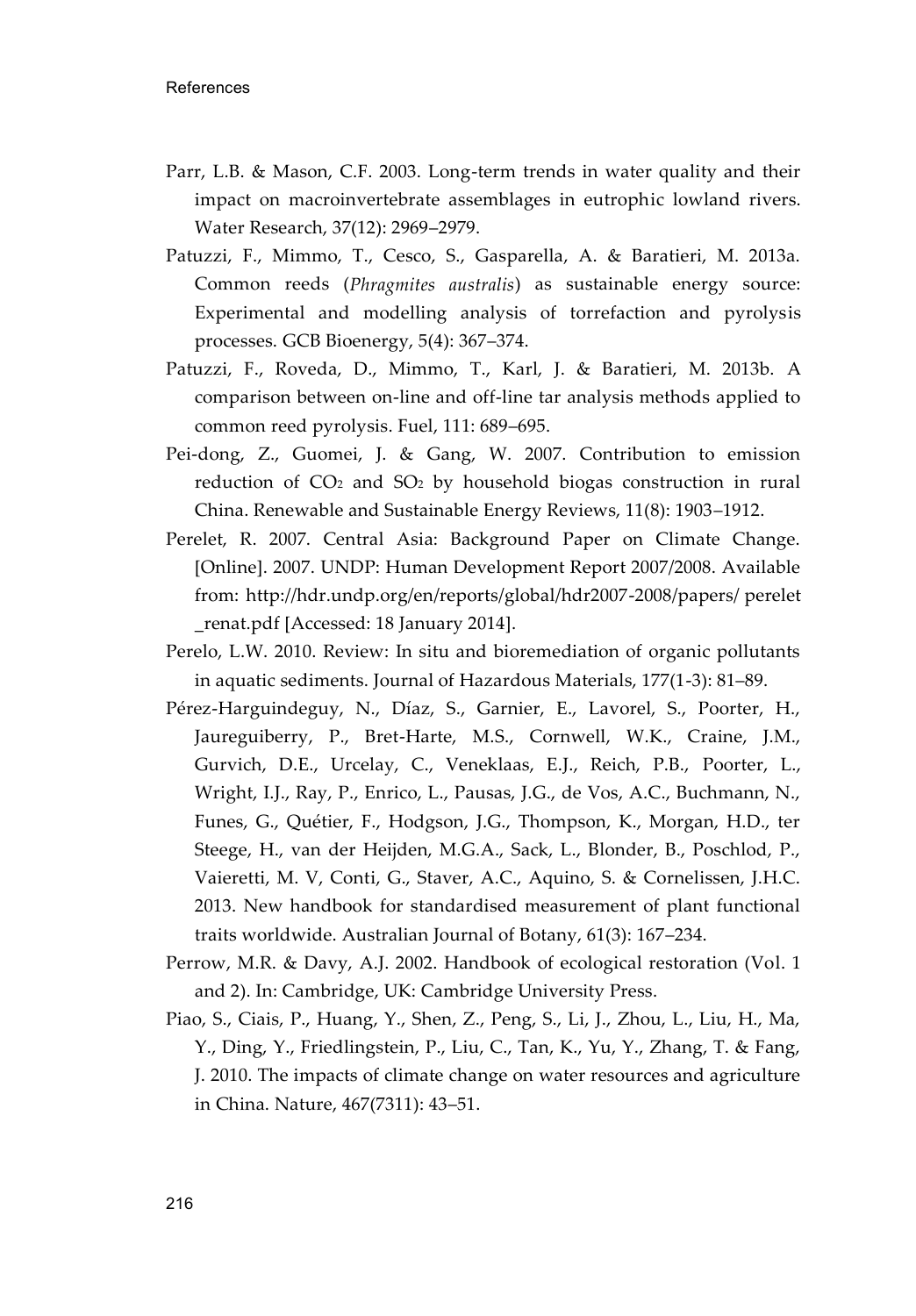- Piddock, L.J. V. 2006. Multidrug-resistance efflux pumps not just for resistance. Nature reviews. Microbiology, 4(8): 629–636.
- Pilon-Smits, E. 2005. Phytoremediation. Annual Review of Plant Biology, 56: 15–39.
- Po, M., Kaercher, J.D. & Nancarrow, B.E. 2003. Literature Review of Factors Influencing Public Perceptions of Water Reuse, Canberra.
- Poole, K. 2005. Efflux-mediated antimicrobial resistance. The Journal of Antimicrobial Chemotherapy, 56(1): 20–51.
- Pöyry. 2006. Technical Report, Modules 2–7. In: China: Technical Assistance for the Sustainable Development of the Non-wood Pulp and Paper Industry. Shanghai: Pöyry Forest Industry Co. Ltd.
- Prando, D., Patuzzi, F., Pernigotto, G., Gasparella, A. & Baratieri, M. 2013. Biomass CHP Systems for Residential Applications: A Multi-Stage Modeling Approach. In: K. Kabele, M. Urban, K. Suchý, & M. Lain eds. CLIMA 2013 - 11<sup>th</sup> REHVA World Congress and the 8<sup>th</sup> International Conference on Indoor Air Quality, Ventilation and Energy Conservation in Buildings. June 2013, Prague: Society of Environmental Engineering (STP), 3309–3318.
- Prashar, P., Kapoor, N. & Sachdeva, S. 2013. Rhizosphere: its structure, bacterial diversity and significance. Reviews in Environmental Science and Bio/Technology, 1705: 1–15.
- Prins, M.J., Ptasinski, K.J. & Janssen, F.J.J.G. 2006. More efficient biomass gasification via torrefaction. Energy, 31(15): 3458–3470.
- Qi, S. & Cai, Y. 2007. Mapping and Assessment of Degraded Land in the Heihe River Basin, Arid Northwestern China. Sensors, 7(11): 2565–2578.
- Qi, S.-Z. & Luo, F. 2005. Water environmental degradation of the Heihe River Basin in arid northwestern China. Environmental Monitoring and Assessment, 108(1–3): 205–215.
- Quan, W.M., Han, J.D., Shen, A.L., Ping, X.Y., Qian, P.L., Li, C.J., Shi, L.Y. & Chen, Y.Q. 2007. Uptake and distribution of N, P and heavy metals in three dominant salt marsh macrophytes from Yangtze River estuary, China. Marine Environmental Research, 64(1): 21–37.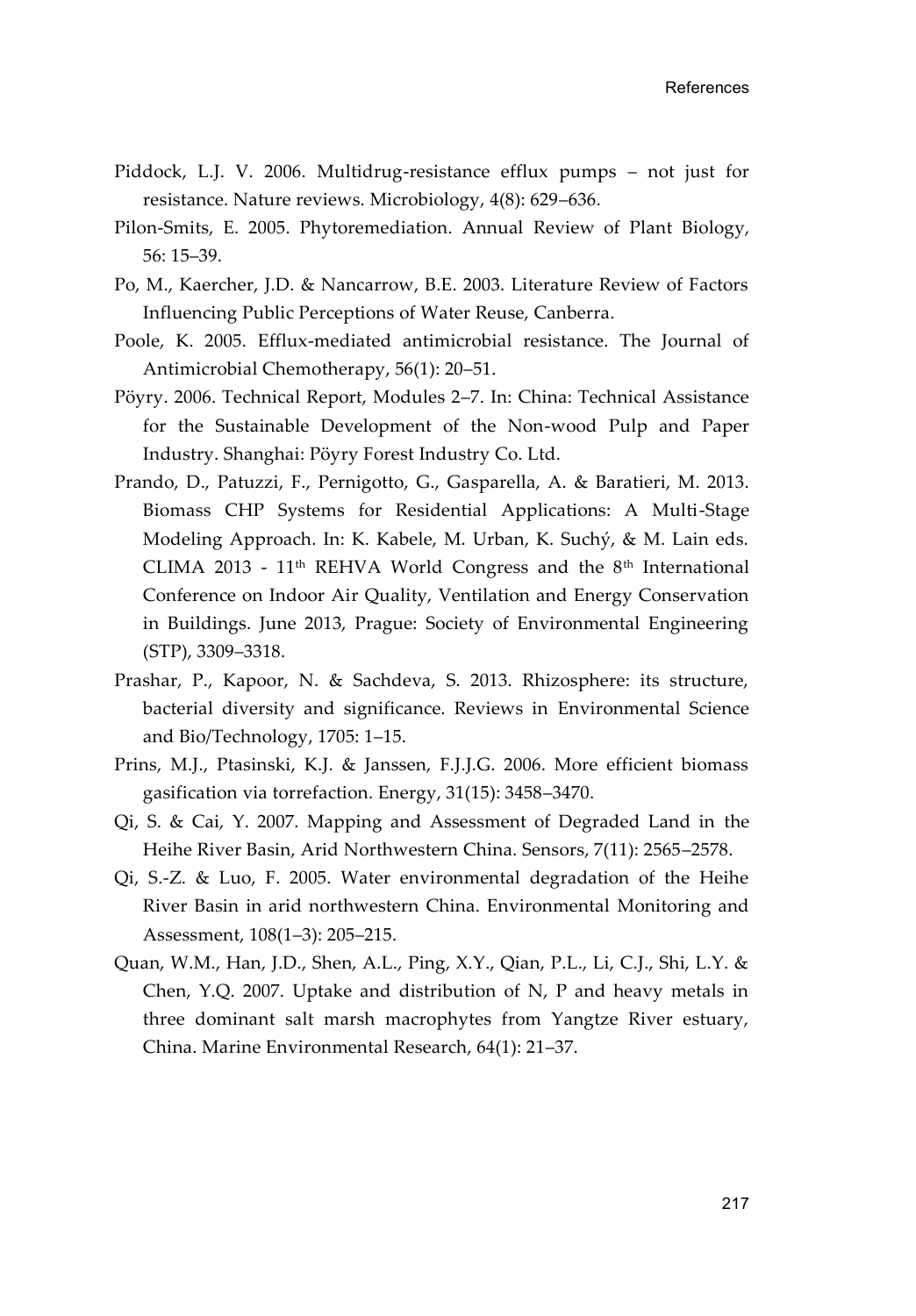- RCW. 2005. Ramsar Convention on Wetlands of International Importance. [Online]. 2005. Ramsar Convention on Wetlands. Available from: http://www.ramsar.org/ [Accessed: 19 February 2011].
- Redefining Progress. 1995. Genuine Progress Indicator. [Online]. 1995. Available from: http://rprogress.org/sustainability\_indicators/genuine \_progress\_indicator.htm [Accessed: 20 July 2013].
- Rees, W. 1992. Ecological footprints and appropriated carrying capacity: What urban economics leaves out. Environment and Urbanization, 4(2): 121–130.
- Reich, P.B. & Oleksyn, J. 2004. Global patterns of plant leaf N and P in relation to temperature and latitude. Proceedings of the National Academy of Sciences of the United States of America, 101(30): 11001– 11006.
- Reichel, F. 2013. Bauschilf (Construction reed). In: [Online]. 2013. Available from: http://www.bauschilf.at/produkte.htm [Accessed: 30 April 2013].
- Ringler, C., Cai, X., Wang, J., Ahmed, A., Xue, Y., Xu, Z., Yang, E., Jianshi, Z., Zhu, T., Cheng, L., Yongfeng, F., Xinfeng, F., Xiaowei, G. & You, L. 2010. Yellow River basin: living with scarcity. Water International, 35(5): 681– 701.
- Rockne, K.J., Chee-Sanford, J.C., Sanford, R.A., Hedlund, B.P., Staley, J.T. & Strand, S.E. 2000. Anaerobic naphthalene degradation by microbial pure cultures under nitrate-reducing conditions. Applied and Environmental Microbiology, 66(4): 1595–1601.
- Rodewald-Rudescu, L. 1958. Schilfrohr und Fischkultur im Donaudelta (Reed and fish culture in the Danube Delta). Archiv für Hydrobiologie, 54(3): 303–339.
- Rodewald-Rudescu, L. 1974. Das Schilfrohr (The reed stalk). E. Schweizerbart'sche Verlagsbuchhandlung (Nägele u. Obermiller) Stuttgart.
- Rösch, C., Mergel, A. & Bothe, H. 2002. Biodiversity of denitrifying and dinitrogen-fixing bacteria in an acid forest soil. Applied and Environmental Microbiology, 68(8): 3818–3829.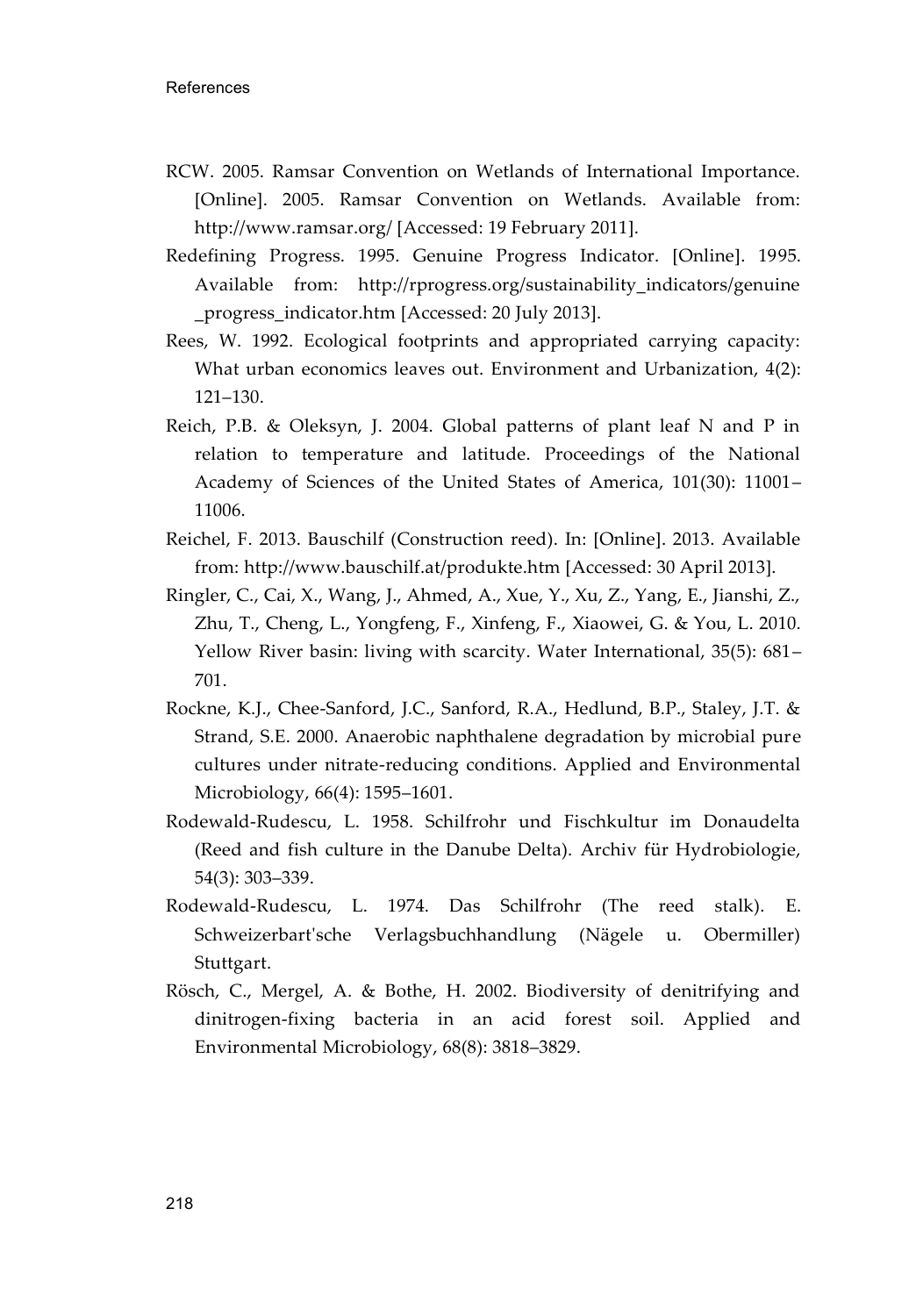- Rosemond, A.D., Mulholland, P.J. & Elwood, J.W. 1993. Top-Down and Bottom-Up Control of Stream Periphyton: Effects of Nutrients and Herbivores. Ecology, 74(4): 1264–1280.
- Royal Government of Bhutan. 1999. Gross National Happiness. [Online]. 1999. Available from: http://www.grossnationalhappiness.com/ [Accessed: 14 July 2013].
- Rudescu, L., Niculescu, C. & Chivu, I.P. 1965. Monografia stufului din Delta Dunarii. Editura Academiei Republicii Socialiste Romania. Bucharest.
- Rüger, N., Schlüter, M. & Matthies, M. 2005. A fuzzy habitat suitability index for *Populus euphratica* in the Northern Amudarya delta (Uzbekistan). Ecological Modelling, 184(2–4): 313–328.
- Ruttkay, A., Tielesch, S. & Veszprémi, B. 1964. Schilfrohrwirtschaft. Mezogazdasági Kiadó. Budapest: Landw. Verlag.
- Sainty, G. 1985. Weed control and utilization of aquatic control and utilization of aquatic plants of lake Edku and barsik fish farm - Egypt. Food and Agriculture Organization of the United Nations.
- Salt, D.E., Blaylock, M., Kumar, N.P., Dushenkov, V., Ensley, B.D., Chet, I. & Raskin, I. 1995. Phytoremediation: a novel strategy for the removal of toxic metals from the environment using plants. Bio/technology (Nature Publishing Company), 13(5): 468–474.
- Savcor Indufor Oy. 2006. China. Technical Assistance for the Sustainable Development of the Non-Wood Pulp and Paper Industry. Impact assessment. UNEP.
- SBZC. 2003. Statistics Yearbook of Zhangye City. Zhangye, China: Zhangye Press.
- Schäfer, A. 1999. Schilfrohrkultur auf Niedermoor Rentabilität des Anbaus und der Ernte von *Phragmites australis*. Archiv für Naturschutz and Landschaftsforschung, 38: 193–216.
- Schelwald-van der Kley, L. & Reijerkerk, L. 2014. Water: A way of life. [Online]. 2014. Available from: http://www.waterandculture.org [Accessed: 9 April 2014].
- Schuster, J. 1985. Schilfverwertung Erntestudie. In: Grosina: AGN-Forschungsprogramm und seine Umsetzung im Raum. 586–609.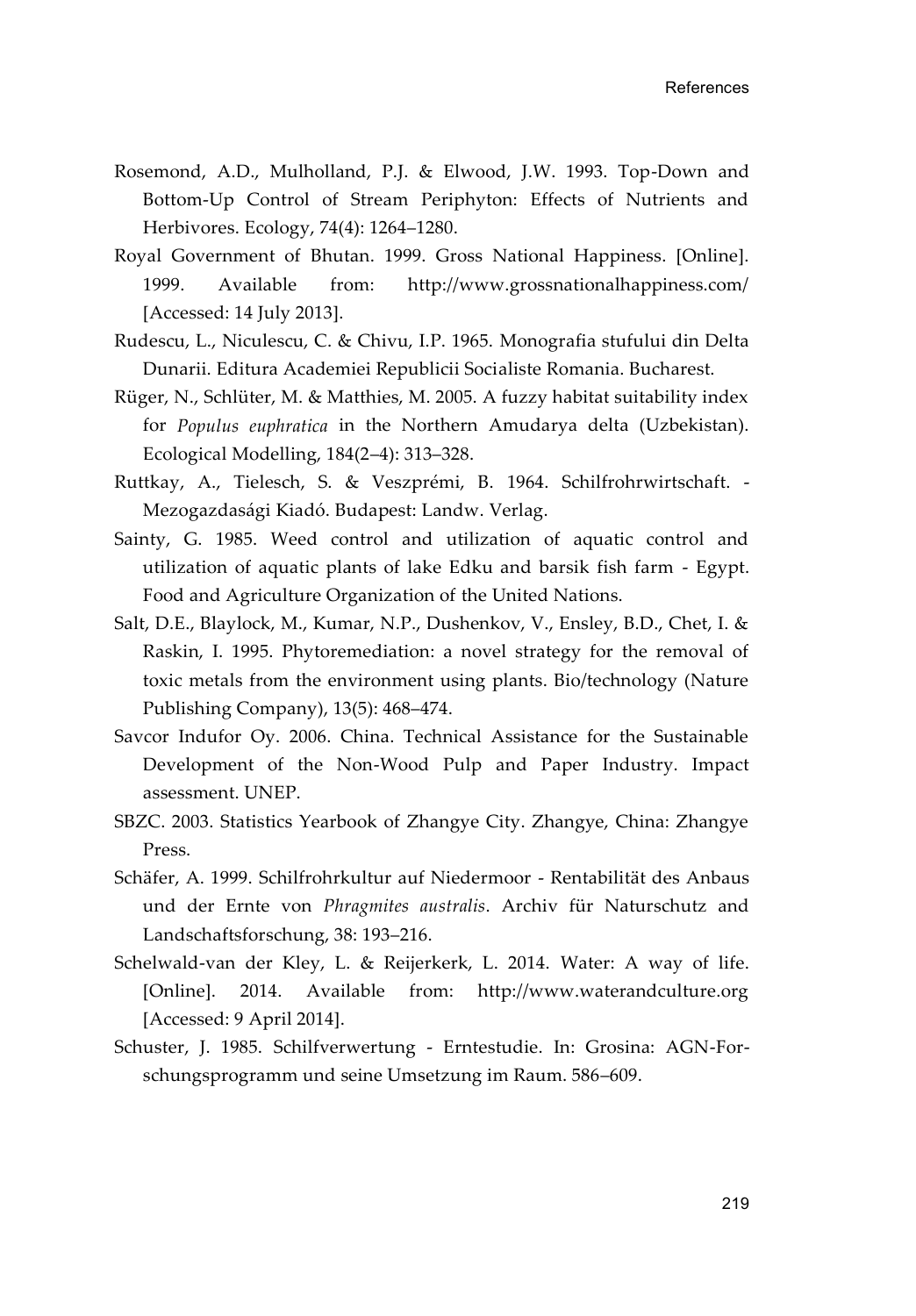- Schutter, M., Sandeno, J. & Dick, R. 2001. Seasonal, soil type, and alternative management influences on microbial communities of vegetable cropping systems. Biology and Fertility of Soils, 34(6): 397–410.
- Shang, S., Cao, Y., Guang, R., Wang, Z., Zang, C. & Li, Y. 2011. Spatial temporal expansion of reed marsh in the Wuliangsuhai wetland in Inner Mongolia. In: World Environmental and Water Resources Congress 2011, 4840–4848.
- Shi, B., Ma, J., Wang, K., Gong, J., Zhang, C. & Liu, W. 2010. Effects of atmospheric elevated temperature on the growth, reproduction and biomass allocation of reclamation *Phragmites australis* in East Beach of Chongming Island. Resources and Environment in the Yangtze Basin, 19(4): 383–388.
- Simonet, P., Navarro, E., Rouvier, C., Reddell, P., Zimpfer, J., Dommergues, Y., Bardin, R., Combarro, P., Hamelin, J., Domenach, A.M., Gourbière, F., Prin, Y., Dawson, J.O. & Normand, P. 1999. Co-evolution between *Frankia* populations and host plants in the family Casuarinaceae and consequent patterns of global dispersal. Environmental Microbiology, 1(6): 525–533.
- Singer, R.S., Ward, M.P. & Maldonado, G. 2006. Can landscape ecology untangle the complexity of antibiotic resistance? Nature reviews. Microbiology, 4(12): 943–952.
- Sluis, T. Van Der, Rii, O., Poppens, R. & Lesschen, J.P. 2013. Reed resources in Poltava Oblast , Ukraine: biodiversity conservation and bioenergy production. In: Reed as a Renewable Resource. 2013, 14–16 February 2013: Greifswald, Germany.
- Smalla, K., Wieland, G., Buchner, A., Zock, A., Parzy, J., Kaiser, S., Roskot, N., Heuer, H. & Berg, G. 2001. Bulk and rhizosphere soil bacterial communities studied by denaturing gradient gel electrophoresis: plantdependent enrichment and seasonal shifts revealed. Applied and Environmental Microbiology, 67(10): 4742–4751.
- Smith, S.D., Devitt, D.A., Sala, A., Cleverly, J.R. & Busch, D.E. 1998. Water relations of riparian plants from warm desert regions. Wetlands, 18(4): 687–696.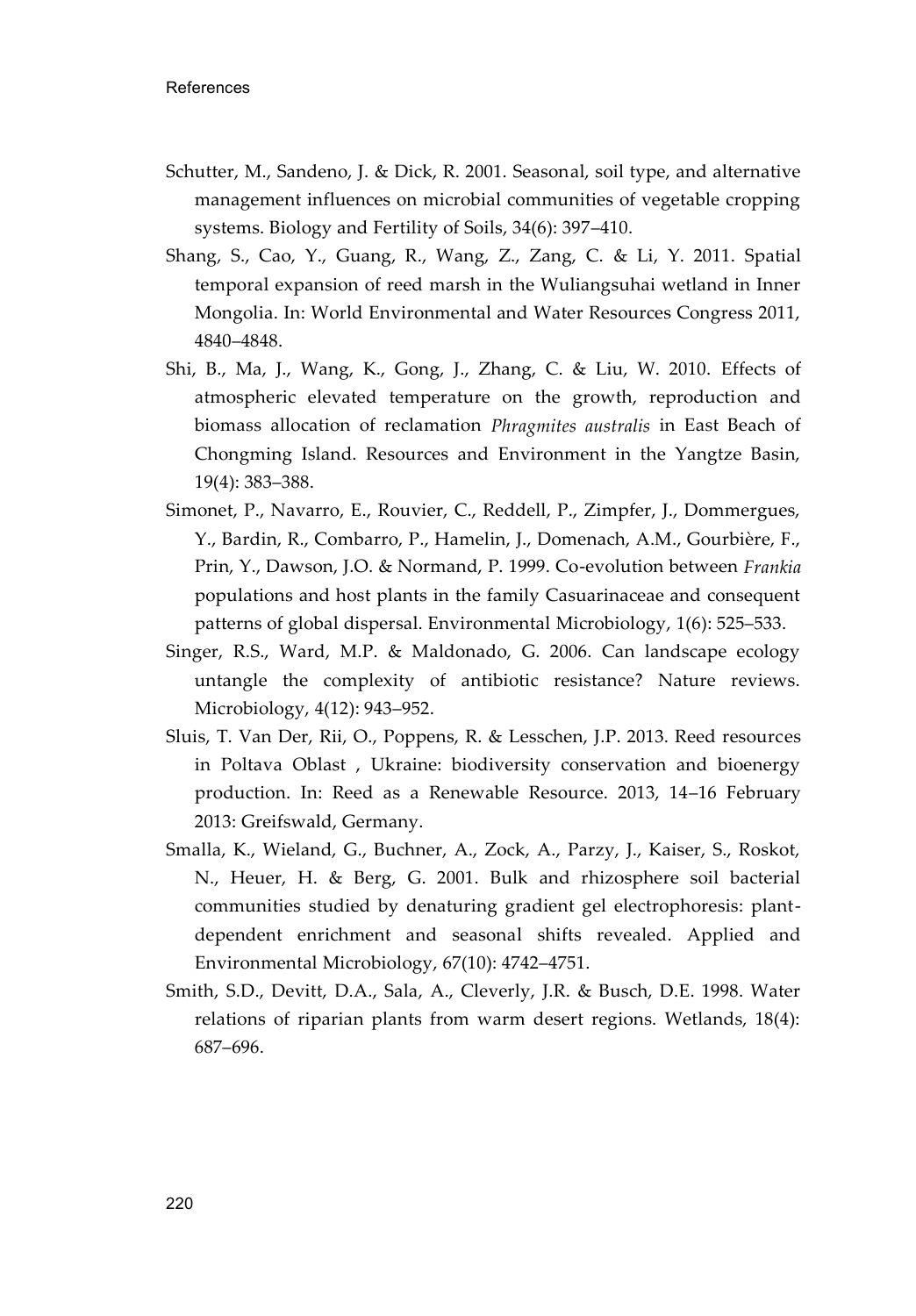- Smole, M.S., Hribernik, S., Kleinschek, K.S. & Kreže, T. 2013. Plant fibres for textile and technical applications. Advances in Agrophyical Research, 369–397.
- Snow, C.P. 1959. The Two Cultures. Canto 1993. London: Cambridge University Press.
- Snow, C.P. 1990. The Two Cultures. Leonardo, 23(2): 169–173.
- Sogin, M.L., Morrison, H.G., Huber, J.A., Mark Welch, D., Huse, S.M., Neal, P.R., Arrieta, J.M. & Herndl, G.J. 2006. Microbial diversity in the deep sea and the underexplored "rare biosphere". Proceedings of the National Academy of Sciences of the United States of America, 103(32): 12115– 12120.
- Song, Y.D., Fan, Z.L., Lei, Z.D. & Zhang, F.W. 2000. Research on Water Resources and Ecology of Tarim River, China (Zhongguo Talim He Shui Ziyuan yu Shangtai Wenti Yanjiu). Urumqi: Xinjiang Peoples Press (Xinjiang Renmin Chubanshe).
- Southichak, B., Nakano, K., Nomura, M., Chiba, N. & Nishimura, O. 2006. *Phragmites australis*: A novel biosorbent for the removal of heavy metals from aqueous solution. Water Research, 40(12): 2295–2302.
- Sowers, K.R. & May, H.D. 2013. In situ treatment of PCBs by anaerobic microbial dechlorination in aquatic sediment: Are we there yet? Current Opinion in Biotechnology, 24(3): 482–488.
- State Forestry Bureau. 2014. National Wetland Inventory Survey (2009–2013). [Online]. 2014. The Nature Conservancy Chinese Department. Available from: http://www.shidi.org/ [Accessed: 25 April 2014].
- Stenman, H. 2008. Reed construction on the Baltic Sea region. Reports from Turku University of Applied Sciences.
- Stepanauskas, R., Glenn, T.C., Jagoe, C.H., Tuckfield, R.C., Lindell, A.H., King, C.J. & McArthur, J. V. 2006. Coselection for microbial resistance to metals and antibiotics in freshwater microcosms. Environmental Microbiology, 8(9): 1510–1514.
- Strezov, V., Evans, T.J. & Hayman, C. 2008. Thermal conversion of elephant grass (*Pennisetum purpureum* Schum) to bio-gas, bio-oil and charcoal. Bioresource Technology, 99(17): 8394–8399.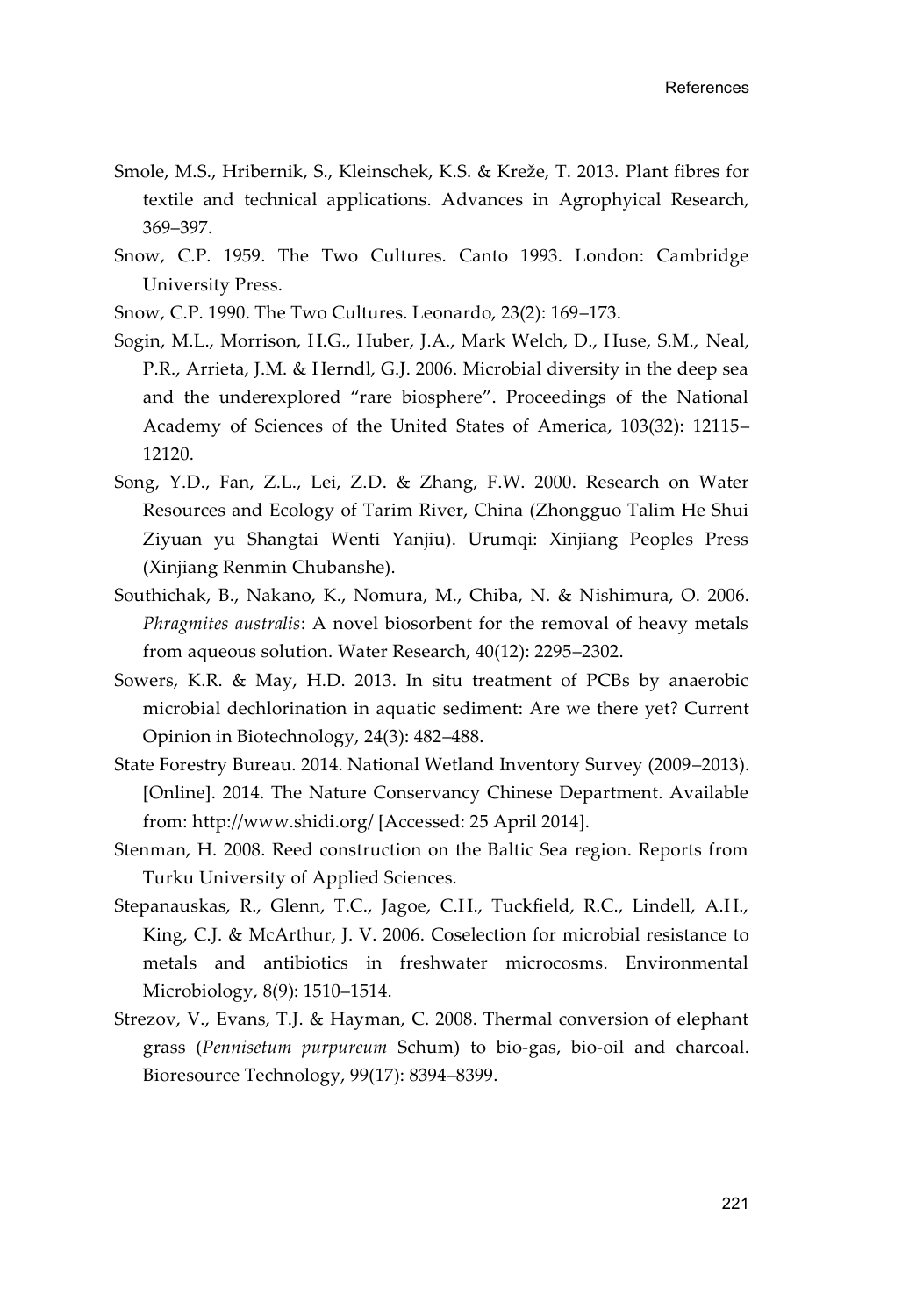- Su, N., Zhang, J. & Wang, Y. 1994. The pollution and evaluation of Cd in soil in Hujian Province. Acta Hujian Agriculture University, 23: 434–439.
- Sukhova, G. V. & Gladyshev, A.I. 1980. Ecological and anatomical characteristics of Tugai vegetation in the Amu Darya USSR bottom land. Izvestiya Akademii Nauk Turkmenskoi Ssr Seriya Biologicheskikh Nauk.
- Sun, M.Y., Dafforn, K.A., Brown, M. V. & Johnston, E.L. 2012. Bacterial communities are sensitive indicators of contaminant stress. Marine Pollution Bulletin, 64(5): 1029–1038.
- Sutcu, H. 2008. Pyrolysis of *Phragmites Australis* and characterization of liquid and solid products. Journal of Industrial and Engineering Chemistry, 14(5): 573–577.
- Taisan. 2009. Suitability of Using *Phragmites australis* and *Tamarix aphylla* as Vegetation Filters in Industrial Areas. American Journal of Environmental Sciences, 5(740): 747.
- TEEB. 2010. The Economics of Ecosystems and Biodiversity: Ecological and Economic Foundations. Earthscan ed. London and Washington, DC.
- Temperton, V.M. & Kirr, K. 2004. Order of arrival and availability of safe sites: An example of their importance for plant community assembly in stressed ecosystems. V. M. Temperton, R. J. Hobbs, T. Nuttle, & S. Halle eds. Washington, DC: Island Press.
- Thevs, N. 2007. Ecology, Spatial Distribution, and Utilisation of the Tugai Vegetation at the Middle Reaches of the Tarim River, Xinjiang, China. Göttingen: Cuvillier.
- Thevs, N., Buras, A., Zerbe, S., Kuhnel, E., Abdusalih, N. & Ovezberdiyeva, A. 2012. Structure and wood biomass of near-natural floodplain forests along the Central Asian rivers Tarim and Amu Darya. Forestry, 85(2): 193–202.
- Thevs, N., Ovezmuradov, K., Zanjani, L.V. & Zerbe, S. 2014. Water consumption of agriculture and natural ecosystems at the Amu Darya in Lebap Province, Turkmenistan. Environmental Earth Sciences. doi: 10.1007/ s12665-014-3084-1.
- Thevs, N., Peng, H., Rozi, A., Zerbe, S. & Abdusalih, N. (2015). Water allocation and water consumption of irrigated agriculture and natural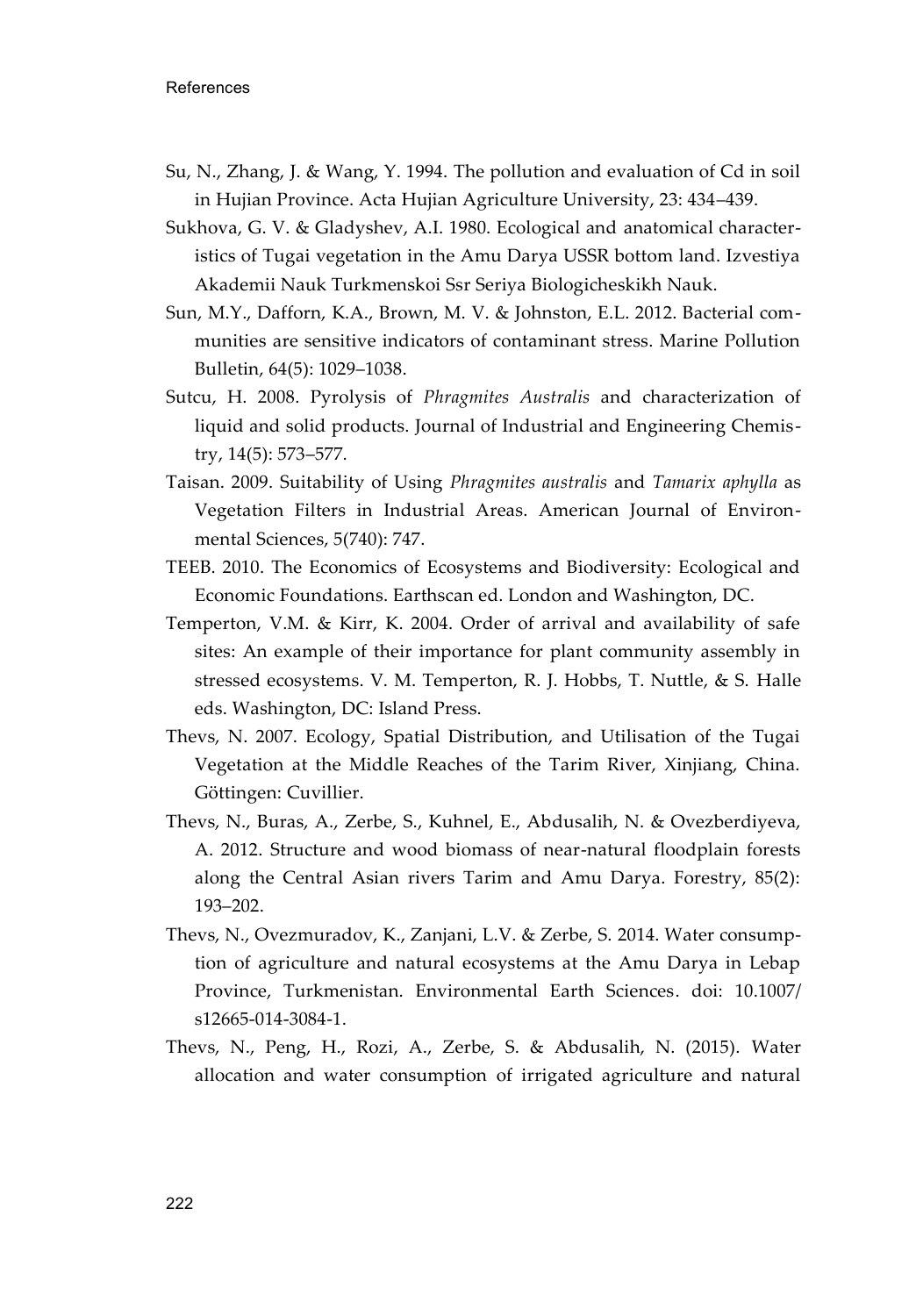vegetation in the Aksu-Tarim river basin, Xinjiang, China. Journal of Arid Environments, 112, Part A, 87–97. doi:10.1016/j.jaridenv.2014.05.028

- Thevs, N., Rozi, A., Kubal, C. & Abdusalih, N. 2013. Water consumption of agriculture and natural ecosystems along the Tarim River, China. Geo-Öko, 34: 50–76.
- Thevs, N., Zerbe, S., Gahlert, E., Mijit, M. & Succow, M. 2007. Productivity of reed (*Phragmites australis* Trin. ex Steud.) in continental-arid NW China in relation to soil, groundwater, and land-use. Journal of Applied Botany and Food Quality-Angewandte Botanik, 81(1): 62–68.
- Thevs, N., Zerbe, S., Peper, J. & Succow, M. 2008a. Vegetation and vegetation dynamics in the Tarim River floodplain of continental-arid Xinjiang, NW China. Phytocoenologia, 38(1): 65–84.
- Thevs, N., Zerbe, S., Schnittler, M., Abdusalih, N. & Succow, M. 2008b. Structure, reproduction and flood-induced dynamics of riparian Tugai forests at the Tarim River in Xinjiang, NW China. Forestry, 81(1): 45–57.
- Thevs, N., Zerbe, S., Wucherer, W., Buras, A. & Bo, T. 2011. Ecology and utilization of salt-tolerant plants in the river basins of Central Asia. Ecological Questions, 14: 19–20.
- Thomas, F.M., Foetzki, A., Arndt, S.K., Bruelheide, H., Gries, D., Li, X., Zeng, F., Zhang, X. & Runge, M. 2006. Water use by perennial plants in the transition zone between river oasis and desert in NW China. Basic and Applied Ecology, 7(3): 253–267.
- Tian, Z., Zheng, B., Liu, M. & Zhang, Z. 2009. *Phragmites australis* and *Typha orientalis* in removal of pollutant in Taihu Lake, China. Journal of Environmental Sciences, 21(4): 440–446.
- Timmermann, T., Joosten, H. & Succow, M. 2009. Restaurierung von Mooren. In: S. Zerbe & G. Wiegleb eds. Renaturierung von Ökosystemen in Mitteleuropa. Spektrum Akademischer Verlag, Heidelberg, 55–93.
- Townend, J. 2002. Practical statistics for environmental and biological scientists. West Sussex, England: John Wiley & Sons, Ltd.
- Treshkin, S.Y. 2001. The Tugai Forests of Floodplain of the Amudarya River: Ecology, Dynamics and their Conservation. In: S. W. Breckle, M. Veste, & W. Wucherer eds. Sustainable Land-use in Deserts. Heidelberg, Germany: Springer, 95–102.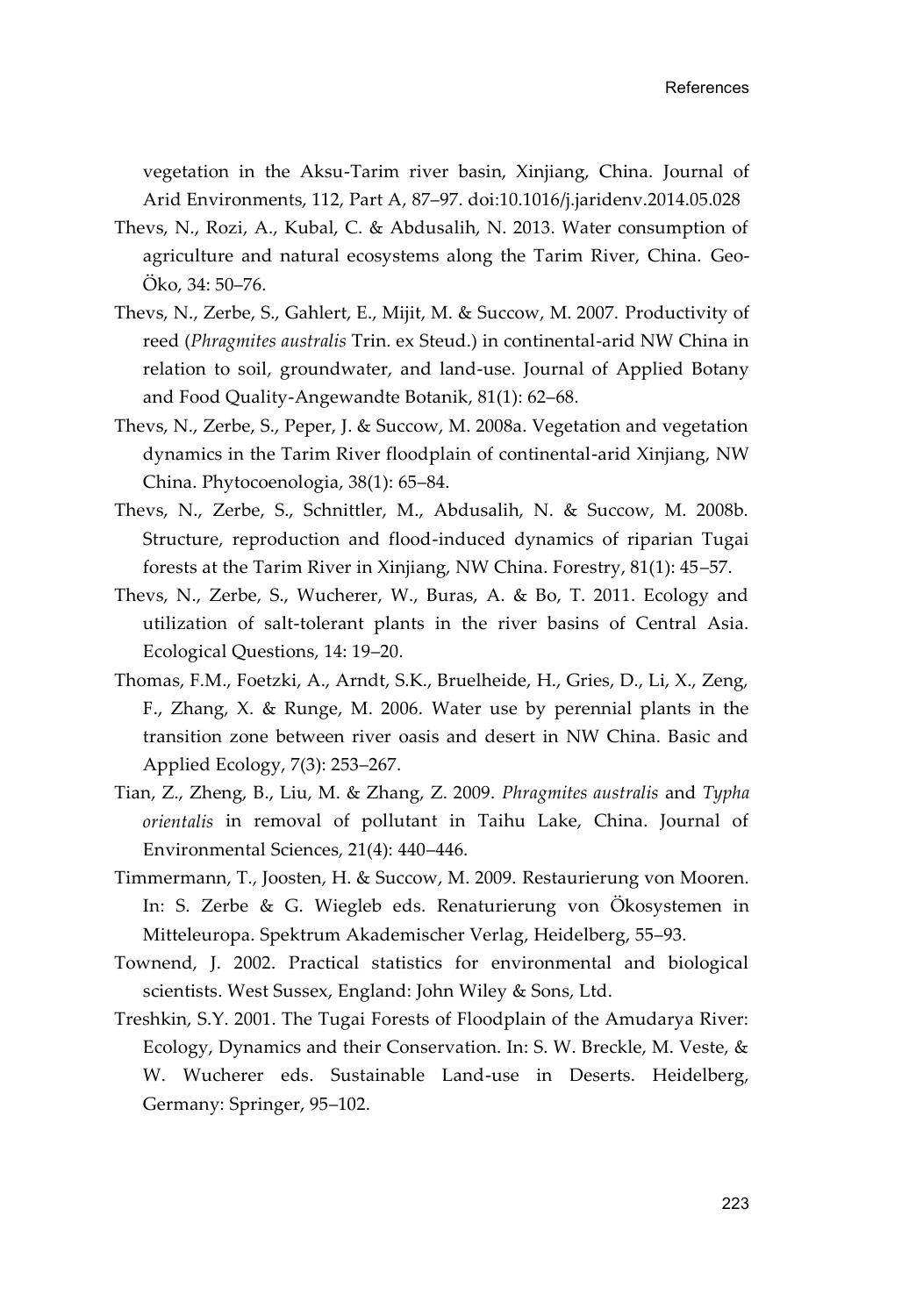- Tutt, M. & Olt, J. 2011. Suitability of various plant species for bioethanol production. Agronomy Research Biosystem Engineering Special Issue, (1): 261–267.
- Udvardi, M. & Poole, P.S. 2013. Transport and metabolism in legumerhizobia symbioses. Annual Review of Plant Biology, 64: 781–805.
- UN. 1992. Convention on Biological Diversity. [Online]. 1992. United Nations. Available from: http://www.cbd.int/doc/legal/cbd-en.pdf [Accessed: 19 February 2011].
- UN. 1987. Our Common Future: Report of the World Commission on Environment and Development. General Assembly Resolution 42/187, United Nations.
- UN. 2000. United Nations Millennium Development Goals. [Online]. 2000. Available from: http://www.un.org/millenniumgoals/ [Accessed: 24 October 2013].
- UNDP. 2012. Asia-Pacific Human Development Report 2012 One Planet to Share: Sustaining Human Progress in a Changing Climate. London: Routledge.
- UNDP. 2010. Human Development Index: United Nations Development Programme (UNDP). [Online]. 2010. Available from: http://hdr.undp.org/en/statistics/hdi/ [Accessed: 17 July 2013].
- UNEP. 2001. The Mesopotamian Marshlands: Demise of an Ecosystem. Nairobi, Kenya.
- UNESCO. 2006. Transboundary aquifers in Asia with special emphasis to China. [Online]. 2006. UNESDOC Database. Available from: http://unesdoc.unesco.org/images/0014/001483/148390e.pdf [Accessed: 27 March 2014].
- UNESCO. 2009. The United Nations World Water Development Report 3: Water in a Changing World. In: Earthscan ed. World Water Assessment Programme. 349.
- UNESCO. 2012. The United Nations World Water Development Report 4: Managing Water Under Uncertainty and Risk. In: Earthscan ed. World Water Assessment Programme. 407.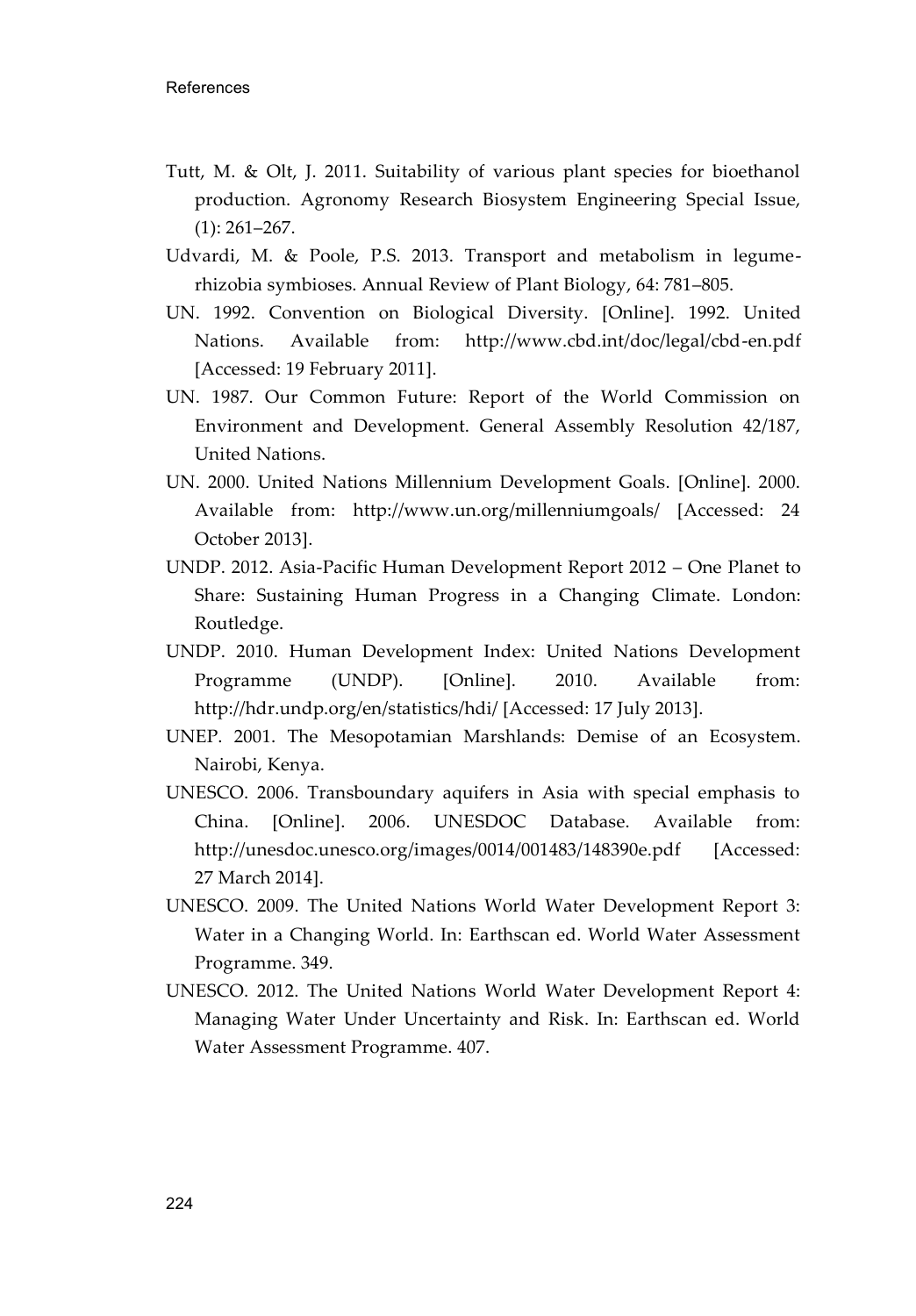- UNESCO. 2014. Karez Wells: Tentative List. [Online]. 2014. World Heritage List Nominations. Available from: http://whc.unesco.org/en/tentativelists /5347/ [Accessed: 9 April 2014].
- Unger-Shayesteh, K., Vorogushyn, S., Farinotti, D., Gafurov, A., Duethmann, D., Mandychev, A. & Merz, B. 2013. What do we know about past changes in the water cycle of Central Asian headwaters? A review. Global and Planetary Change, 110: 4–25.
- Urbanska, K.M., Hurka, H., Landolt, E., Neuffer, B. & Mummenhoff, K. 1997. Hybridization and evolution in *Cardamine* (Brassicaceae) at Urnerboden, Central Switzerland: Biosystematic and molecular evidence.
- USDA. 2012. China Peoples Republic of Cotton and Products Annual. [Online]. 2012. GAIN Report Number: CH12031. Available from: http://www.thefarmsite.com/reports/contents/chinacotmay12.pdf [Accessed: 5 December 2013].
- USGS. 2011. Map of Wuliangsuhai Lake: Border of Wuliangsuhai Lake drawn from TM image acquired August 2011. [Online]. 2011. United States Geological Survey. Available from: www.usgs.gov [Accessed: 12 November 2011].
- Valverde, A., Velázquez, E., Gutiérrez, C., Cervantes, E., Ventosa, A. & Igual, J.-M. 2003. Herbaspirillum lusitanum sp. nov., a novel nitrogen-fixing bacterium associated with root nodules of *Phaseolus vulgaris*. International Journal of Systematic and Evolutionary Microbiology, 53(Pt6): 1979–1983.
- VanAndel, J. & Aronson, J. 2006. Restoration ecology. The new frontier. Oxford: Blackwell Publishers.
- Villegas-Navarro, A., Romero González, M.C., Rosas López, E., Domínguez Aguilar, R. & Sachetin Marçal, W. 1999. Evaluation of *Daphnia magna* as an indicator of toxicity and treatment efficacy of textile wastewaters. Environment International, 25(5): 619–624.
- Vladár, P., Rusznyák, A., Márialigeti, K. & Borsodi, A.K. 2008. Diversity of sulfate-reducing bacteria inhabiting the rhizosphere of *Phragmites australis* in Lake Velencei (Hungary) revealed by a combined cultivationbased and molecular approach. Microbial Ecology, 56(1): 64–75.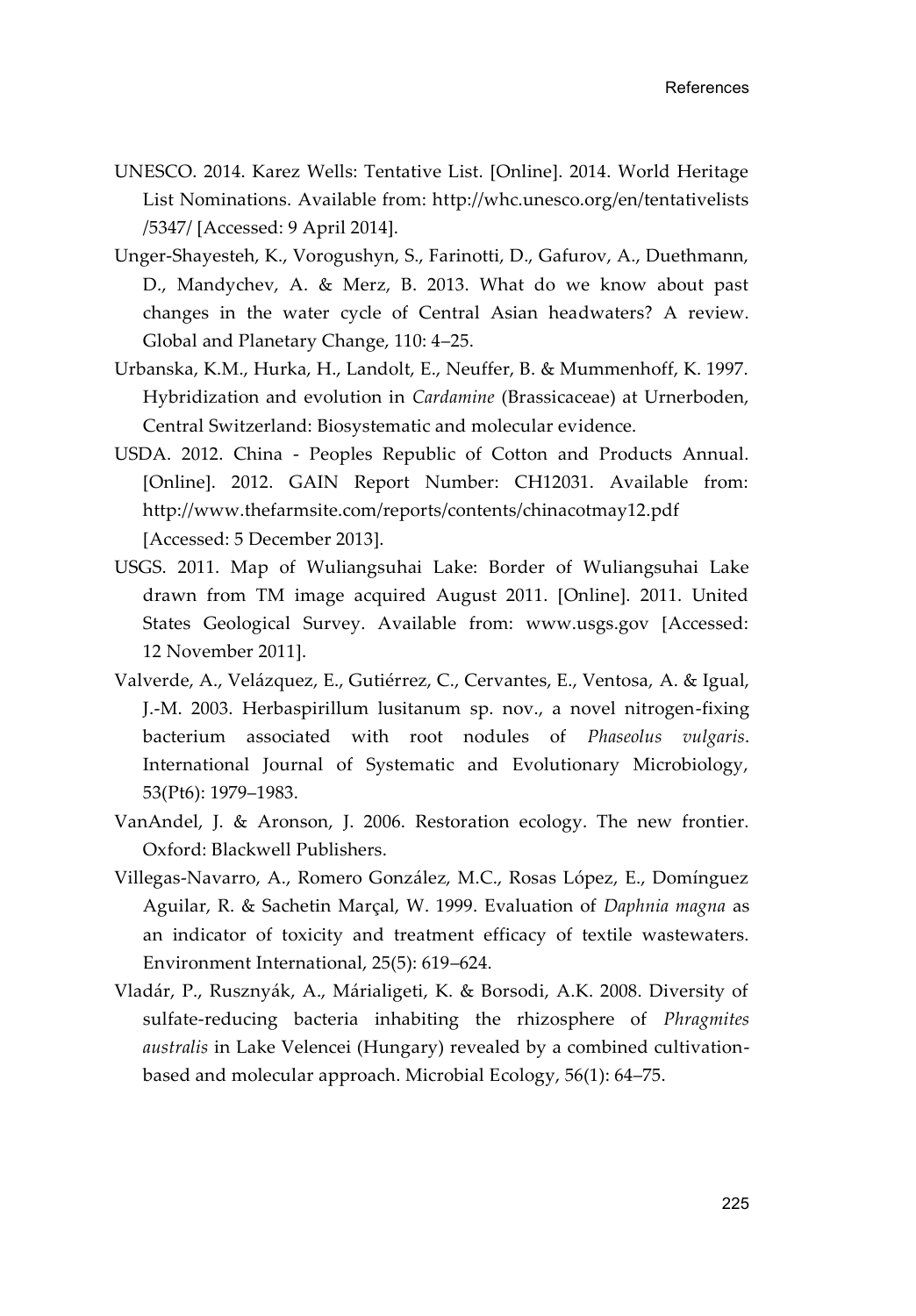- Vogel, T.M. 1996. Bioaugmentation as a soil bioremediation approach. Current Opinion in Biotechnology, 7(3): 311–316.
- Vymazal, J., Kröpfelová, L., Švehla, J., Chrastný, V. & Štíchová, J. 2009. Trace elements in *Phragmites australis* growing in constructed wetlands for treatment of municipal wastewater. Ecological Engineering, 35(2): 303– 309.
- Vymazal, J., Švehla, J., Kröpfelová, L., Němcová, J. & Suchý, V. 2010. Heavy metals in sediments from constructed wetlands treating municipal wastewater. Biogeochemistry, 101: 335–356.
- Wang, G., Cheng, G. & Shen, Y. 2002. Eco-environmental variations and control strategies in Heihe Corridor region in the past 50 years. Journal of Natural Resource, 17(1): 78–86.
- Wang, G., Liu, J. & Tang, J. 2004. The long-term nutrient accumulation with respect to anthropogenic impacts in the sediments from two freshwater marshes (Xianghai Wetlands , Northeast China). Water Research, 38: 4462–4474.
- Wang, S., Li, J. & Shi, S. 2001. Geological disease caused by ecological environment: An example of a cancer-inflicted village in Shanxi Province. Environmental Protection, 5: 42–43.
- Wang, S.J., Chen, B.H. & Li, H.Q. 1996. Euphrates Poplar Forest. Beijing: China Environmental Science Press.
- Wang, Y. & Liang, S. 2013. Carbon dioxide mitigation target of China in 2020 and key economic sectors. Energy Policy, 58: 90–96.
- Wayman, M. 1973. Guide for planning pulp and paper enterprises. Food and Agriculture Organization Forestry and Forest Products Studies No. 18.
- Weis, J.S. & Weis, P. 2004. Metal uptake, transport and release by wetland plants: implications for phytoremediation and restoration. Environment International, 30(5): 685–700.
- Westermann, J., Zerbe, S. & Eckstein, D. 2008. Age structure and growth of degraded *Populus euphratica* floodplain forests in North-west China and perspectives for their recovery. Journal of integrative plant biology, 50: 536–546.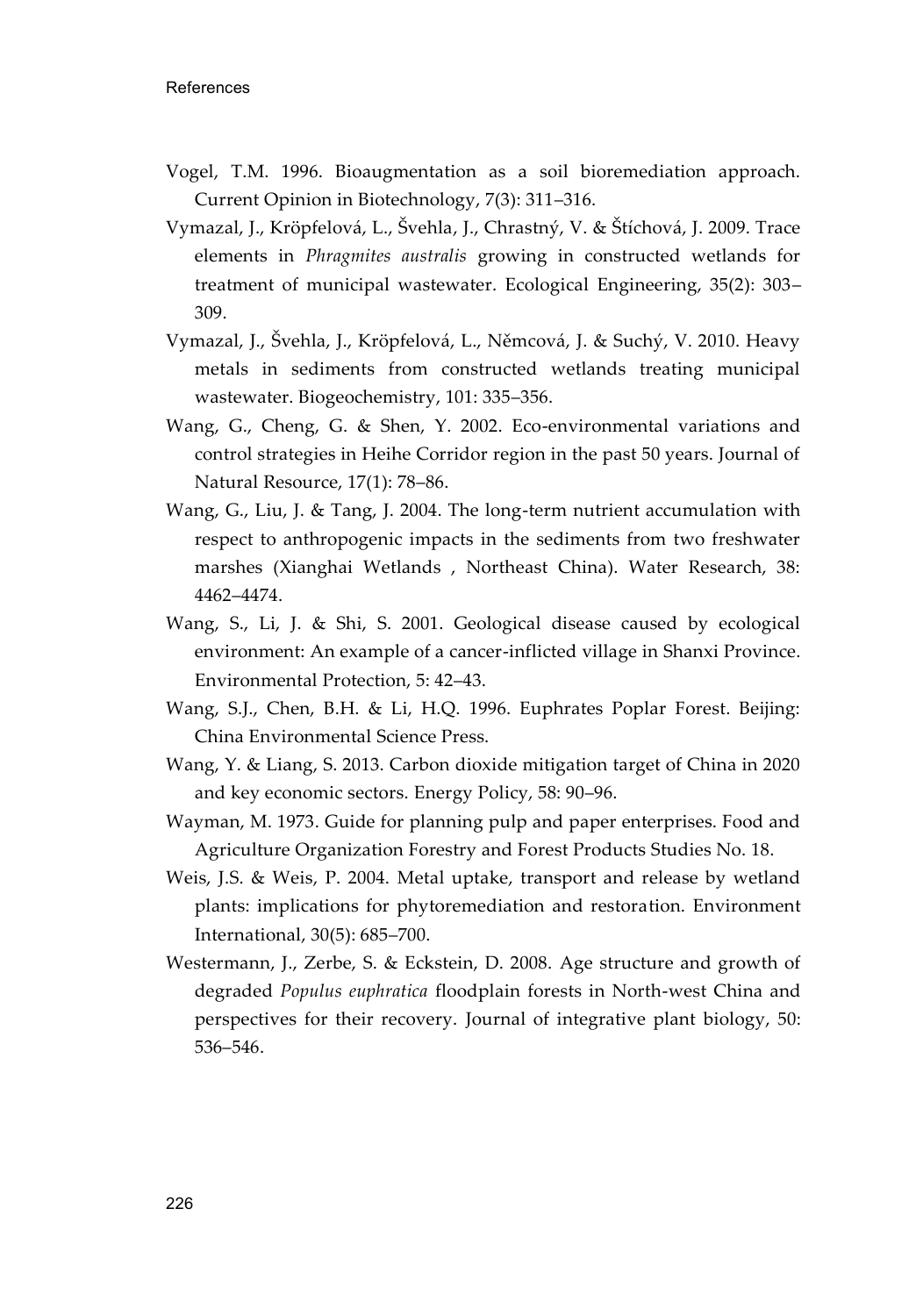- White, G. 2009. The future of reedbed management. Information and Advice Note, 7 July 2009, RSPB.
- Wiehle, M., Eusemann, P., Thevs, N. & Schnittler, M. 2009. Root suckering patterns in *Populus euphratica* (Euphrates poplar, Salicaceae). Trees, 23(5): 991–1001.
- WLI. 2012. Wetland Link International. [Online]. 2012. The Wetlands of Central Asia and the Ramsar Convention. Available from: http://wli.wwt.org.uk/2012/10/members/asia/asia-news/internationalconference-the-wetlands-of-central-asia-and-the-ramsar-convention/ [Accessed: 12 April 2013].
- Woese, C.R. 1987. Bacterial Evolution. Microbiology and Molecular Biology Reviews, 51: 221–271.
- Wright, I.J., Reich, P.B., Westoby, M., Ackerly, D.D., Baruch, Z., Bongers, F., Cavender-Bares, J., Chapin, T., Cornelissen, J.H.C., Diemer, M., Flexas, J., Garnier, E., Groom, P.K., Gulias, J., Hikosaka, K., Lamont, B.B., Lee, T., Lee, W., Lusk, C., Midgley, J.J., Navas, M.-L., Niinemets, U., Oleksyn, J., Osada, N., Poorter, H., Poot, P., Prior, L., Pyankov, V.I., Roumet, C., Thomas, S.C., Tjoelker, M.G., Veneklaas, E.J. & Villar, R. 2004. The worldwide leaf economics spectrum. Nature, 428(6985): 821–827.
- Wu, B. & Ci, L.J. 2002. Landscape change and desertification development in the Mu Us Sandland, Northern China. Journal of Arid Environments, 50(3): 429–444.
- Wu, J., Ma, L., Yu, H., Zeng, H., Liu, W. & Abuduwaili, J. 2013. Sediment geochemical records of environmental change in Lake Wuliangsu, Yellow River Basin, north China. Journal of Paleolimnology, 50(2): 245–255.
- Wu, N., Qiao, M., Zhang, B., Cheng, W.-D. & Zhu, Y.-G. 2010. Abundance and diversity of tetracycline resistance genes in soils adjacent to representative swine feedlots in China. Environmental Science & Technology, 44(18): 6933–6939.
- Wu, W. 2012. Why should attention be paid to Wuliangsuhai? [Online]. 2012. People's Daily. Available from: http://www.qstheory.cn/st/stsp/201206/ t20120614\_164046.htm [Accessed: 20 December 2012].
- Wulate Qianqi Government. 2012. Statistics Office. Wulate Qianqi, China.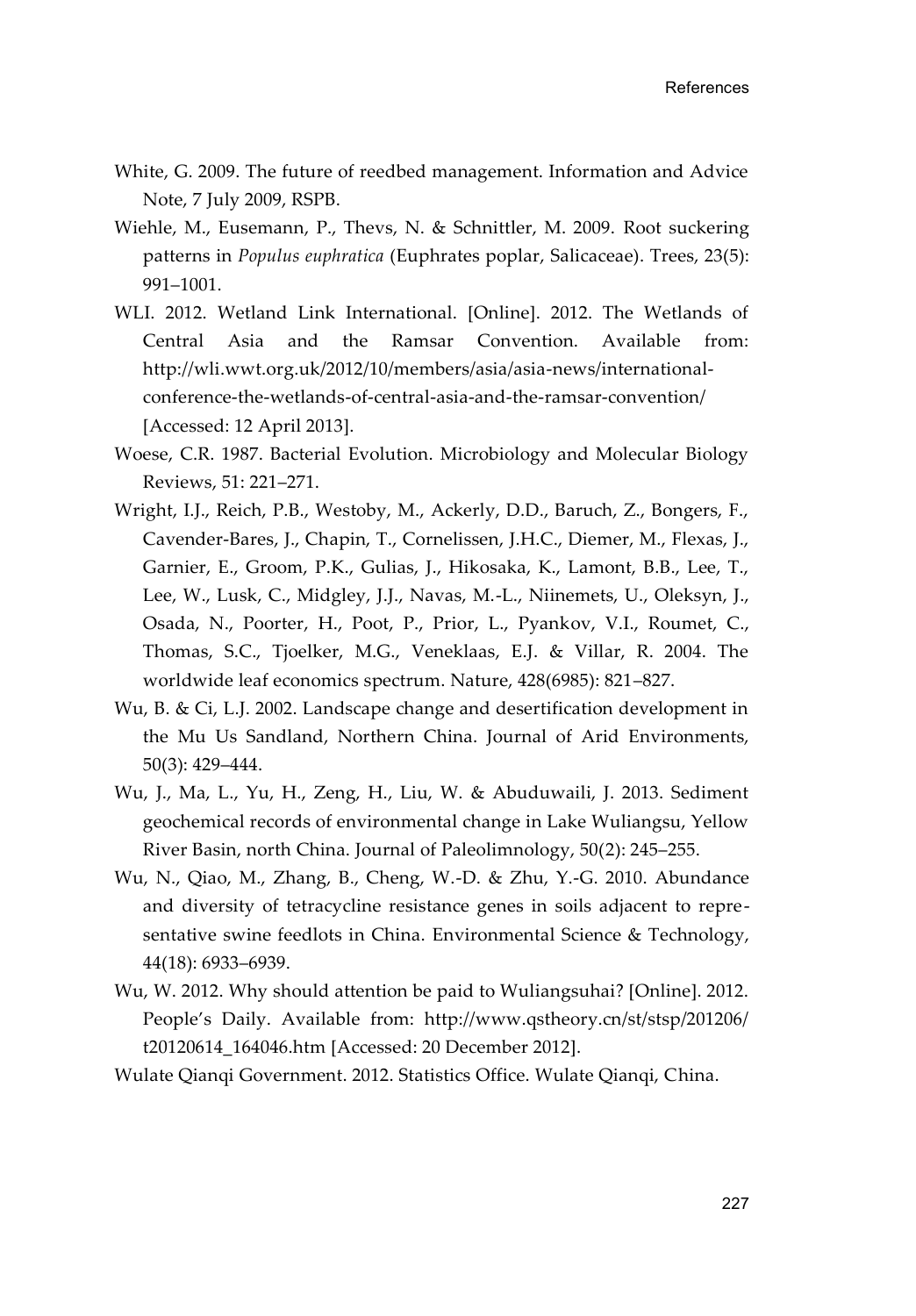- WWF and IUCN. 1996. Forests for Life The WWF/IUCN forest policy book. Surrey: WWF-UK.
- WWF. 2005. Living Planet Index. [Online]. 2005. Available from: http:// wwf.panda.org/ [Accessed: 17 July 2013].
- Xia, J., Zuo, Q. & Pang, J. 2001. Enlightenment on sustainable management of water resources from past practices in the Bositeng Lake basin, Xinjiang, China. In: Regional Management of Water Resources. 2001, IAHS Scientifits Assembly at Maastrich, 41–48.
- Xiao, D.N. & Li, X.Z. 2004. Ecological and environmental function of wetland landscape in the Liaohe Delta. In: Devlopments in Ecosystems. Elsevier B.V., 35–46.
- Xinjiang Linkeyuan Zaolin Zhisha Yanjiusuo. 1989. Huyanglin Gengxin Fuzhuang Jishu Yanjiu. Urumqi: Xinjiang Linkeyuan Zaolin Zhisha Yanjiusuo.
- Yamian, Z., Yifei, J., Shengwu, J., Qing, Z., Duoduo, F., Yumin, G., Guangchun, L., Zhang, Y., Jia, Y., Jiao, S., Zeng, Q., Feng, D., Guo, Y. & Lei, G. 2012. Wuliangsuhai Wetlands: A critical Habitat for Migratory Water Birds. Journal of Resources and Ecology, 3(4): 316–323.
- Yang, Q., Yin, X., Wu, C., Wu, S. & Guo, D. 2012. Thermogravimetric-Fourier transform infrared spectrometric analysis of  $CO<sub>2</sub>$  gasification of reed (*Phragmites australis*) kraft black liquor. Bioresource Technology, 107: 512–6.
- Ye, S., Brix, H. & Sun, D. 2013. Large-scale management of common reed, *Phragmites australis*, for paper production: a case study from the Liaohe River Delta, China. In: International Conference "Reed as a Renewable Resource" 14–16 February 2013. 2013, Greifswald, Germany: Institute for Botany and Landscape Ecology, University of Greifswald.
- Ye, Z., Baker, A.J.M., Wong, M.H. & Willis, A.J. 1997. Zinc, Lead and Cadmium Tolerance, Uptake and Accumulation by the Common Reed, *Phragmites australis* (Cav.) Trin. ex Steudel. Annals of Botany, 80(3): 363–370.
- Yimit, H., He, L., Halik, W. & Giese, E. 2006. Water resource development and its environmental effects in the Tarim River floodplain. In: T. Hoppe, B. Kleinschmit, B. Roberts, N. Thevs, & Ü. Halik eds. Watershed and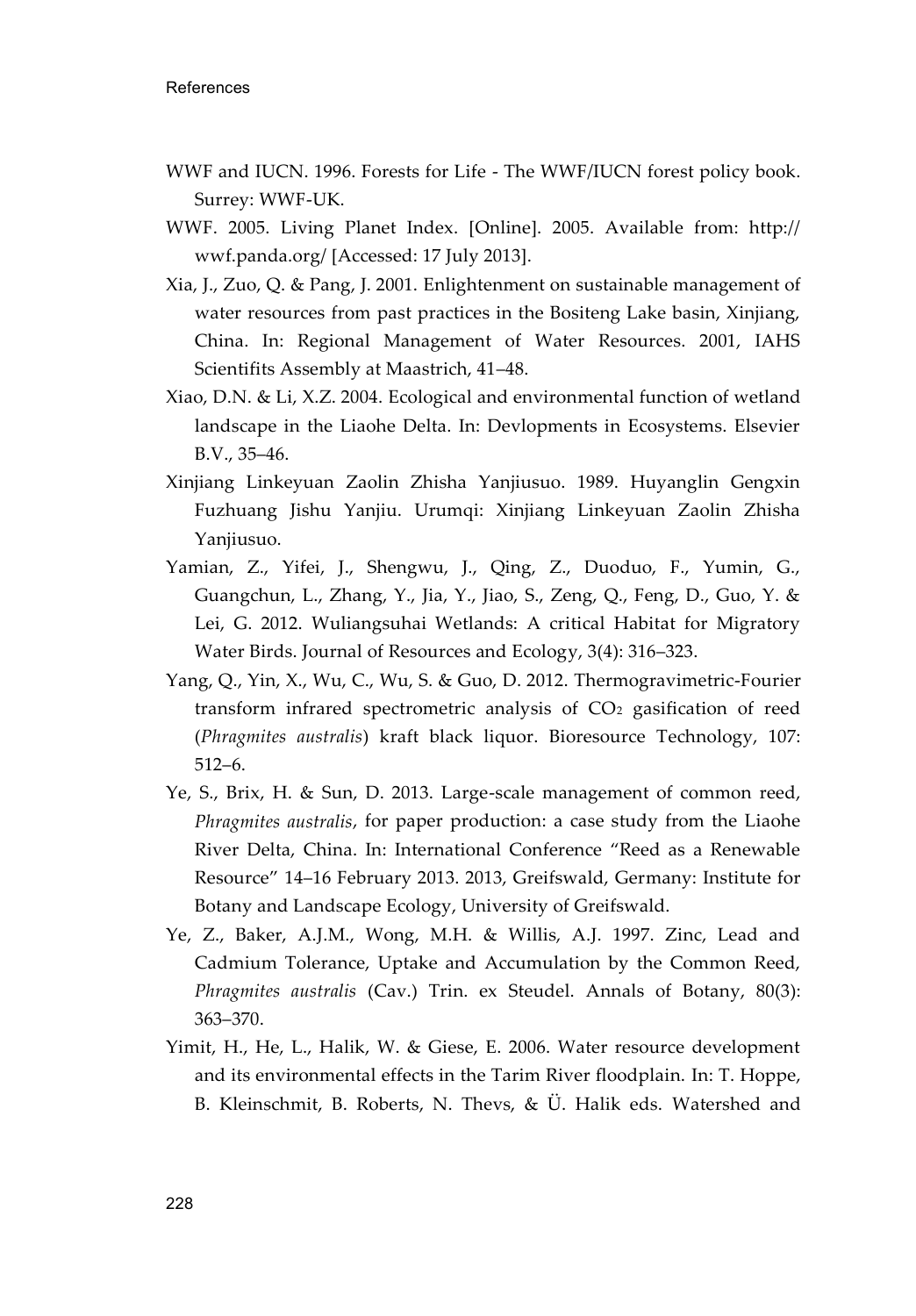Floodplain Management along the Tarim River in China's Arid Northwest. Aachen: Shaker, 91–107.

- Yu, J., Vodyanik, M.A., Smuga-Otto, K., Antosiewicz-Bourget, J., Frane, J.L., Tian, S., Nie, J., Jonsdottir, G.A., Ruotti, V., Stewart, R., Slukvin, I.I. & Thomson, J.A. 2007. Induced pluripotent stem cell lines derived from human somatic cells. Science, 318(5858): 1917–1920.
- Yuan, J., Xu, Y., Zhang, X., Hu, Z. & Xu, M. 2014. China's 2020 clean energy target: Consistency, pathways and policy implications. Energy Policy, 65: 692–700.
- Van der Zanden, A.M.M. & Cook, T.W. 2011. Sustainable Landscape Management: Design, Construction, and Maintenance. Wiley.
- Zeng, Q., Zhang, Y., Jia, Y., Jiao, S., Feng, D., Bridgewater, P. & Lei, G. 2012. Zoning for management in wetland nature reserves: A case study using Wuliangsuhai Nature Reserve, China. SpringerPlus, 1(1): 23.
- Zerbe, S., Halik, Ü. & Küchler, J. 2006. Urban greening in the oases of continental arid Southern Xinjiang (NW China) – an interdisciplinary approach. Die Erde, 136: 245–266.
- Zerbe, S. & Thevs, N. 2011. Restoring Central Asian floodplain ecosystems as natural capital and cultural heritage in a continental desert environment. In: S. K. Hong, J. Wu, J. E. Kim, & N. Nakagoshi eds. Landscape Ecology in Asian Cultures, Ecological Research Monographs. Springer.
- Zerbe, S. & Wiegleb, G. 2009. Renaturierung von Ökosystemen in Mitteleuropa. Spektrum Akademischer Verlag, Heidelberg.
- Zhang, H., Shen, W.S., Wang, Y.S. & Zou, C.X. 2005. Study on grassland grazing capacity in the Heihe River Basin. Journal of Natural Resources, 20: 514–521.
- Zhang, J. 2012. Länderreport Strohenergie in China. In: A. Schütte & A. Vetter eds. Gülzower Fachgespräche - 2. Fachtagung Strohenergie. March 2012, Berlin: Fachagentur Nachwachsende Rohstoffe e.V. (FNR), 26–27.
- Zhang, J.J. & Smith, K.R. 2007. Household air pollution from coal and biomass fuels in China: Measurements, health impacts, and interventions. Environmental Health Perspectives, 115(6): 848–855.